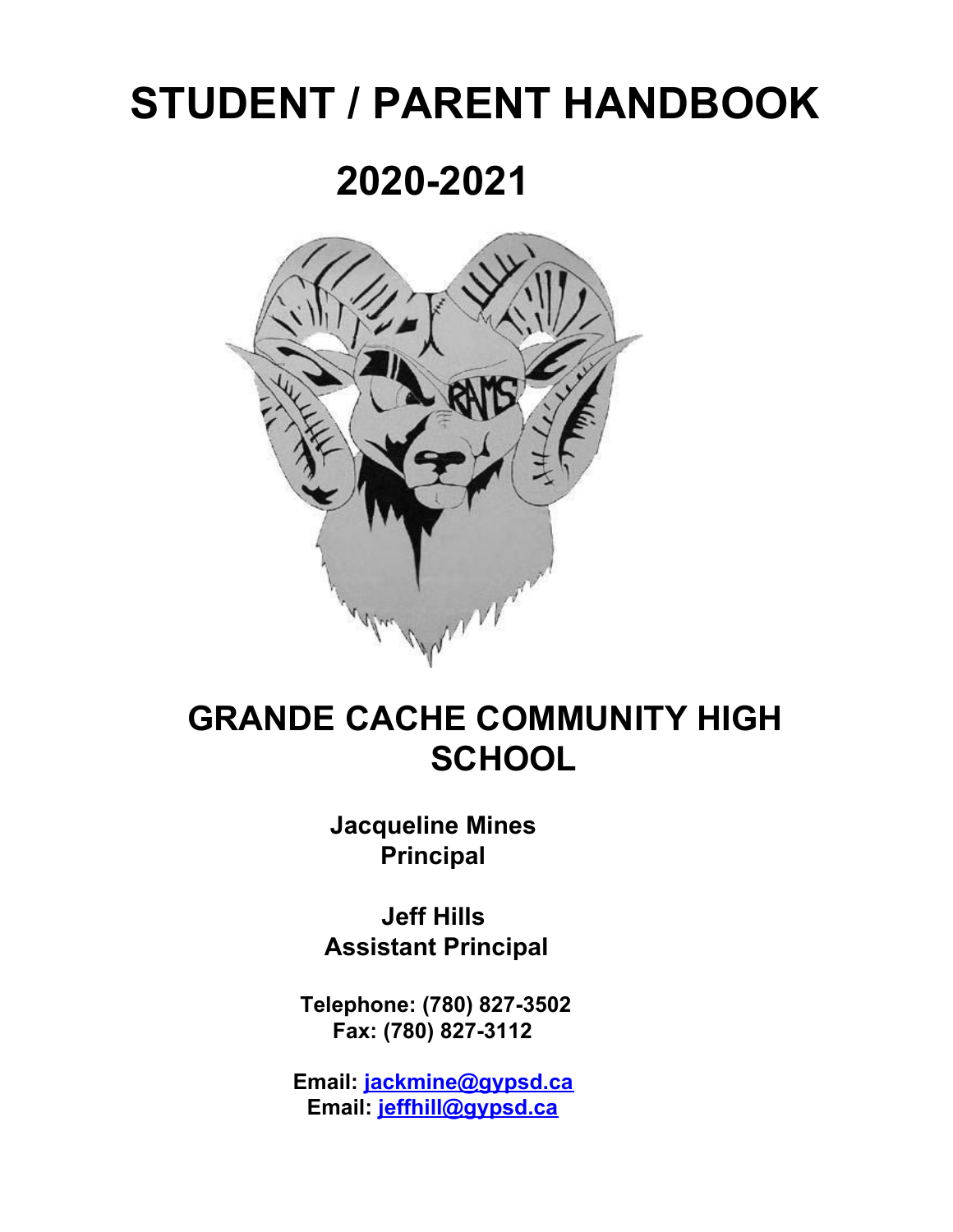#### **Table of Contents**

| <b>Principal's Message</b> |    |
|----------------------------|----|
| <b>Our Vision</b>          | 5. |
| <b>Our Mission</b>         | 5. |
| <b>Staff List</b>          | 6. |

#### **A. Expectations of Students at Grande Cache Community High School**

|    | 1. The School Act                                  |                 |
|----|----------------------------------------------------|-----------------|
| 2. | <b>Expectations for Student Behaviour</b>          |                 |
|    | a. Providing a Safe and Caring School Environment  |                 |
|    | b. Electronic Devices                              |                 |
|    | c. Appropriate Clothing                            | 8               |
|    | d. Student Performance/Study Hall                  | 8               |
|    | e. Co-operative Behaviour and Respecting Authority | 8               |
|    | f. Punctuality                                     | 8               |
|    | g. Attendance                                      | 9               |
|    | h. Smoking                                         | 10              |
|    | i. Vandalism                                       | 10              |
|    | j. GYRD Threat Assessment Program                  | 11              |
|    | k. Swearing, Verbal Abuse, and Physical Abuse      | 11              |
|    | I. Harassment Policy                               | 11              |
|    | m. Fighting                                        | 12 <sup>°</sup> |
|    | n. Weapons                                         | 12 <sup>°</sup> |
|    | o. Drugs and Alcohol                               | 12 <sup>°</sup> |
|    | p. Criminal Activity                               | 12              |
|    |                                                    |                 |

#### **B. School Programs**

| Junior High School Program: Grade 9<br>1.     | 13 |
|-----------------------------------------------|----|
| 2. Senior High School Program: Grades 10 - 12 | 13 |
| a. Graduation Requirements                    | 14 |
| b. Pre-requisite Waivers                      | 15 |
| c. Course Challenges                          | 15 |
| d. Students Upgrading                         | 15 |
| 3. C.T.S.                                     | 15 |
| 4. Outreach Centre                            | 15 |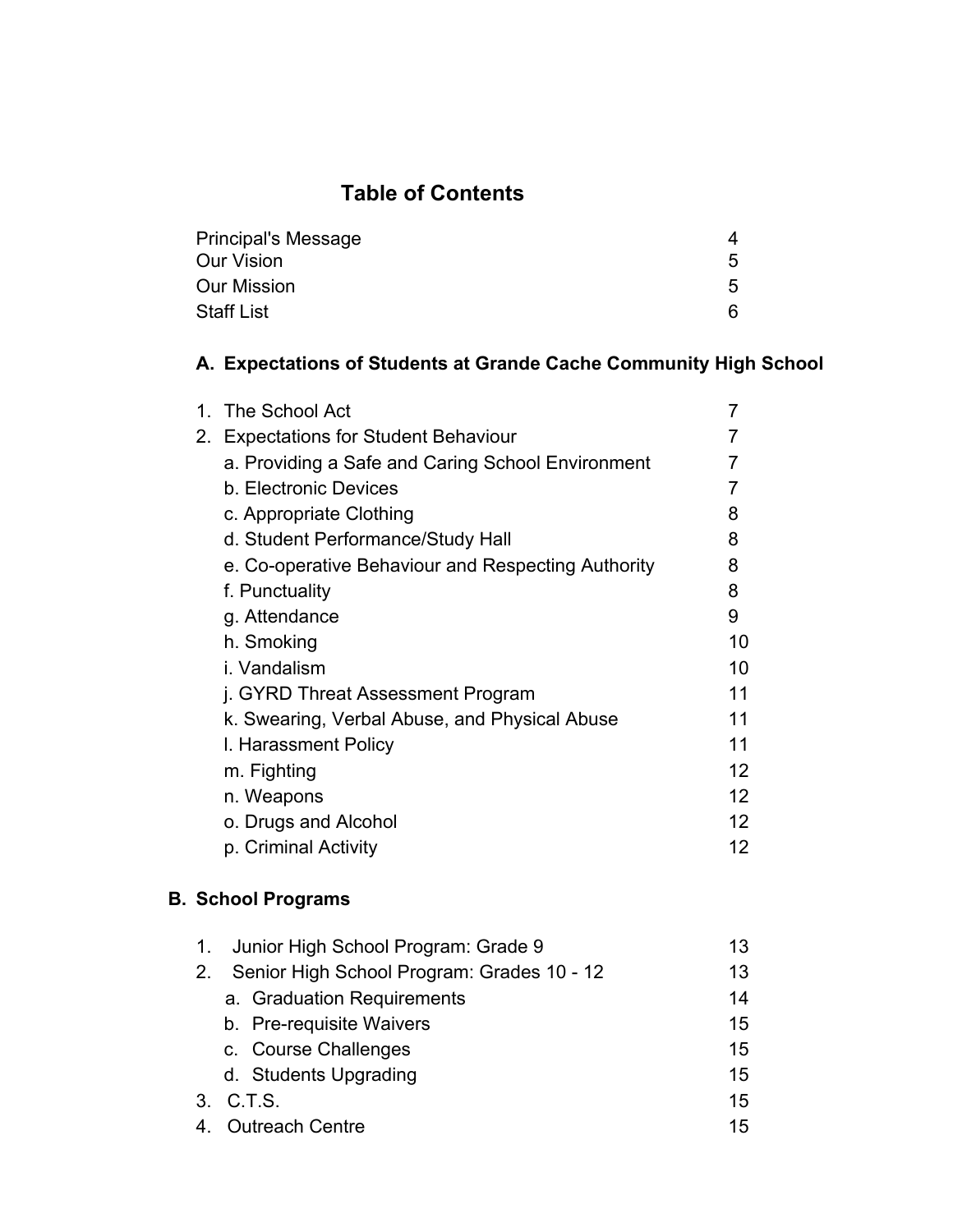|                | 5. Procedure for Withdrawing from a Senior High Course                   | 16       |    |
|----------------|--------------------------------------------------------------------------|----------|----|
|                | <b>C. School Procedures</b>                                              |          |    |
| $\mathbf{1}$ . | <b>Bell Schedule</b>                                                     |          | 16 |
| 2.             | <b>Grade Nine Flexibility Time</b>                                       |          | 16 |
| 3.             | Signing In and Out                                                       |          | 17 |
| 4.             | Visitors to the School                                                   |          | 17 |
| 5.             | <b>Student Fees</b>                                                      |          | 17 |
| 6.             | Lockers                                                                  |          | 18 |
| 7.             | <b>Vending Machines</b>                                                  |          | 18 |
| 8.             | Library                                                                  |          | 19 |
| 9.             | Computers                                                                |          | 19 |
| 10.            | <b>Extra-Curricular School Trips</b>                                     |          | 19 |
| 11.            | Dances                                                                   |          | 20 |
| 12.            | <b>Accidents</b>                                                         |          | 20 |
| 13.            | Liability for Damage or Loss of School Property                          |          | 21 |
| 14.            | <b>Student Assessment</b>                                                |          | 21 |
| 15.            | Plagiarism                                                               |          | 22 |
| 16.            | <b>Final Exams</b>                                                       |          | 22 |
| a.             | <b>Student Absences from Scheduled</b><br>Examinations                   |          | 22 |
| b.             | Appeal Procedure for Diploma Exams                                       |          | 22 |
| C.             | Repeating a Course                                                       |          | 22 |
|                | <b>D. Student Services</b><br>1. Counseling<br>2. Student Health Program | 23<br>23 |    |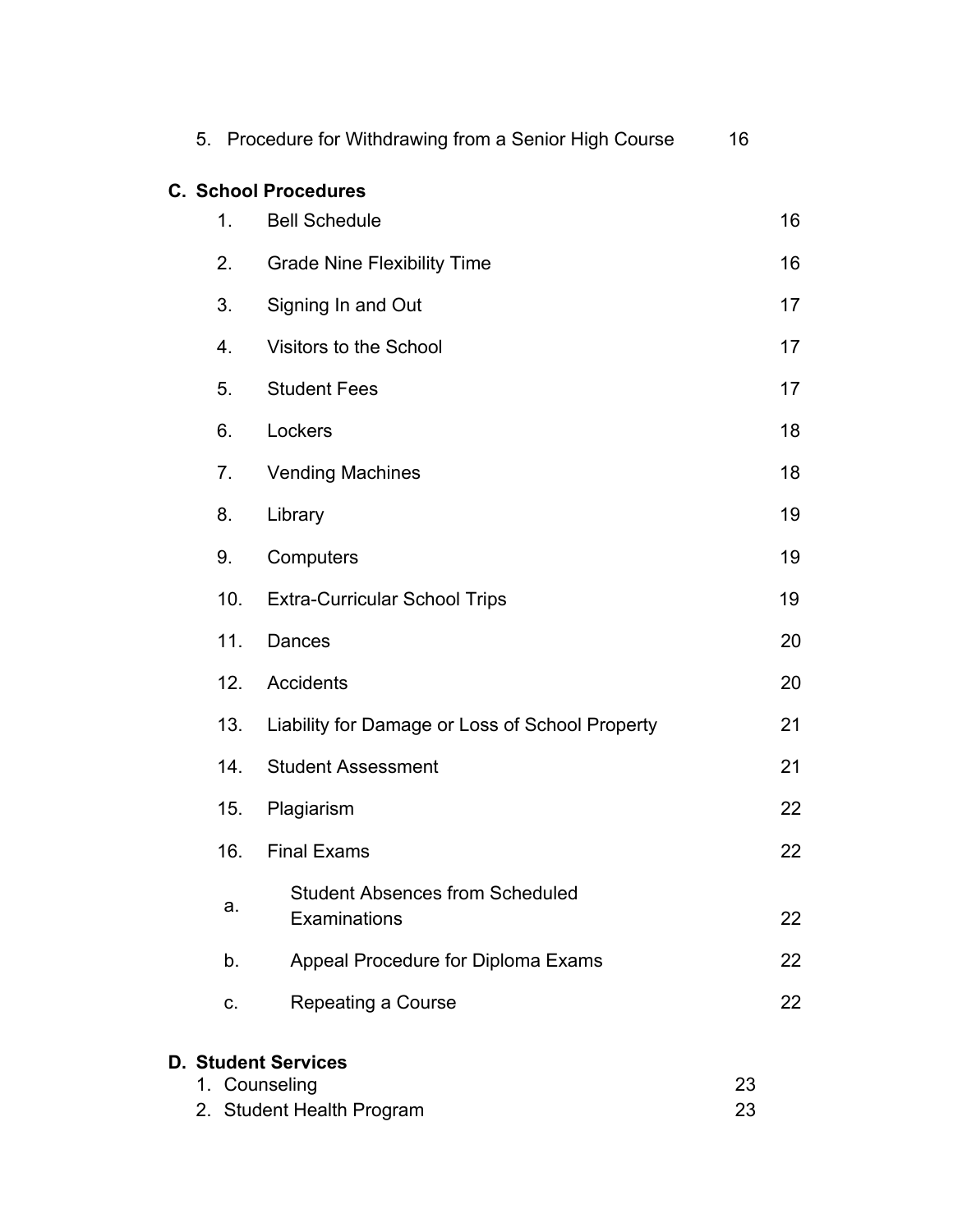|    | 3. School Community Team Program<br>4. School Council<br>5. Clubs and Sports               | 23<br>23<br>24 |
|----|--------------------------------------------------------------------------------------------|----------------|
|    | E. Parent/Home Communications<br>1. School Newsletter<br>2. Communicating Student Progress | 24<br>24       |
|    | F. Awards                                                                                  |                |
| 1. | <b>Honours and Awards</b>                                                                  | 25             |
| 2. | Scholarships                                                                               | 25             |
|    |                                                                                            |                |
|    |                                                                                            |                |

#### **G. Important Contact Numbers** 26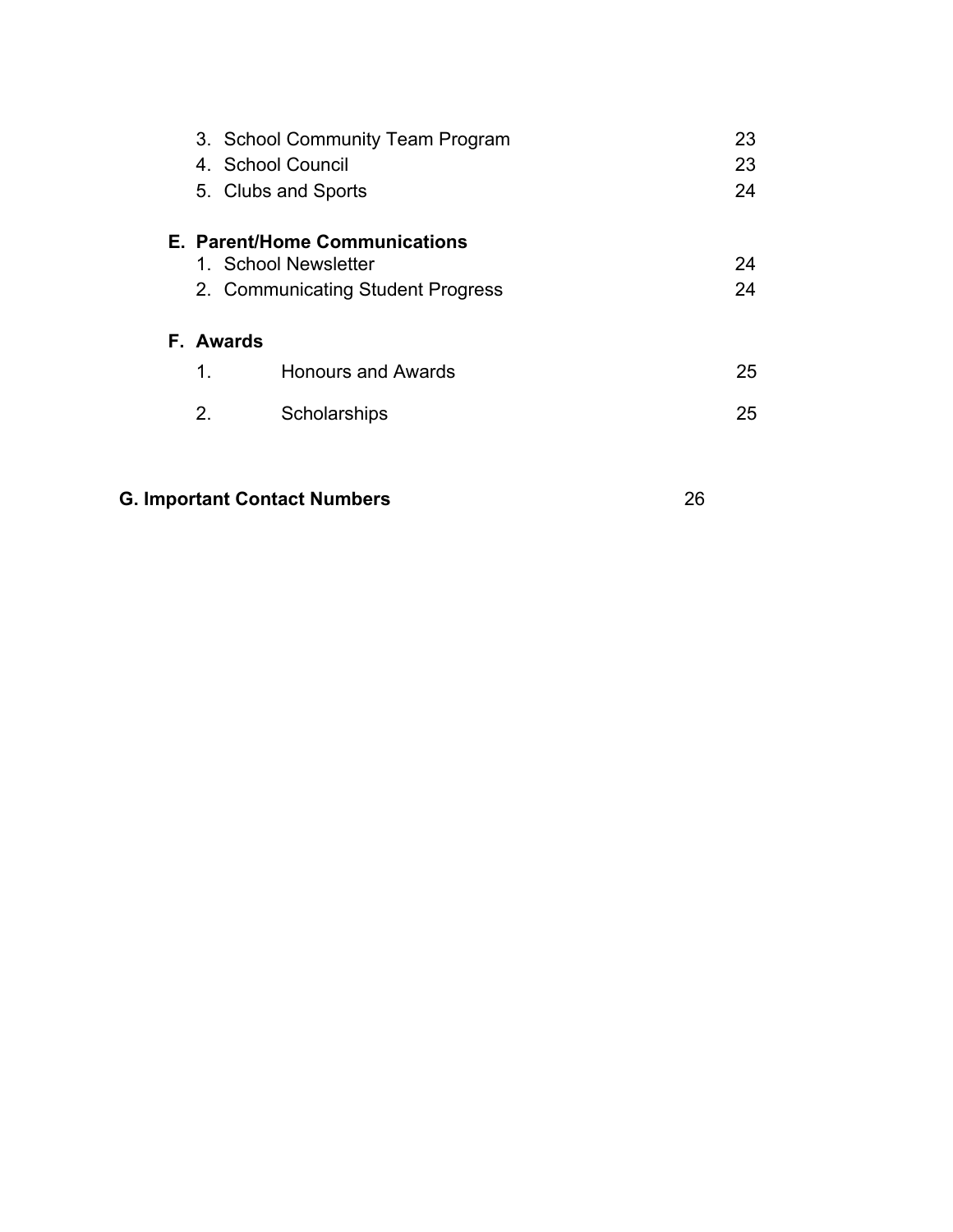#### **Principal's Message**

Welcome to an exciting new year at Grande Cache Community High School. GCCHS is a small high school, but I believe that we offer a great number of complimentary classes and a variety of extra and co-curricular experiential learning opportunities. Our staff are excited to have our students back and get back to learning in the class with our students.

This year will look very different from previous years. We now have new rules to follow and a new timetable with quarters instead of semesters. The most important thing we need to do is support each other. If you are in need of assistance please reach out to a staff member or to your friends. We are in this together. We need to stay positive. Many years ago our bus, returning from a basketball trip, had broken down on the highway and we were stranded in Edson at 3:00am with no hotels available. We were waiting for the school vans to come from Grande Cache to pick us up. It was very stressful and in the midst of it all one young gentleman said to me "Mrs Mines, I feel like Teddy Ruxpin on an adventure". It was what I needed to hear. It reframed the situation for me and I knew everything would be all right. We are in this together and we will get through it together. Stay positive folk!

Take care and have a great year!

Mrs. Jacqueline Mines Principal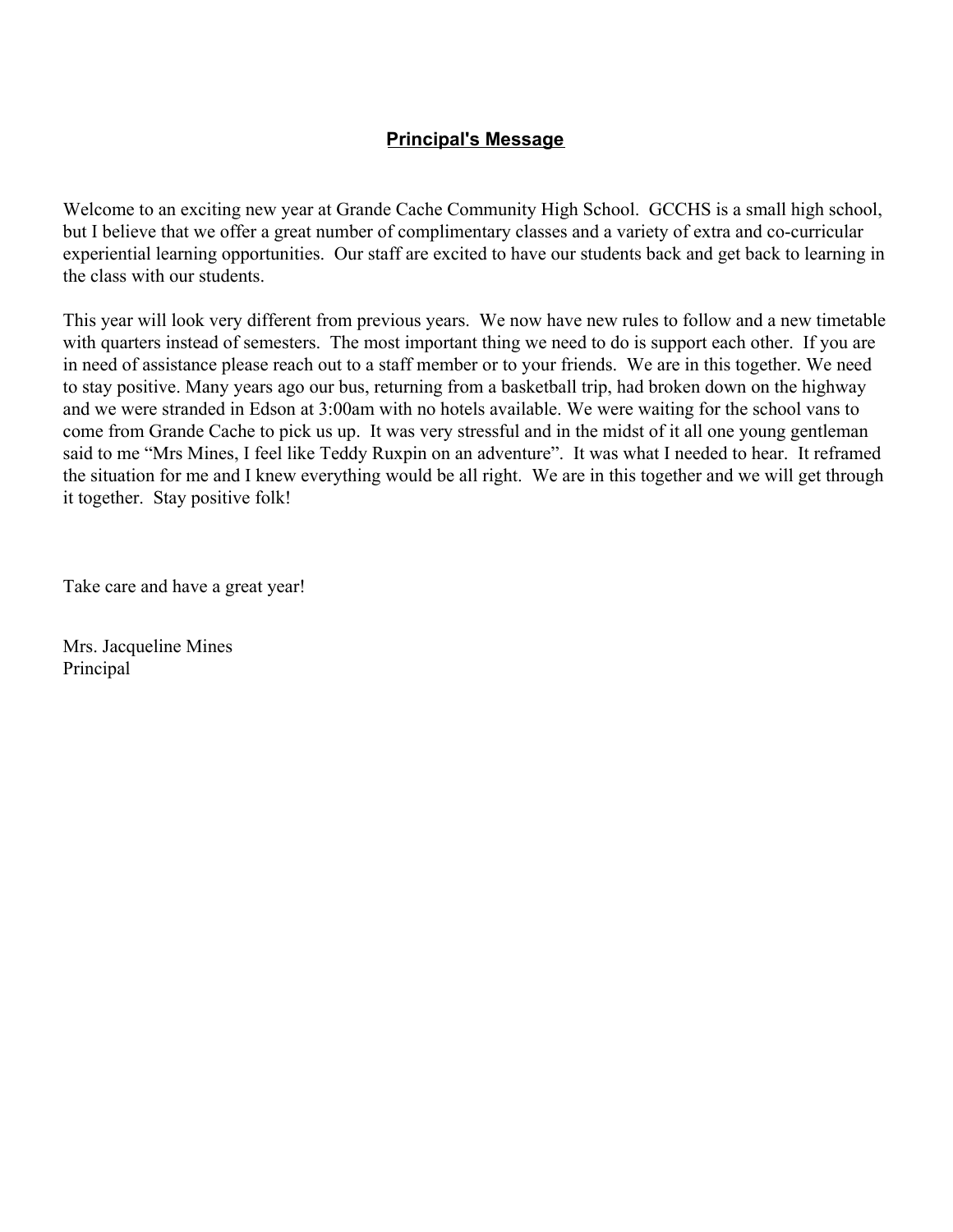#### *Our Vision*

Grande Cache Community High School is a professional learning community where student learning is valued in a supportive and inclusive environment sustained by the staff, students and community partners.

The following five pillars describe the future we see for our school. These five characteristics shape our school's goals and ongoing efforts as a staff committed to working within a professional learning community.

*A responsive curriculum:* high expectations for all students, infused with the flexibility to provide for the individual needs for diverse learners.

*A supportive climate:* a safe and inclusive place that fosters learning and recognizes accomplishments of students and staff.

*Engaged students:* who are equipped with the skills to apply learnings to new situations in the school-community and future endeavors.

*A committed staff:* professional and support staff who work collaboratively as a professional learning community.

*Community partners:* parents and community members play an integral role in the life of the school and are focused on the goal of optimizing student learning.

#### *Our Mission*

 *To work in partnership with the community to meet the unique learning needs of all students as they become contributing members of the community and engaged citizens.*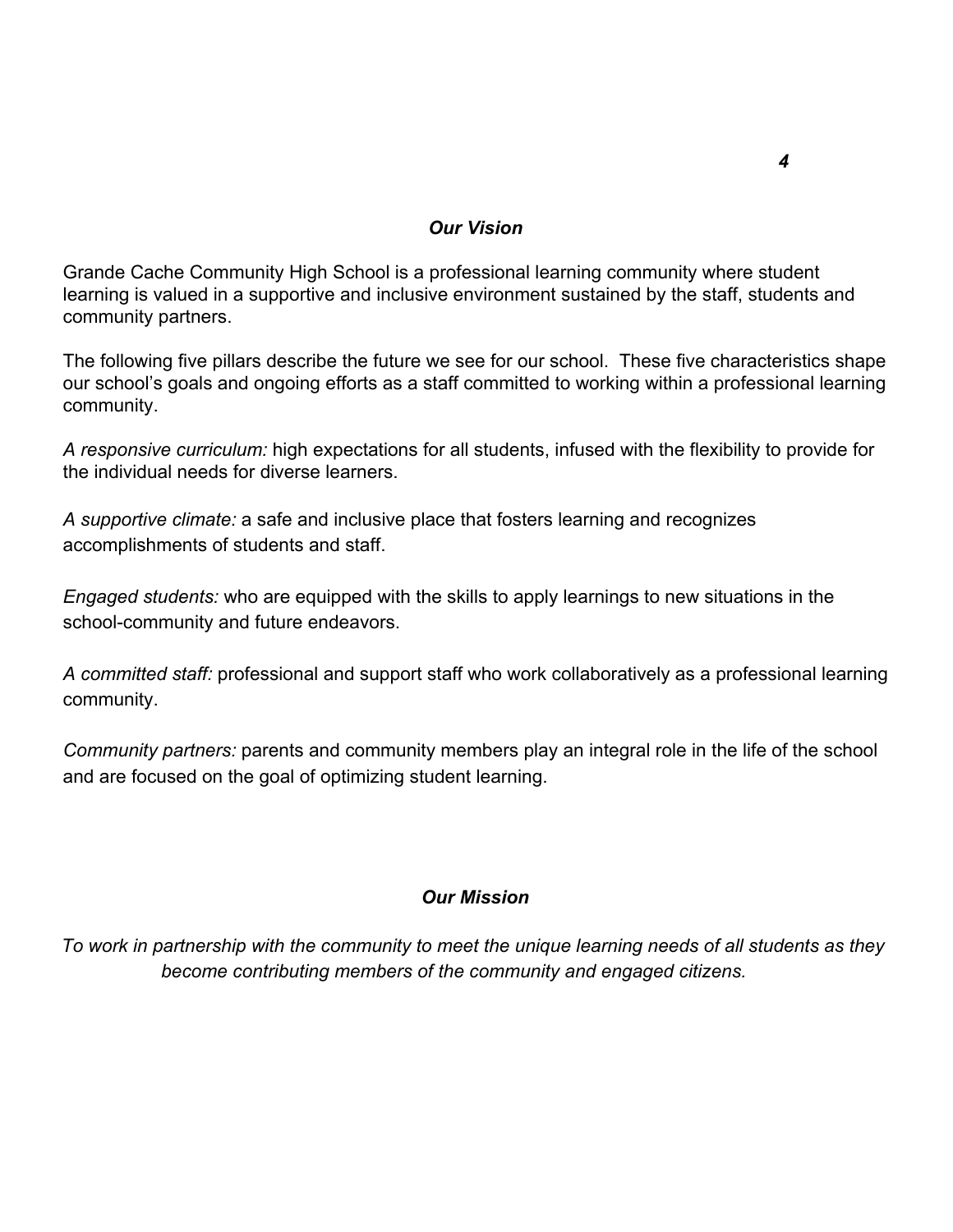#### **2020-2021 SCHOOL YEAR**

#### **Administrative Staff**

**Principal** Mrs. Jacqueline Mines

**Assistant Principal** Mr. Jeff Hills

#### **Instructional Staff Grades 9 – 12**

Mr. Colin Bullock Ms. Colleen Coughlin Mr. Jeff Hills Mrs. Anastasia Hoskin Ms. Heidi Kongsrud Mr. Greg Nolan Mrs. Jenna Nolan Ms. Jacqueline Riehl Mr. John Warenycia Mr. Owen Weimer

**Instructional Staff Christian Program** Mrs. Dorothy Bock Mr. Stephen Bock Mrs. Heather Wells

**Secretaries** Ms. Jennifer Goodliffe Mrs. Roberta King

#### **Teacher Aides/ Classroom Support**

Ms. Kimberley TenEyck Mrs. Sharon MacDonald Mrs. Jeanette Moreton Mrs. Diana Wall

#### **Family School Liaison Workers**

Mrs. Amanda MacDougall

**BEST Coach** Mrs. Lisa Beckstead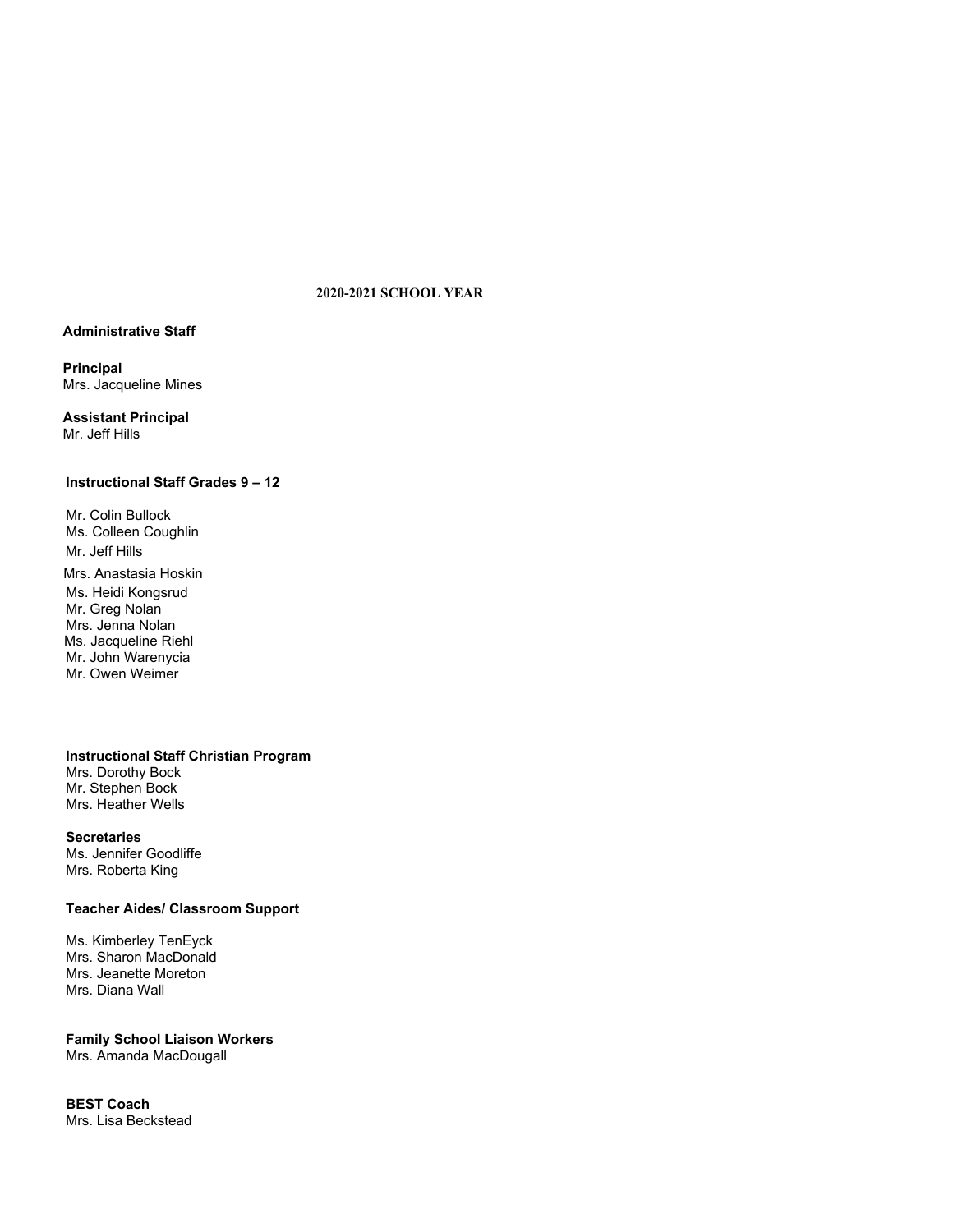#### **EXPECTATIONS OF STUDENTS AT GRANDE CACHE COMMUNITY HIGH SCHOOL:**

#### *1. THE SCHOOL ACT*

The School Act (Section 7) identifies (6) six required student behaviours as follows:

*"A student shall conduct himself so as to reasonably comply with the following code of conduct:*

- *a) Be diligent in pursuing his studies,*
- *b) Attend school regularly and punctually;*
- *c) Cooperate fully with everyone authorized by the board to provide education programs and other services;*
- *d) Comply with the rules of the school;*
- *e) Account to his teachers for his conduct;*
- *f) Respect the rights of others."*

#### *2. EXPECTATIONS FOR STUDENT BEHAVIOUR*

#### *a) Providing a Safe and Caring School Environment*

- **● GCCHS is an allergy aware school. As such GCCHS has a number of students who are severely allergic to nuts. Please ensure any nuts or nut products are not brought into school to help us create a safe environment for all students.**
- Students will respect the rights of others by being quiet in the halls during class time. Students in grades 10 to 12 who have a study period are to do their school work at home or in the library. They are not to be in the main hallway until 5 minutes before class starts. Students on spares may only go to their lockers when the bell rings.

**Rationale:** The school is charged with the obligation to provide a safe and caring environment that is conducive to learning. Students who cause a disruption or who are not considerate of others are interfering with the rights of the other students to a proper learning environment. These interferences will not be tolerated.

**Consequence:** Failure to comply with the safe and caring school policies may result in teacher and/or administrative disciplinary action.

#### *b) Electronic Devices (Cell Phones, Cameras, Personal Music Players, etc.)*

All electronic devices are only to be used in the school at appropriate times as approved by individual teachers to enhance student learning *(GCCHS policy will adhere to Divisional policy AP353).*

**Rationale:** This is to ensure the security and privacy of all individuals. Electronic devices may be disruptive to the classroom. The presence of an electronic device during an examination compromises the integrity of the examination results, not just for the owner of the device, but for all students in the examination area. During an examination, no electronic devices are allowed.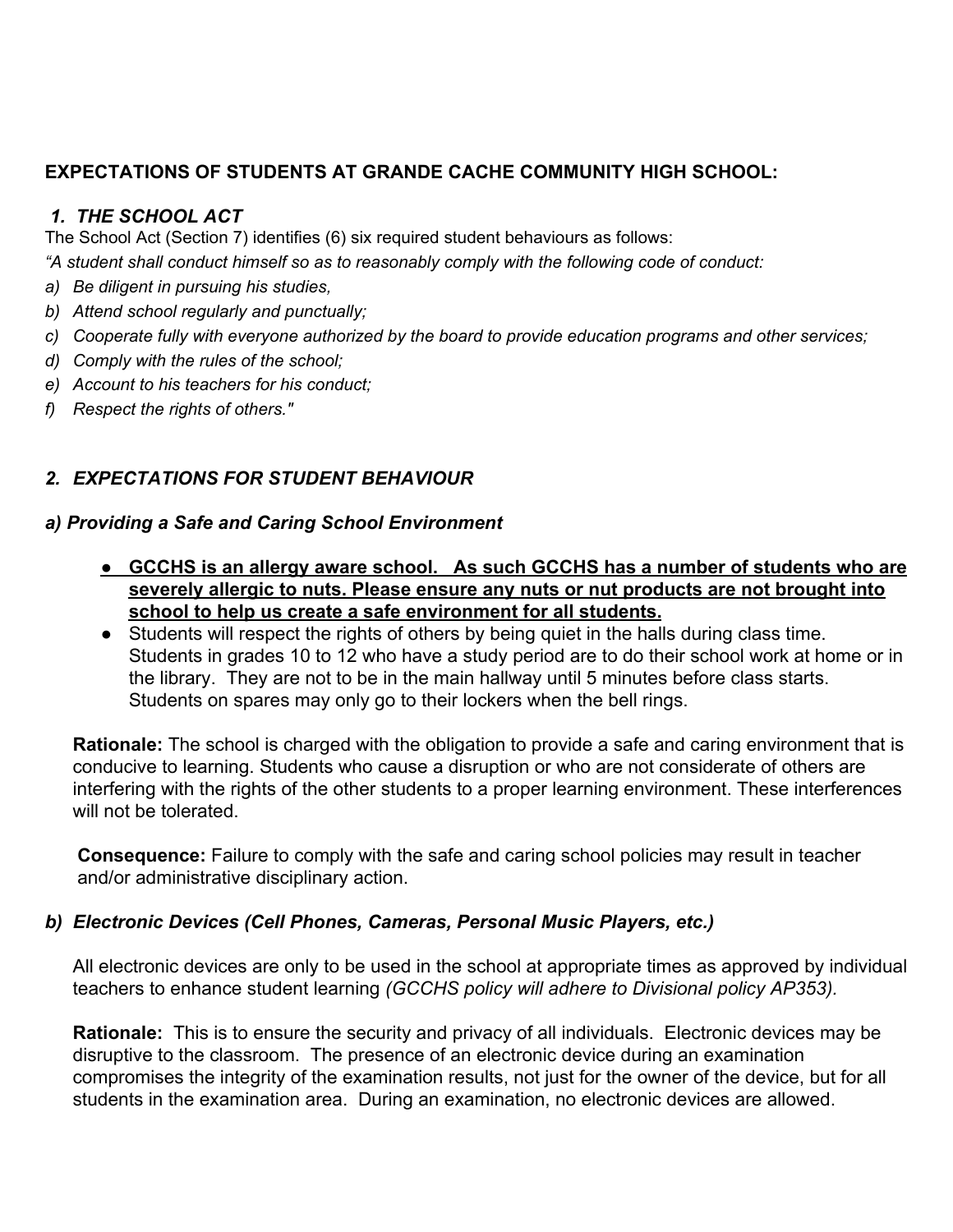**Consequence:** Electronic devices may be confiscated by a staff member and given to the office. Parents may be required to pick the electronic device up between the hours of 8 a.m. and 4 p.m. from the office if electronic device use becomes a problem for an individual student.

#### *c) Appropriate Clothing*

Students' appearance and dress is to reflect a standard of modesty and courtesy that is appropriate and fitting for an educational environment of the school and for making a smooth transition to the work place. Clearly not appropriate for school are extremes of style including, but not limited to, the following: exposed undergarments, tube tops, "see-through" attire, clothing that shows buttocks, obvious cleavage, and/or excessive waist/midriff, and clothing with symbols, insignias, and printed messages that are inappropriate. Wet or muddy outdoor footwear must be removed or cleaned to the supervising teacher's satisfaction upon entering the school. Only inside shoes will be allowed in the gym. Please ensure that you have clean inside white soled runners for use in the school gym.

**Rationale:** In our society, people are expected to dress appropriately and show respect for the school, custodians, others and themselves. Clean and appropriate footwear is necessary for health and safety reasons.

**Consequence:** If a student wears any clothing that is deemed inappropriate by a staff member, then the student will be asked to cover or change his or her clothes to something appropriate for school. Students will be sent home to change if no suitable clothing can be found. Students who refuse to comply with the request will be considered willfully disobedient.

#### *d) Student-Performance*

Students are expected to do all of their work on time and to the best of their ability. Refusing to do the work is not acceptable.

**Rationale:** Students must accept responsibility for their own learning. Part of learning involves doing the assignments on time to the best of one's ability.

#### *e) Co-operative Behavior and Respecting Authority*

Students are expected to follow classroom/school rules and procedures. In addition, students are expected to co-operate with all school staff. Willful disobedience will not be tolerated.

**Rationale:** The Education Act clearly states that students are expected to co-operate with the school staff and follow school procedures.

**Consequence**: Willful disobedience will not be tolerated. The teacher has the primary responsibility for discipline in the classroom, but when a student refuses to comply with a reasonable request or undermines the teacher's authority, and then the student will be sent to the office. The student will be suspended from class and an appropriate consequence will determined.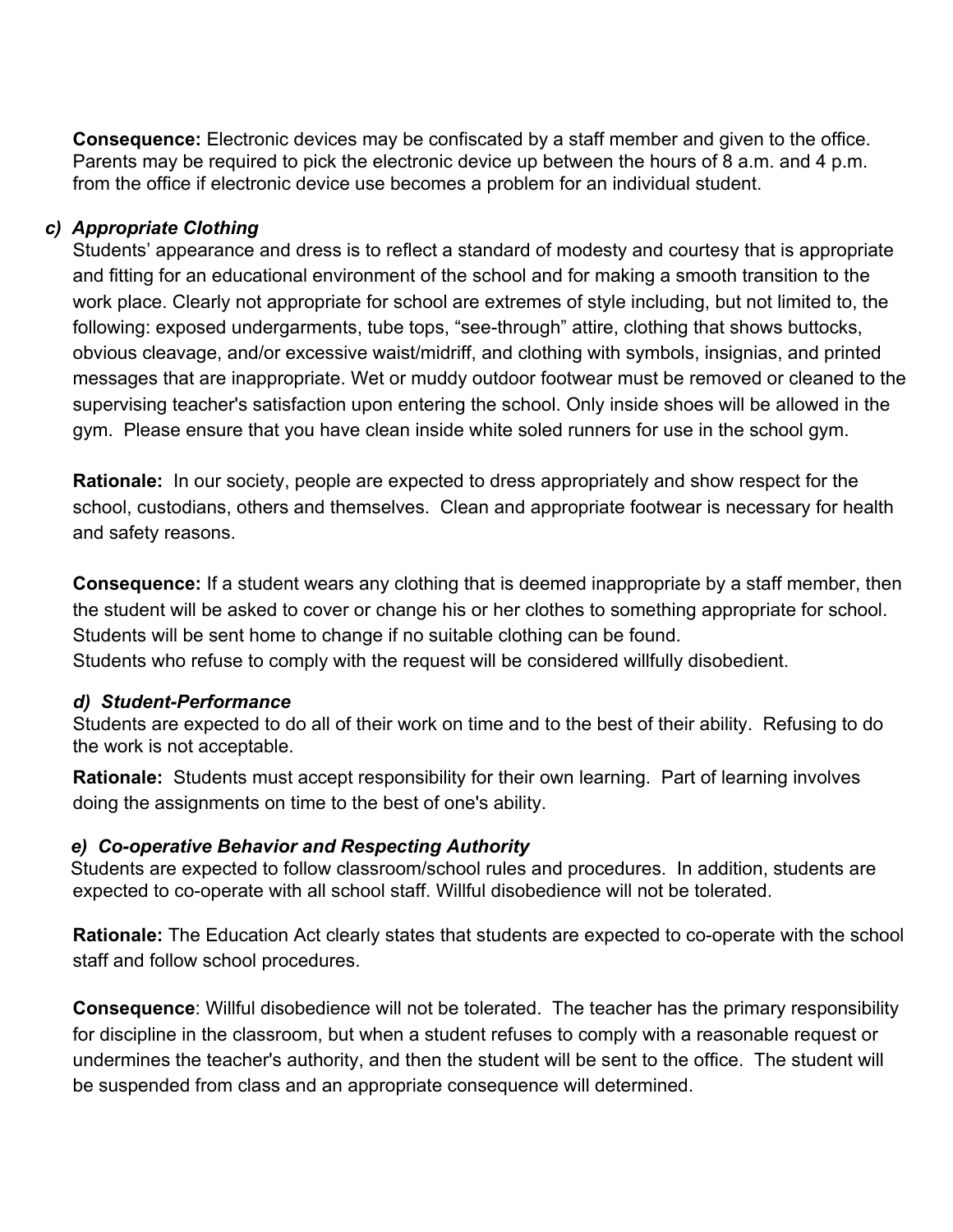#### *f) Punctuality*

 Students are expected to arrive to class on time. Tardiness will not be tolerated. The three-minute break is designed to allow students to go to the washroom and their lockers. Students are expected to stay in the building during that time.

- **Rationale:** In our society, people are expected to arrive at work on time. The student's job is to attend school. Students who arrive late miss the opening part of the lesson and disrupt the lesson. Students need to be responsible and be on time.
- **Consequence:** Each teacher will have his/her own policy on tardiness, which will encourage the students to arrive on time. If tardiness becomes an ongoing problem, then the teacher concerned will contact the parents. If the student continues to arrive late, then a student / parent / administration meeting will be held to develop a Student Punctuality Improvement Plan. In the event that the plan is not effective, the student may be suspended or removed from class.

#### *g) Attendance and Lates*

Attendance is a very important and necessary part of successful completion of school courses. Students are expected to attend each and every class. Students with better attendance do better at school. When students are late to class, they disrupt the learning environment of the other students. The student will also miss the initial instruction for the class and then the teachers will have to take time away from the class as a whole to catch them up.

The GCCHS telephone auto dialer will inform parents of all unreported absences. The purpose is to keep all parents informed of the attendance of the children. The auto dialer message will ask parents to notify the school of the absence by the time the student returns to school**.** Power School also allows parents to monitor their child's attendance on a regular basis.

According to the School Act, the only reason that a student is excused from attending school is if the student is unable to attend by reason of sickness or other unavoidable causes (Section 13.15a).

Please contact the office for every absence and provide a note from the medical office for medical appointments, illness over two days and long-term medical conditions.

**Rationale:** There is a direct link between student achievement and attendance. Students need to attend regularly to do well. When a student is absent, she/he is missing valuable instruction. This policy is designed to encourage students to attend and not miss any more classes than is absolutely necessary.

**Consequence:** When attendance becomes a concern (1 - 4 absences) guardians will be contacted by the teacher. The teacher may also implement a variety of strategies to try to improve attendance: mandatory tutorials, disciplinary action or others. If attendance continues to be a concern  $(5 - 7)$ absences), the administration will contact the guardians and send home a letter outlining the possibility of a Case Conference. The administrator may also implement a variety of strategies such as: an attendance contract, disciplinary action or others. If attendance continues to be, a concern (7 - 10 absences) students and their parents will be required to attend a Case Conference. The Case Conference members will make recommendations. If the recommendations are not followed, a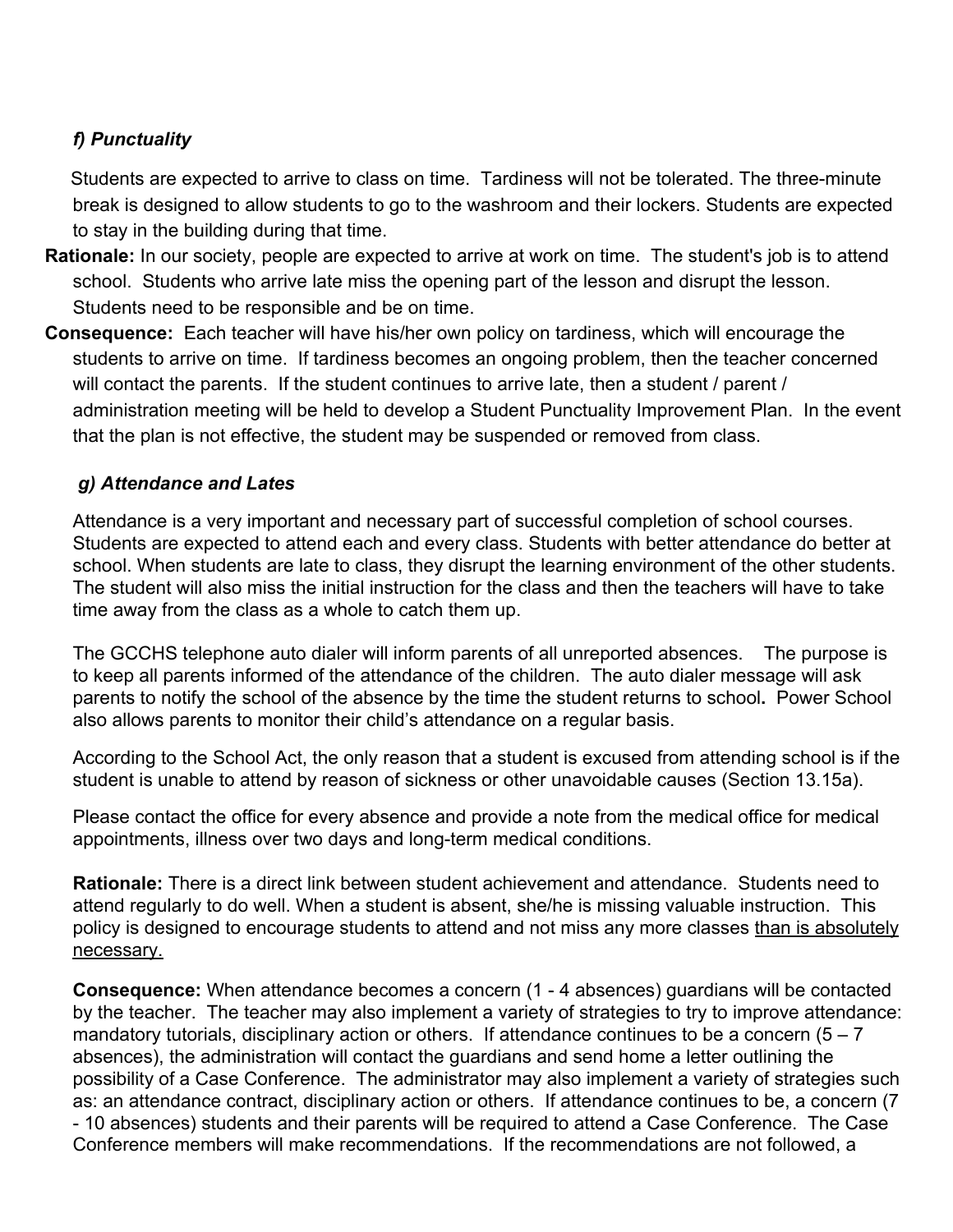referral to the Alberta Attendance Board will be made. Individual teachers may also have additional attendance policies.

#### **The Alberta School Act states that students must attend school until they have reached 16 years of age.**

If your child is found to be truant (missing without legitimate reason), a truancy letter will be sent home and placed in the student's file. A second and subsequent truancy may result in a suspension from class and/or school.

Parents are asked to leave a message at 827-3502 any time that their child is not going to be attending school. Please give the date, whether it is a.m. or p.m. or both, and the reason for the absence.

#### *PLANNED EXTENDED ABSENCES FROM SCHOOL*

When possible, the school encourages parents to plan holidays during the regularly scheduled school holiday periods. When this is not possible, parents must request the proper form from the office, complete it, have each subject teacher sign it in the proper place and return it to the office at least one month prior to the planned extended absence.

**Rationale:** The Education Act clearly outlines the acceptable reasons for missing school. Please note vacations are not an acceptable reason. However, the school understands that on occasion, it may be necessary to miss school for this type of reason. Parents must understand that any time that their child misses school, it will affect student learning.

**Consequence:** If students miss school for this type of reason, then they must be responsible enough to catch up on their missed work immediately upon their return to school. Failure to take this responsibility seriously will result in having to attend afterschool session to make up their work.

#### *h) Tobacco Products*

The use of any tobacco products (includes marijuana and vaping) is not allowed in school or on school property. School property includes the area between the school and the Recreational Centre, the school field and Summitview grounds.

**Consequence:** Offenders will be suspended from school for 1 to 5 days. Visible tobacco products may be confiscated. **NO WARNING WILL BE GIVEN TO OFFENDERS**.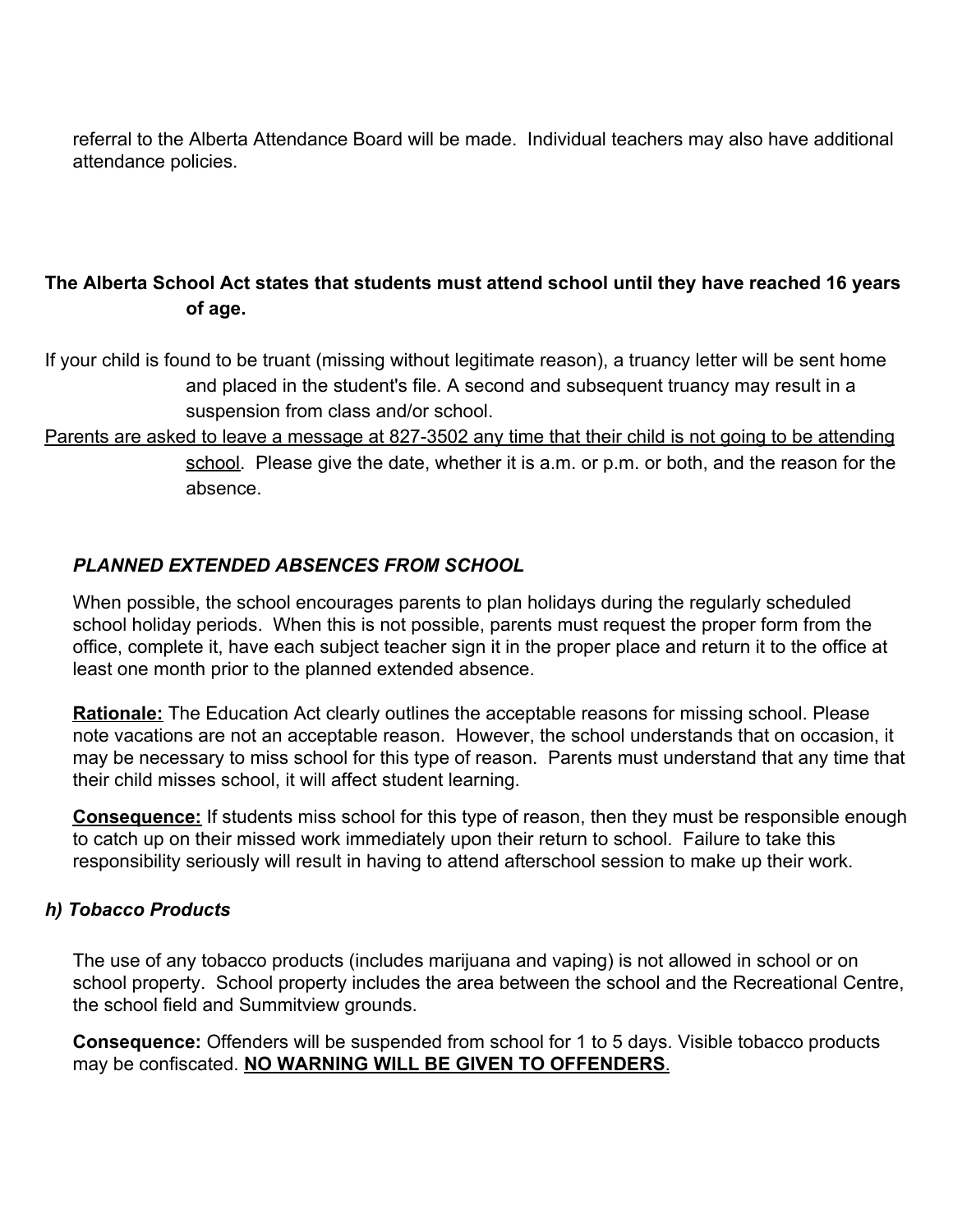**Rationale:** Smoking tobacco or marijuana under the age of 18 is **NOT** permitted by law. All students are under the authority of the school during the regular school day, so they will be dealt with by the school.

#### *i) Vandalism*

Students are expected to treat school property with respect. Vandalism will not be tolerated. **Rationale:** In our society, we are expected to respect the property of other people. School property is not only the property of the School District, but also the property of the taxpayers of the province. These taxpayers should not be burdened with the cost of vandalism.

**Consequence:** Vandals will, at a minimum, pay for damages. Administrators may also suspend or remove a vandal from a class permanently.

#### **Vandalism to a computer will result in the immediate loss of computer privileges.**

#### *j) GYPSD Threat Assessment Program*

Grande Yellowhead Public School Division provides a safe and caring learning environment in all of the Division's schools. Part of this commitment involves being prepared to handle emergency situations appropriately and efficiently.

Together with our partners, the Royal Canadian Mounted Police, Alberta Child and Family Services Authority and Alberta Mental Health, we have developed a plan to respond to all situations in which students may be demonstrating behaviours that pose a threat to themselves or others. Any student, parent or staff member who becomes aware of a threat, or has reasonable grounds to believe that there is a potential risk to students, staff or divisional property, shall notify the school principal and/or their designate. Threats may be, but are not limited to, verbal, written, gestures or internet postings. The division requires that all threats or threatening behaviours be treated seriously: all threats or threatening behaviour will be assessed and appropriate interventions and disciplinary actions taken. The purpose of this administrative procedure is to determine how best to support students so that their behaviour does not become hurtful or destructive to themselves or others.

#### *k) Swearing, Verbal Abuse and Physical Abuse*

Students will be expected to be polite and respectful when addressing school staff and when interacting with their classmates. Swearing, verbally abusing and/or physically abusing a staff member or student will not be tolerated.

**Rationale:** In our society, people are expected to treat other people with respect and be polite. The school staff and the other students in the classroom should not have to tolerate abuse.

- **Consequence:** Students who swear at, verbally abuse and/or physically abuse a staff member or student may be suspended for a minimum of one day to a maximum of five days. In some cases expulsion may be recommended.
- *l) Harassment/Bullying Policy*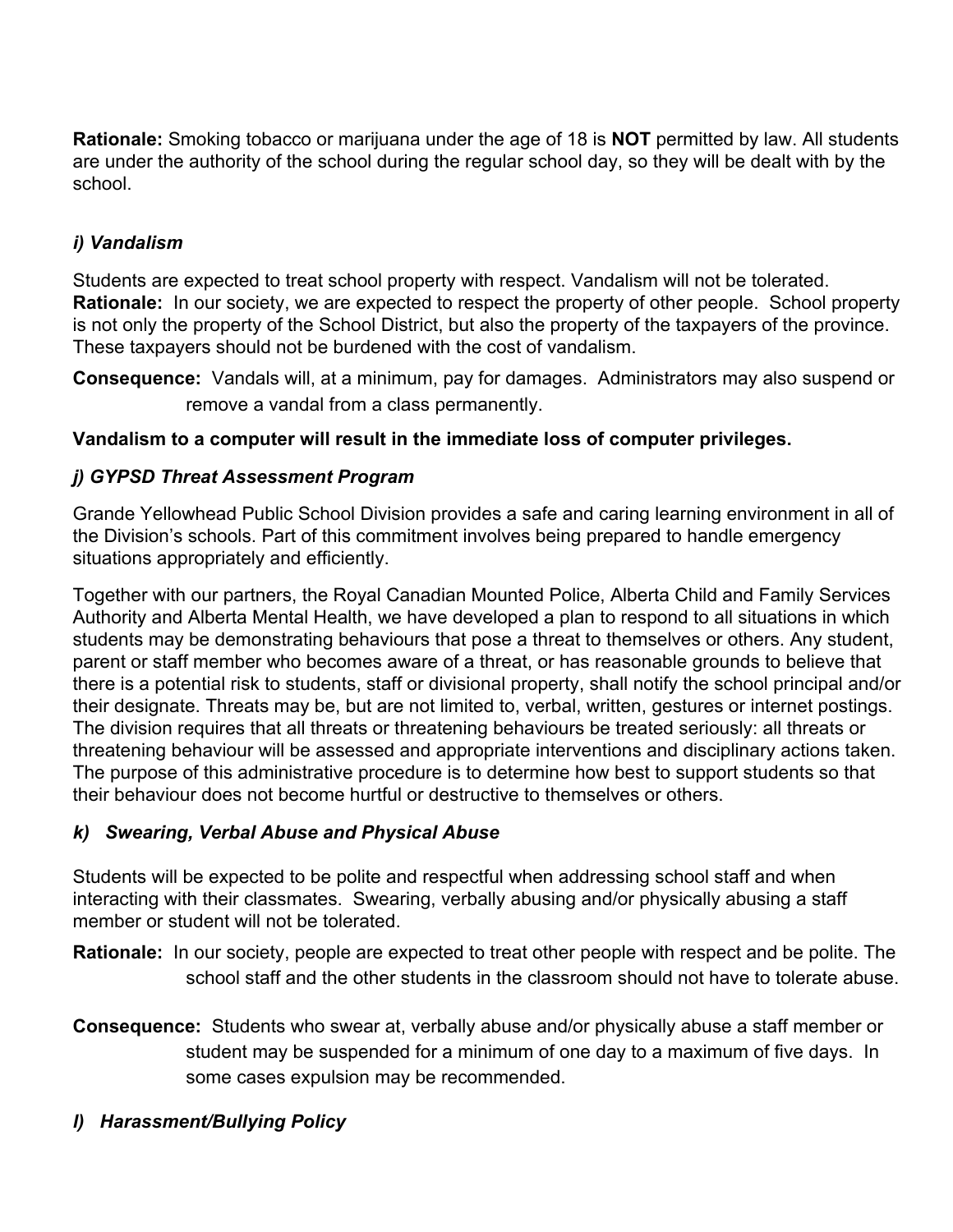Students are expected to treat all members of the school community with respect. No form of harassment will be tolerated including cyber-bullying *(please refer to Divisional policy AP316).* This may include bullying that occurs outside school hours and off school grounds.

**Rationale:** Everyone has the right to feel safe in our school. No one has the right to infringe on that feeling of security.

**Consequences:** A student who harasses or bullies others may be suspended from school for a minimum of one day to a maximum of five days. A student may also lose computer/internet privileges and/or the right to bring electronic devices to school.

#### *m) Fighting*

Students are expected to resolve differences in a socially responsible manner. Fighting will not be tolerated.

**Rationale:** In our society, people are expected to resolve their differences without using force. People, who encourage violence or do nothing to stop violence, are also considered reprehensible in our society.

**Consequences:** Students who engage in fighting will be suspended for a minimum of one day and a maximum of 5 days. In some cases, a recommendation for expulsion may be made.

\* Students who encourage and/or watch a fight will be subject to discipline procedures. When a staff member orders students who are in attendance at a fight to disperse, they are expected to do so immediately. Any recording and/or distribution of violent acts may result in disciplinary action. Failure to comply will result in a minimum of one day to a maximum of 5 days suspension.

#### *n) Weapons*

Students are expected to be weapon free. Having a weapon in school will not be tolerated.

**Rationale:** The students and staff of the school have a right to a safe caring environment.

**Consequences:** Violators may be suspended from 1 – 5 days. In some cases, expulsion may be recommended.

The possession or use of alcohol or illegal drugs in a public place is a criminal activity. Students may not be under the influence, in possession of or trafficking alcohol or illegal drugs. Students in the presence of those who are using illegal drugs or alcohol will be subject to the same consequence as the user (please refer to Divisional policy AP352).

**Consequence:** minimum three-day suspension, possible RCMP involvement and referral to AADAC.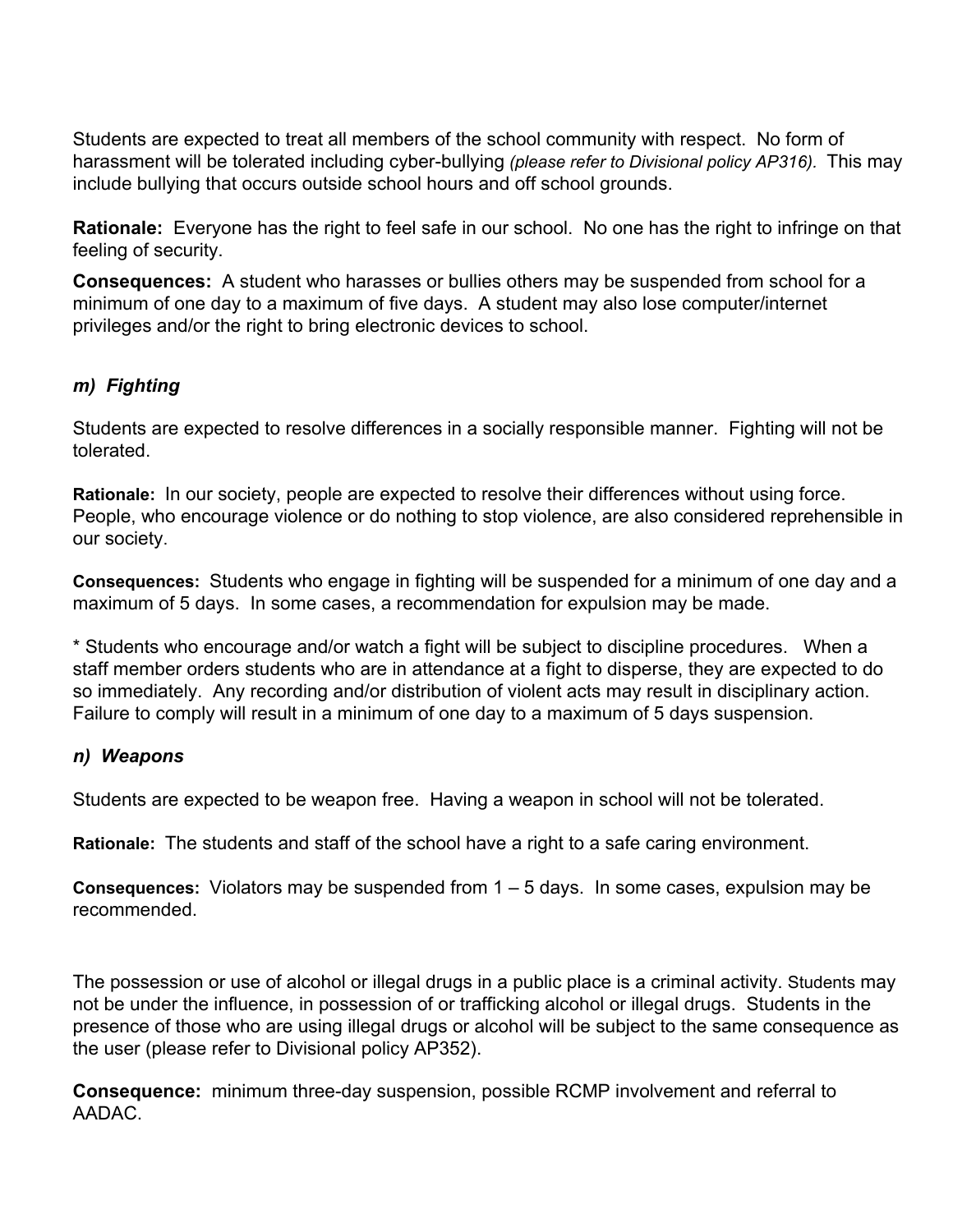#### *p) Criminal Activity*

In the event of any criminal activity within the school or on the grounds, recommendation for expulsion may be made. The RCMP will be involved immediately.

#### **B: SCHOOL PROGRAMS**

#### **I. JUNIOR HIGH SCHOOL PROGRAM: GRADE 9**

The subjects for study in the junior high school fall into two categories as follows:

#### **a) Core Courses**

The compulsory subjects are Language Arts, Social Studies, Mathematics, Science, Physical Education, Health and Personal Life Skills.

#### **b) Complementary Courses**

Students shall select a minimum of three complementary courses per year from the general areas of Career & Technology Studies, Fine and Performing Arts and Second Language.

#### **2. SENIOR HIGH SCHOOL PROGRAM: GRADE 10 - 12**

#### **a) HIGH SCHOOL DIPLOMA REQUIREMENTS**

| Minimum Alberta High School Diploma Requirements  |                                                                                                      |                                                   |                                   |
|---------------------------------------------------|------------------------------------------------------------------------------------------------------|---------------------------------------------------|-----------------------------------|
| Grade 10                                          | Grade 11                                                                                             | Grade 12                                          | <b>Credits</b><br><b>Required</b> |
| English 10-1<br>or<br>English 10-2*               | English 20-1<br>or<br>English 20-2*                                                                  | English 30-1<br>or<br>English 30-2*               | 15                                |
| Social Studies 10-1<br>or<br>Social Studies 10-2* | Social Studies 20-1<br>or<br>Social Studies 20-2*                                                    | Social Studies 30-1<br>or<br>Social Studies 30-2* | 15                                |
| Math 10 Combined<br>or<br>Math 10-3*              | Math 20-1<br><b>or</b><br>Math 20-2<br><b>or</b><br>Math 20-3*                                       |                                                   | 10                                |
| Science 10<br>or<br>Science 14*                   | Biology 20<br><b>or</b><br>Chemistry 20<br>or<br>Physics 20<br>or<br>Science 20<br>or<br>Science 24* |                                                   | 10                                |
| <b>PE 10</b>                                      |                                                                                                      |                                                   | 3                                 |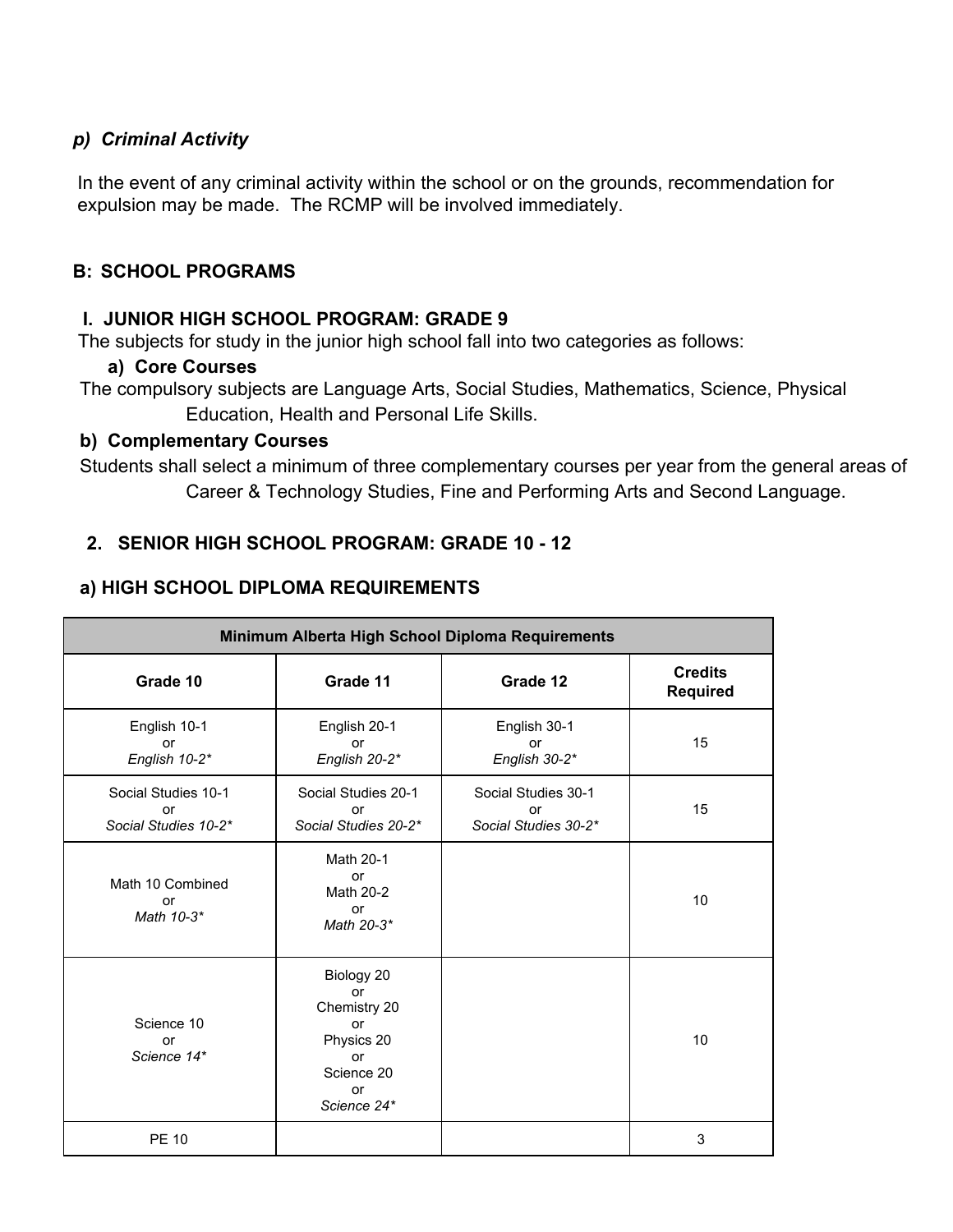| CALM 20                                   |                                                          | 3   |
|-------------------------------------------|----------------------------------------------------------|-----|
|                                           | Any grade 12 courses<br>other than English and<br>Social | 10  |
| CTS or Fine Arts or Second Languages      |                                                          | 10  |
| <b>Total Credits Required to Graduate</b> |                                                          | 100 |

Academic courses are listed first in a regular font, diploma courses appear second and are italicized and marked with a \*.

This chart depicts the minimum requirements needed by students to graduate. Students are encouraged to take more classes to broaden their education.

All courses in grade 11 and 12 require at least 50% in the pre-requisite course. All courses from grades 10-12 require a mark of 50% or better to receive credit.

#### **Graduation Policy**

1. In order for a student to be eligible to participate in the GCCHS graduation exercises, the student must meet the following criteria.

- 1.1 The student must have completed or be registered in sufficient credits and the required courses to obtain an Alberta High School Diploma or Certificate of Achievement or Life Skills Certificate by June 29th.
- 1.2 Students enrolled in outreach or distance education correspondence courses and modules must be registered no later than the last day before spring break. All outreach or distance education correspondence courses and modules must be 80% complete.
- 1.3 A student who has an unacceptable discipline incident during the school year leading up to graduation will not normally be eligible to participate in the graduation ceremony, but may appear before a Discipline Committee to request that due to exceptional circumstances they be allowed to participate in the GCCHS graduation exercises. The discipline committee will consist of school administration and teaching staff representatives. Behavior expectations are outlined in the school handbook.
- 2. A list of eligible participants will be posted prior to spring break. Students are responsible for checking and resolving any discrepancies from the list with the principal.
- 3. Final grades for diploma exam subjects are established by blending the school awarded mark and the diploma examination mark; therefore, students must meet the following criteria to participate in GCCHS graduation exercises.
	- 3.1 In the first semester, students must be in good standing in the blended mark in any required diploma examination subjects.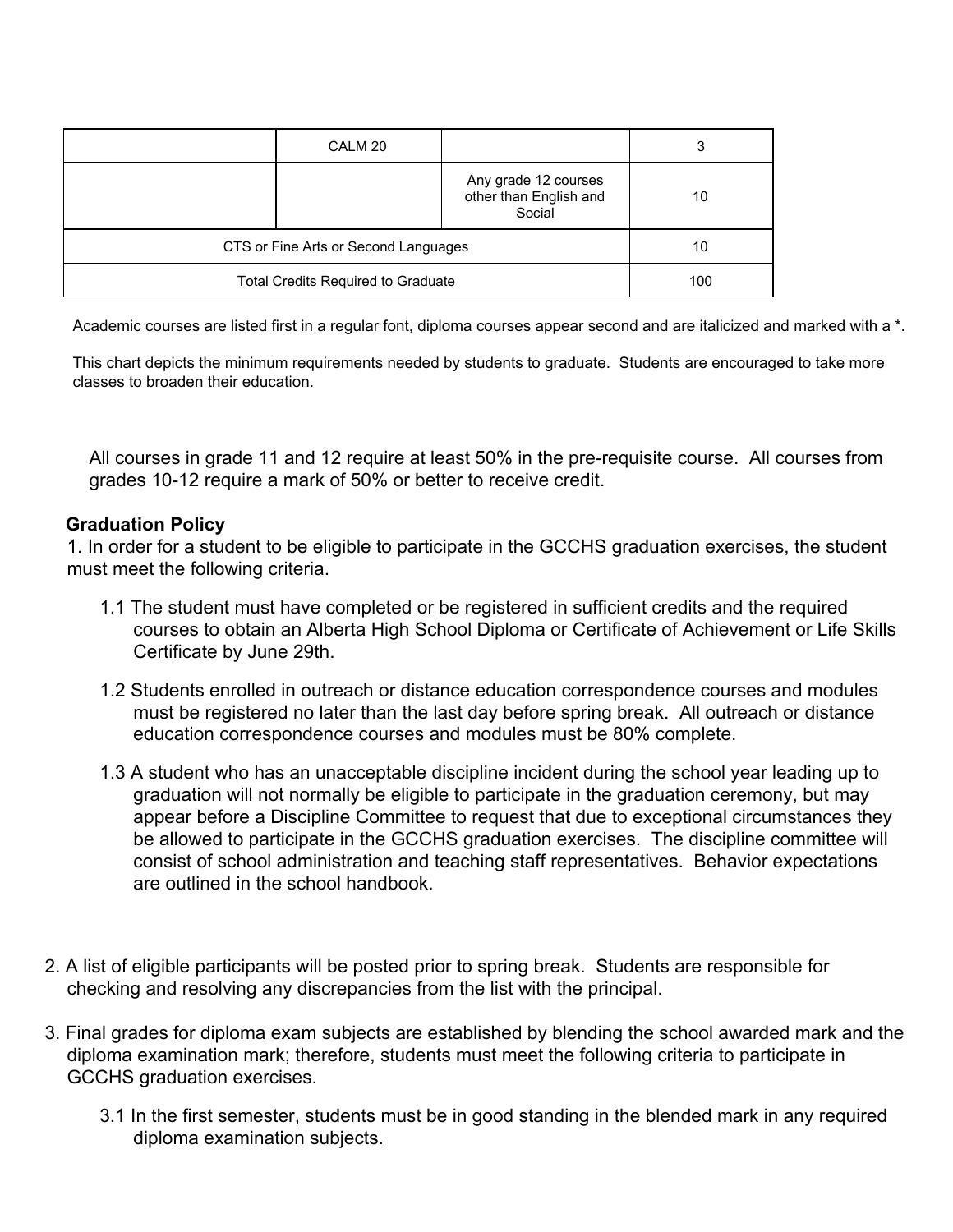- 3.2 In the second semester, students must have earned at least 50% in the school awarded mark in any diploma examination subject that students require to meet their diploma requirements.
- 3. GCCHS and Grande Yellowhead Public School Division employees may have no involvement in any aspect of activities relating to celebrations that are not a part of the school sanctioned graduation exercises; commencement ceremonies, dinner, and dance.

#### **b) PRE-REQUISITE WAIVERS**

Students who do not achieve a passing grade in an academic course may cross to a diploma level course in that subject area in consultation with teacher, parents, and administration.

#### **c) COURSE CHALLENGES**

Any student who is registered in senior high school and who believes that he or she already possesses the knowledge, skills and attitudes prescribed by the program of studies for a course, shall be allowed to demonstrate competencies through special assessment opportunities. These opportunities will differ from course to course. Challenges will include the student performing a number of tasks and showing samples of work that demonstrate the degree to which the student has achieved the expected standards for the outcomes of the course (this may include assessments such as course projects and a final exam).

This policy applies to non-diploma examination courses and only to the school awarded mark component of diploma examination courses. Credit in diploma examination courses can be achieved only through a combination of the school awarded mark (70%) and the diploma examination mark (30%). Challenges must be approved by the administration.

#### **d) UPGRADING**

Any student considering upgrading a 30 diploma level course to a 30 academic level course should have at least 65% at the diploma level.

#### **3. C.T.S.**

Career and Technology Studies is organized into **modules.** All activities within a module must be completed before a mark for that module will be assigned. Credits are earned by completing modules. A student may earn more or fewer credits than the timetable indicates depending on the number of modules completed. Modules will be listed on the course outline.

Marks and credits will be reported on report cards by module completed.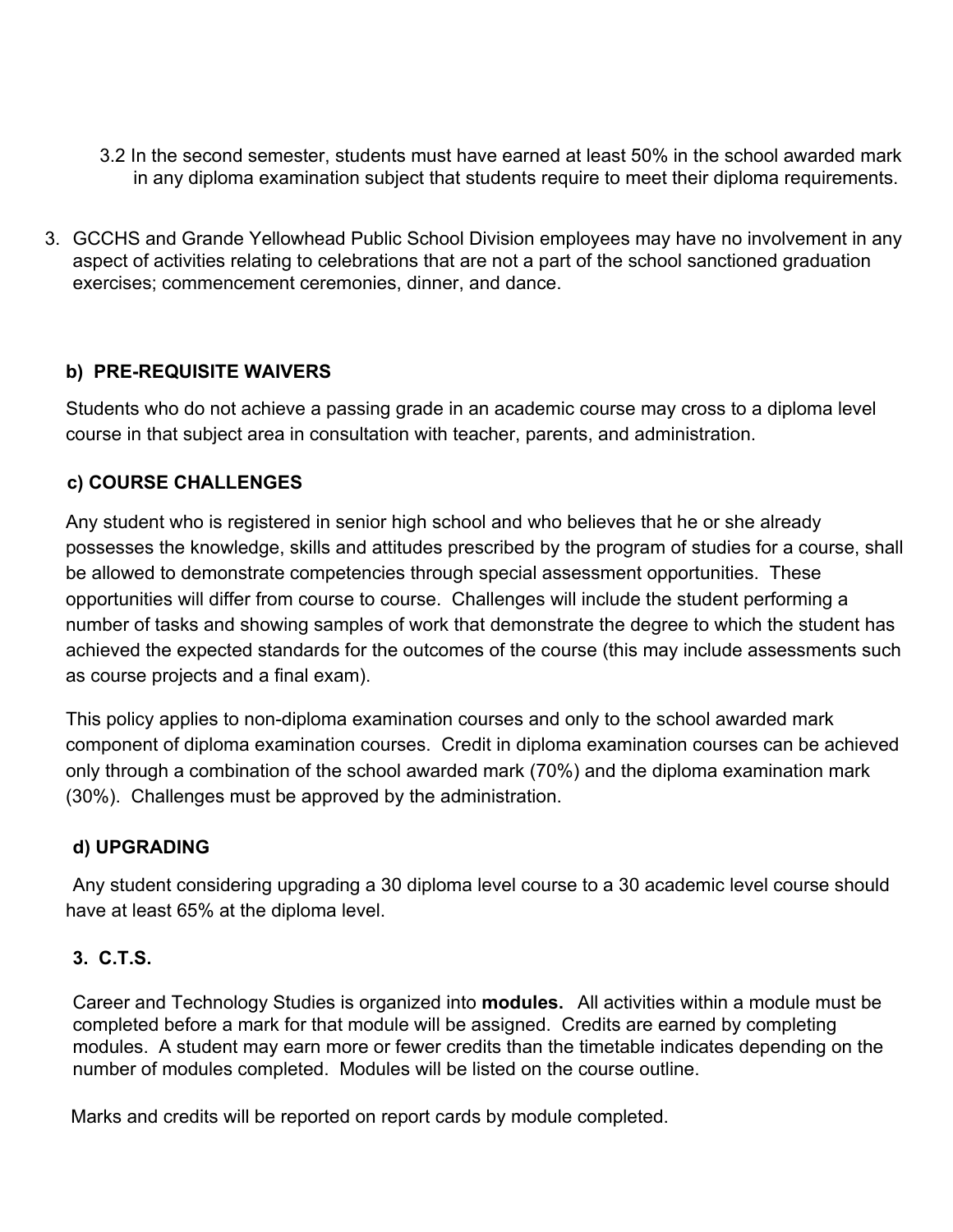#### **4. Outreach/Learning Connection/Correspondence**

Students who enroll into one of these programs should notify the office. Courses that students may consider for enrollment include those not offered by the high school, or if a course conflicts with another in the school timetable.

#### **5. Procedure for Withdrawing from a Senior High Course**

Students are required to make changes to their timetable by the end of the first week of the semester. Students WILL NOT be allowed to withdraw from courses after September 13th, and February 16<sup>th</sup>.

Students who wish to withdraw from a course **must**:

- Discuss the withdrawal with the course teacher
- Discuss the withdrawal with administration
- Complete a course withdrawal sheet, including the signatures of the teacher, the student's parent, and the administration.

#### **C. SCHOOL PROCEDURES**

*1.*

*BELL SCHEDULE*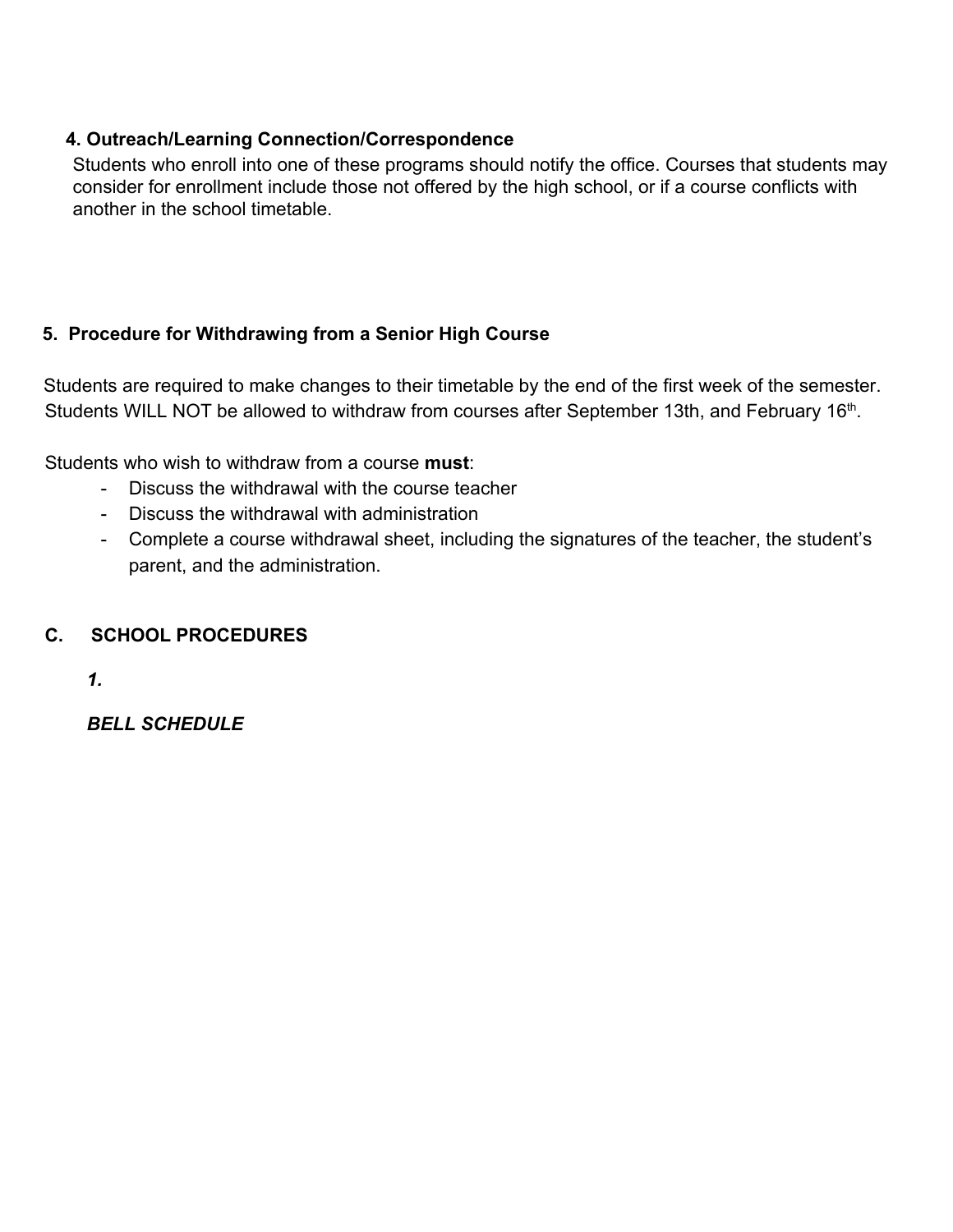| <b>Morning classes</b> | Time                                                                                                                                                                                                                                    |
|------------------------|-----------------------------------------------------------------------------------------------------------------------------------------------------------------------------------------------------------------------------------------|
| Grade 9                | $8:30-11:00$                                                                                                                                                                                                                            |
| Grade 10               | $8:40-11:10$                                                                                                                                                                                                                            |
| Grade 11               | $8:50 - 11:20$                                                                                                                                                                                                                          |
| Grade 12               | $9:00 - 11:30$                                                                                                                                                                                                                          |
| Lunch                  | One hour for all grades to allow students to go home for lunch.<br>Exceptions would be inclusive education students and bus students.                                                                                                   |
| Afternoon classes      | Time                                                                                                                                                                                                                                    |
| Grade 9                | $12:00 - 2:30$                                                                                                                                                                                                                          |
| Grade 10               | $12:10-2:40$                                                                                                                                                                                                                            |
| Grade 11               | $12:20 - 2:50$                                                                                                                                                                                                                          |
| Grade 12               | $12:30-3:00$                                                                                                                                                                                                                            |
|                        | • Combined grade 11/12 options classes will operate on the grade 11<br>schedule<br>Students encouraged to bring their own water bottle and non-shareable<br>snacks.<br>No whole grade breaks only one student out of a class at a time. |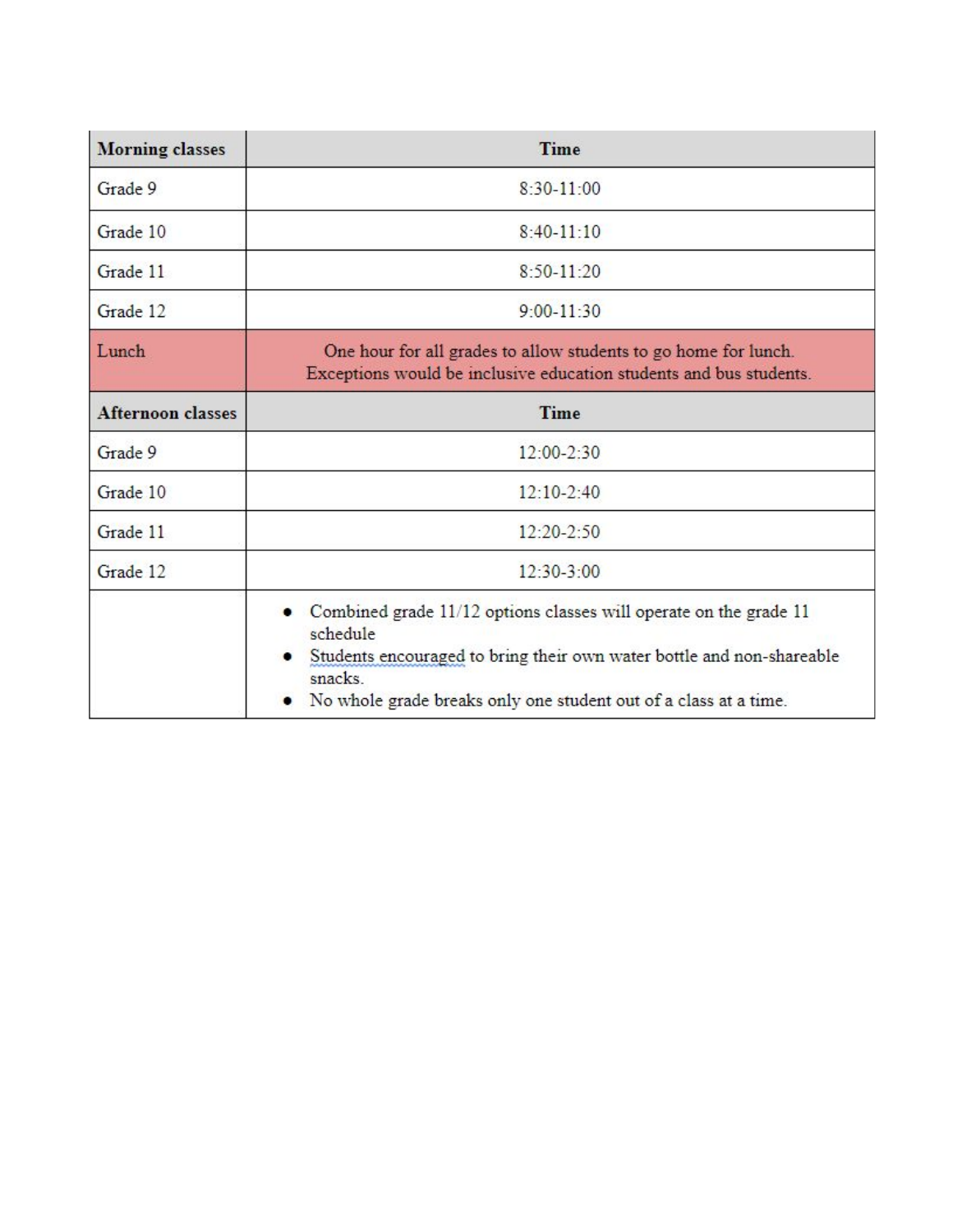## 2020-2021

|              | Su M Tu W Th F Sa    |  |  |
|--------------|----------------------|--|--|
|              |                      |  |  |
|              | 2345678              |  |  |
|              | 9 10 11 12 13 14 15  |  |  |
|              | 16 17 18 19 20 21 22 |  |  |
|              | 23 24 25 26 27 28 29 |  |  |
| $30 \mid 31$ |                      |  |  |

|                |       | Su M Tu W Th F       |  |    | S. |
|----------------|-------|----------------------|--|----|----|
|                |       | $1 \t2 \t3 \t4 \t5$  |  | à, |    |
| 8 <sub>1</sub> |       | 10 11 12 13 14       |  |    |    |
|                |       | 15 16 17 18 19 20 21 |  |    |    |
|                |       | 22 23 24 25 26 27 28 |  |    |    |
|                | 29 30 |                      |  |    |    |

|    |            | <b>February 2021</b> |                          |             |    |               |
|----|------------|----------------------|--------------------------|-------------|----|---------------|
|    |            | Su M Tu W Th F Sa    |                          |             |    |               |
|    |            |                      | $2 \mid 3 \mid 4 \mid 5$ |             |    | 6             |
|    |            | 7 8 9 10 11 12 13    |                          |             |    |               |
|    |            | 14 15 16 17 18 19 20 |                          |             |    |               |
|    |            | 21 22 23 24 25 26 27 |                          |             |    |               |
| 28 |            |                      |                          |             |    |               |
|    |            | <b>May 2021</b>      |                          |             |    |               |
|    |            | Su M Tu W Th F       |                          |             |    | Sa            |
|    |            |                      |                          |             |    | $\mathbf{1}$  |
|    | $2 \mid 3$ |                      | 4 5 8                    |             | -7 | $\frac{1}{3}$ |
| 9  |            | $10$ 11              |                          | 12 13 14 15 |    |               |
|    |            |                      |                          |             |    |               |
|    |            | 16 17 18 19 20 21 22 |                          |             |    |               |
|    |            | 23 24 25 26 27 28 29 |                          |             |    |               |

|   | Su M Tu |                      |                | W Th F Sa |                 |    |
|---|---------|----------------------|----------------|-----------|-----------------|----|
|   |         |                      | 2 <sup>1</sup> | a.        |                 |    |
| ß |         |                      |                | 9 10      | 11 <sup>1</sup> | 12 |
|   |         | 13 14 15 16 17 18 19 |                |           |                 |    |
|   |         | 20 21 22 23 24 25 26 |                |           |                 |    |
|   |         | 27 28 29 30          |                |           |                 |    |

|  | Su M Tu W Th F Sa    |                     |  |  |
|--|----------------------|---------------------|--|--|
|  |                      | $1 \t2 \t3 \t4 \t5$ |  |  |
|  | $8$ 7 8 9 10 11 12   |                     |  |  |
|  | 13 14 15 16 17 18 19 |                     |  |  |
|  | 20 21 22 23 24 25 26 |                     |  |  |
|  | 27 28 29 30 31       |                     |  |  |

| Su M Tu W Th F Sa    |  |  |  |
|----------------------|--|--|--|
| 1 2 3 4 5 6          |  |  |  |
| 7 8 9 10 11 12 13    |  |  |  |
| 14 15 16 17 18 19 20 |  |  |  |
| 21 22 23 24 25 26 27 |  |  |  |
| 28 29 30 31          |  |  |  |

| Su M Tu W Th F Sa    |      |                     |  |
|----------------------|------|---------------------|--|
|                      |      | $1 \t2 \t3 \t4 \t5$ |  |
| $6$ 7 8 9 10 11 12   |      |                     |  |
| 13 14 15 16 17 18 19 |      |                     |  |
| $20 \mid 21$         | - 22 | 24 25 26            |  |
| 27 28 29             | l 30 |                     |  |

|  |  | Su M Tu W Th F Sa    |     |  |
|--|--|----------------------|-----|--|
|  |  |                      | 123 |  |
|  |  | $4$ 5 6 7 8 9 10     |     |  |
|  |  | 11 12 13 14 15 16 17 |     |  |
|  |  | 18 19 20 21 22 23 24 |     |  |
|  |  | 25 26 27 28 29 30 31 |     |  |

|    |  | January 2021         |    |     |
|----|--|----------------------|----|-----|
|    |  | Su M Tu W Th F Sa    |    |     |
|    |  |                      | и. | - 2 |
|    |  | 3 4 5 6 7 8 9        |    |     |
|    |  | 10 11 12 13 14 15 16 |    |     |
|    |  | 17 18 19 20 21 22 23 |    |     |
|    |  | 24 25 26 27 28 29 30 |    |     |
| 31 |  |                      |    |     |

|                      |  | <b>April 2021</b> |             |  |
|----------------------|--|-------------------|-------------|--|
| Su M Tu W Th F Sa    |  |                   |             |  |
|                      |  |                   | $1 \t2 \t3$ |  |
| 4 5 6 7 8 9 10       |  |                   |             |  |
| 11 12 13 14 15 16 17 |  |                   |             |  |
| 18 19 20 21 22 23 24 |  |                   |             |  |
| 25 26 27 28 29 30    |  |                   |             |  |
|                      |  |                   |             |  |

|  |  | Su M Tu W Th F Sa    |  |
|--|--|----------------------|--|
|  |  | 123                  |  |
|  |  | $4$ 5 6 7 8 9 10     |  |
|  |  | 11 12 13 14 15 16 17 |  |
|  |  | 18 19 20 21 22 23 24 |  |
|  |  | 25 26 27 28 29 30 31 |  |

#### **GCCHS Quarter Calendar** 2020-2021

| School office opens<br>Operational Day -Staff Only<br>Kickoff/PD day<br>Operational Day -Staff Only<br>Labour day<br>First day of Q1 classes<br>Thanksgiving Day<br>PD Day-No school<br>Last day of Q1 classes followed by 2 exam days<br>Remembrance Dav<br>Nov 12-Nov 13 Fall Break<br>First day of Q2 classes<br>PD Day-No school<br>Last day classes before Christmas break<br>Classes resume<br>Last day of Q2 classes- followed by 2 exam days<br>First day of Q3 classes<br><b>Family Day</b><br>PD Day-No school<br>March 25-April 2 Spring break<br>Good Friday<br>Last day of Q3 classes followed by 2<br>First day of Q4 classes -Dip marks due<br>PD Day-No school<br>Victoria day<br>PD Day-No school-Graduation<br>Last day of classes Q4 -followed by 2 exam days<br>Staff only<br>Staff only | Date              | <b>Event or Holiday</b>                        |  |  |
|--------------------------------------------------------------------------------------------------------------------------------------------------------------------------------------------------------------------------------------------------------------------------------------------------------------------------------------------------------------------------------------------------------------------------------------------------------------------------------------------------------------------------------------------------------------------------------------------------------------------------------------------------------------------------------------------------------------------------------------------------------------------------------------------------------------|-------------------|------------------------------------------------|--|--|
|                                                                                                                                                                                                                                                                                                                                                                                                                                                                                                                                                                                                                                                                                                                                                                                                              | Aug 24            |                                                |  |  |
|                                                                                                                                                                                                                                                                                                                                                                                                                                                                                                                                                                                                                                                                                                                                                                                                              | Sep 01            |                                                |  |  |
|                                                                                                                                                                                                                                                                                                                                                                                                                                                                                                                                                                                                                                                                                                                                                                                                              | Sep 02            |                                                |  |  |
|                                                                                                                                                                                                                                                                                                                                                                                                                                                                                                                                                                                                                                                                                                                                                                                                              | Sep 03            |                                                |  |  |
|                                                                                                                                                                                                                                                                                                                                                                                                                                                                                                                                                                                                                                                                                                                                                                                                              | Sep 07            |                                                |  |  |
|                                                                                                                                                                                                                                                                                                                                                                                                                                                                                                                                                                                                                                                                                                                                                                                                              | Sep 08            |                                                |  |  |
|                                                                                                                                                                                                                                                                                                                                                                                                                                                                                                                                                                                                                                                                                                                                                                                                              | Oct 12            |                                                |  |  |
|                                                                                                                                                                                                                                                                                                                                                                                                                                                                                                                                                                                                                                                                                                                                                                                                              | Oct 23            |                                                |  |  |
|                                                                                                                                                                                                                                                                                                                                                                                                                                                                                                                                                                                                                                                                                                                                                                                                              | Nov 06            |                                                |  |  |
|                                                                                                                                                                                                                                                                                                                                                                                                                                                                                                                                                                                                                                                                                                                                                                                                              | Nov 11            |                                                |  |  |
|                                                                                                                                                                                                                                                                                                                                                                                                                                                                                                                                                                                                                                                                                                                                                                                                              | Nov 12            |                                                |  |  |
|                                                                                                                                                                                                                                                                                                                                                                                                                                                                                                                                                                                                                                                                                                                                                                                                              | Nov 16            |                                                |  |  |
|                                                                                                                                                                                                                                                                                                                                                                                                                                                                                                                                                                                                                                                                                                                                                                                                              | Nov <sub>27</sub> |                                                |  |  |
|                                                                                                                                                                                                                                                                                                                                                                                                                                                                                                                                                                                                                                                                                                                                                                                                              | Dec 18            |                                                |  |  |
|                                                                                                                                                                                                                                                                                                                                                                                                                                                                                                                                                                                                                                                                                                                                                                                                              | Jan 04            |                                                |  |  |
|                                                                                                                                                                                                                                                                                                                                                                                                                                                                                                                                                                                                                                                                                                                                                                                                              | Jan <sub>27</sub> |                                                |  |  |
|                                                                                                                                                                                                                                                                                                                                                                                                                                                                                                                                                                                                                                                                                                                                                                                                              | Feb 01            |                                                |  |  |
|                                                                                                                                                                                                                                                                                                                                                                                                                                                                                                                                                                                                                                                                                                                                                                                                              | $F$ eb $03$       | Noon dismissal Wed-Teachers Convention Feb 3-5 |  |  |
|                                                                                                                                                                                                                                                                                                                                                                                                                                                                                                                                                                                                                                                                                                                                                                                                              | Feb 15            |                                                |  |  |
|                                                                                                                                                                                                                                                                                                                                                                                                                                                                                                                                                                                                                                                                                                                                                                                                              | Mar 05            |                                                |  |  |
|                                                                                                                                                                                                                                                                                                                                                                                                                                                                                                                                                                                                                                                                                                                                                                                                              | Mar 25            |                                                |  |  |
|                                                                                                                                                                                                                                                                                                                                                                                                                                                                                                                                                                                                                                                                                                                                                                                                              | Apr 02            |                                                |  |  |
|                                                                                                                                                                                                                                                                                                                                                                                                                                                                                                                                                                                                                                                                                                                                                                                                              | Apr 15            |                                                |  |  |
|                                                                                                                                                                                                                                                                                                                                                                                                                                                                                                                                                                                                                                                                                                                                                                                                              | Apr 20            |                                                |  |  |
|                                                                                                                                                                                                                                                                                                                                                                                                                                                                                                                                                                                                                                                                                                                                                                                                              | Apr 30            |                                                |  |  |
|                                                                                                                                                                                                                                                                                                                                                                                                                                                                                                                                                                                                                                                                                                                                                                                                              | May 24            |                                                |  |  |
|                                                                                                                                                                                                                                                                                                                                                                                                                                                                                                                                                                                                                                                                                                                                                                                                              | May 28            |                                                |  |  |
|                                                                                                                                                                                                                                                                                                                                                                                                                                                                                                                                                                                                                                                                                                                                                                                                              | <b>Jun 23</b>     |                                                |  |  |
|                                                                                                                                                                                                                                                                                                                                                                                                                                                                                                                                                                                                                                                                                                                                                                                                              | <b>Jun 29</b>     |                                                |  |  |
|                                                                                                                                                                                                                                                                                                                                                                                                                                                                                                                                                                                                                                                                                                                                                                                                              | <b>Jun 30</b>     |                                                |  |  |

#### *2. SIGNING IN AND OUT*

Students wishing to leave school for any reason during their class time must sign out at the office and justify the intended absence, e.g. a dental appointment note card or a note from parent/guardian. Upon returning to school, the student is expected to sign in at the office.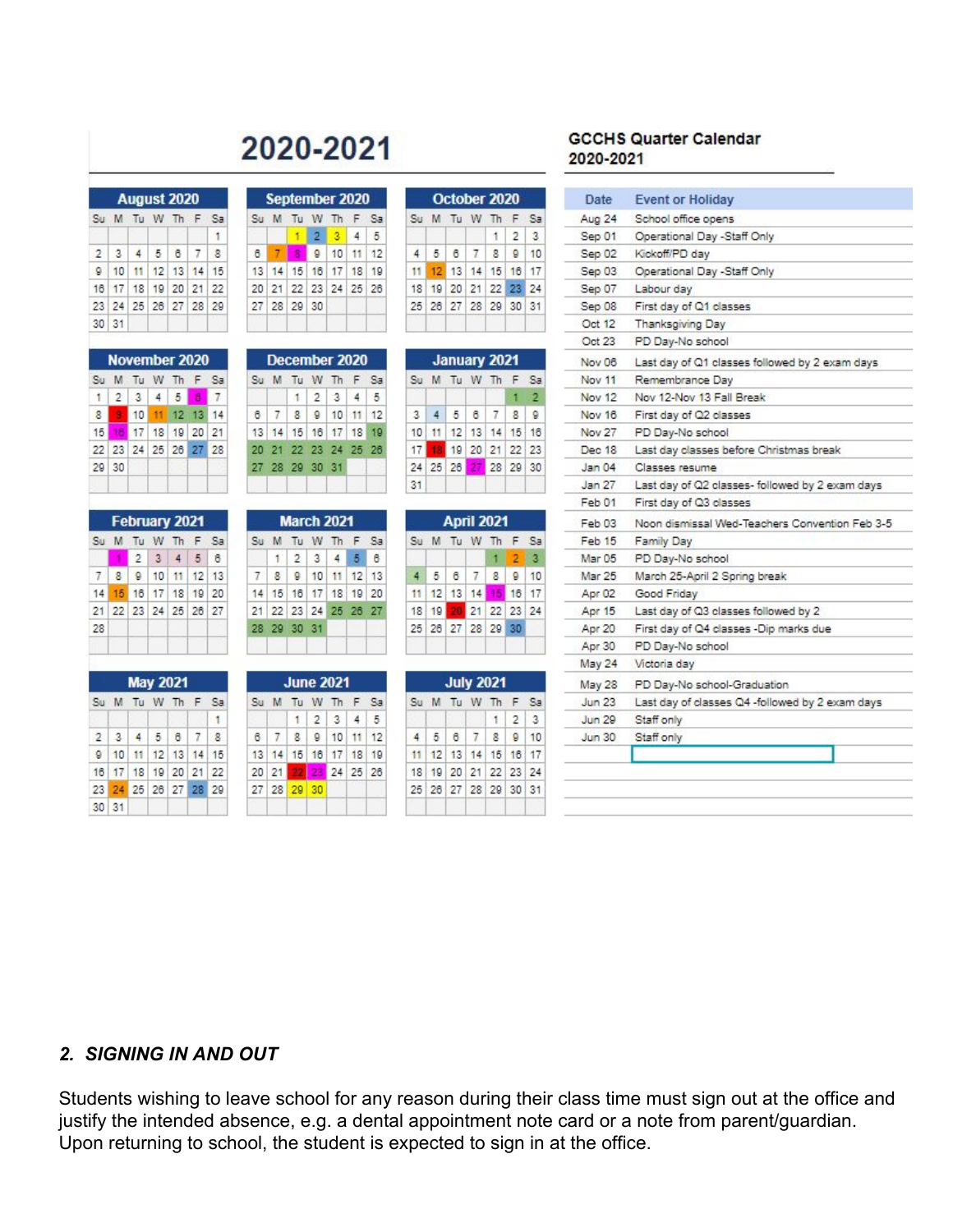If a student becomes ill during the day or must leave the school for a legitimate reason, then the student **must notify the subject teacher AND get permission from the office before leaving the** school. In the case of illness, the school will notify parents or emergency contacts. When a parent or emergency contact cannot be reached, then the student must remain at school.

Failure to follow the sign-out policy may result in an unexcused absence and/or discipline procedures for the student.

#### *3. VISITORS TO THE SCHOOL*

 All visitors must report to the school office and sign in to ensure the safety and well-being of all staff and students. No student visitors will be allowed to attend classes due to insurance coverage.

#### *4. STUDENT FEES*

| <b>Supplemental Fees:</b> In addition to the basic fee, materials costs will be charged to<br>students on a per course basis, as required. The following is a list<br>of some the supplemental fees. |                                   |  |  |  |
|------------------------------------------------------------------------------------------------------------------------------------------------------------------------------------------------------|-----------------------------------|--|--|--|
| Art                                                                                                                                                                                                  | \$50.00                           |  |  |  |
| Construction 10                                                                                                                                                                                      | \$60.00                           |  |  |  |
| Construction 20/30                                                                                                                                                                                   | \$120.00                          |  |  |  |
| Cosmetology 10                                                                                                                                                                                       | \$50.00                           |  |  |  |
| Cosmetology 20/30                                                                                                                                                                                    | \$100.00                          |  |  |  |
| DIP rewrite fee                                                                                                                                                                                      | \$26.25                           |  |  |  |
| ELITE 10                                                                                                                                                                                             | \$150.00                          |  |  |  |
| <b>ELITE 20/30</b>                                                                                                                                                                                   | \$250.00                          |  |  |  |
| Foods 10                                                                                                                                                                                             | \$60.00                           |  |  |  |
| Foods 20/30                                                                                                                                                                                          | \$120.00                          |  |  |  |
| Lock purchase                                                                                                                                                                                        | \$6.00 (For use through grade 12) |  |  |  |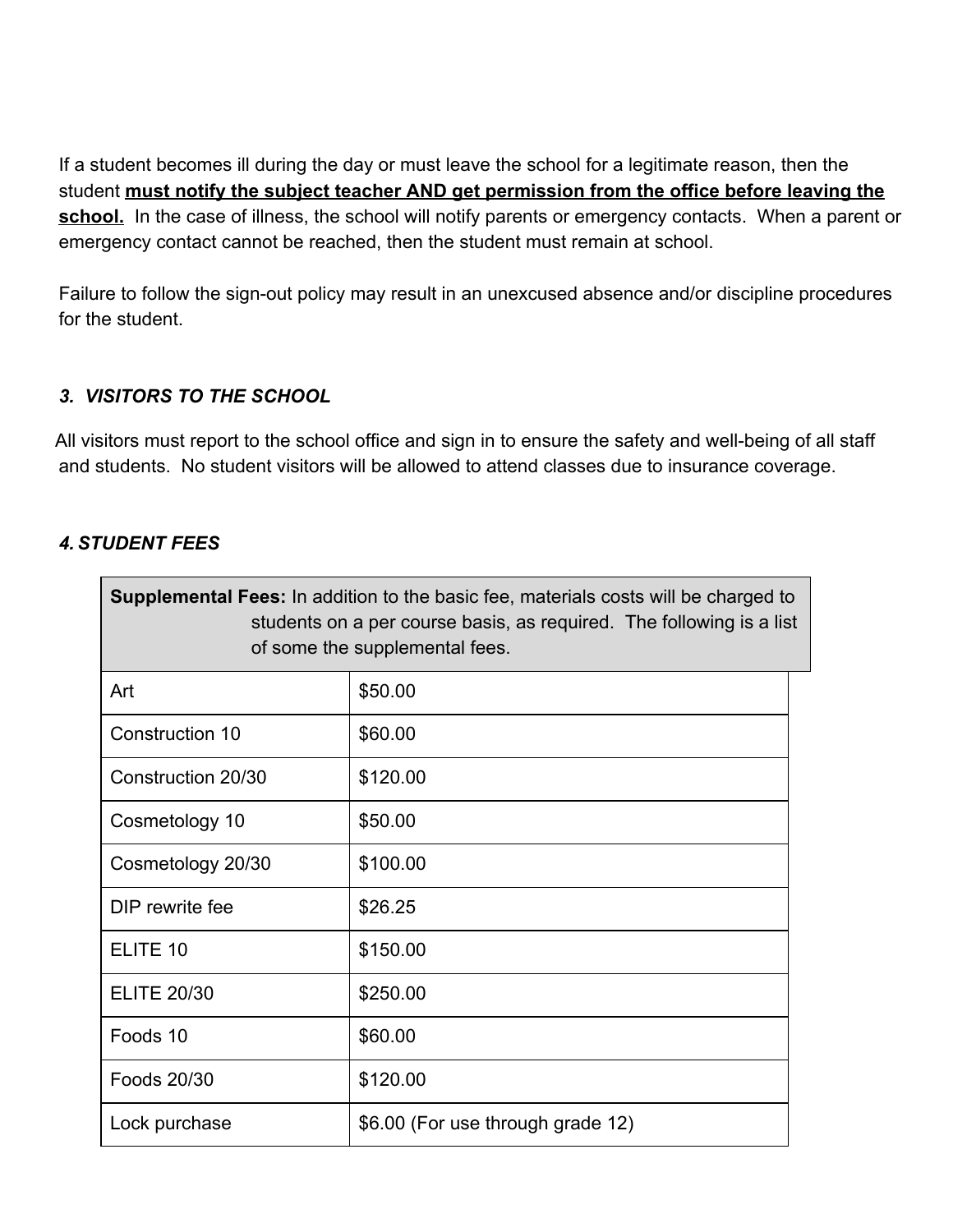| Media                 | \$15.00         |
|-----------------------|-----------------|
| Foods, Art or Cosmo 9 | \$25.00         |
| Photocopying          | \$0.10 per page |

As a school, we rely on these school fees to provide a high quality education experience. Students with outstanding school fees may be excluded from extra-curricular and co-curricular activities. This may also affect their ability to attend graduation ceremonies.

#### *5. LOCKERS*

Students are assigned lockers must use combination locks that may be purchased from the school. Combination needs submitted to the office. Students are advised that the lockers are the property of the school and a member of the administration team may inspect lockers at any time.

It is extremely important that students use the locker assigned to them and do not allow others to use their locker. Students will be held responsible for the contents of the locker. At the end of each year students are expected to clean all contents from their lockers. Students failing to do so may lose the contents of their locker.

#### *6. VENDING MACHINES*

#### *\*\*PLEASE NOTE\*\**

#### *The Vending Machine will not be in use during the 2020-2021 school year.*

Students are only allowed to use the vending machines before school, during breaks, at lunch and after school. Students may use the vending machine during class time if prior permission is given by the teacher.

#### *7. LIBRARY*

#### *\*\*PLEASE NOTE\*\**

#### *Students are not allowed in the library due to COVID. The public library will develop a system for taking out books.*

The library is to be used for studying, homework, reading or research. Students disturbing others will be asked to leave the library and may lose their library privileges.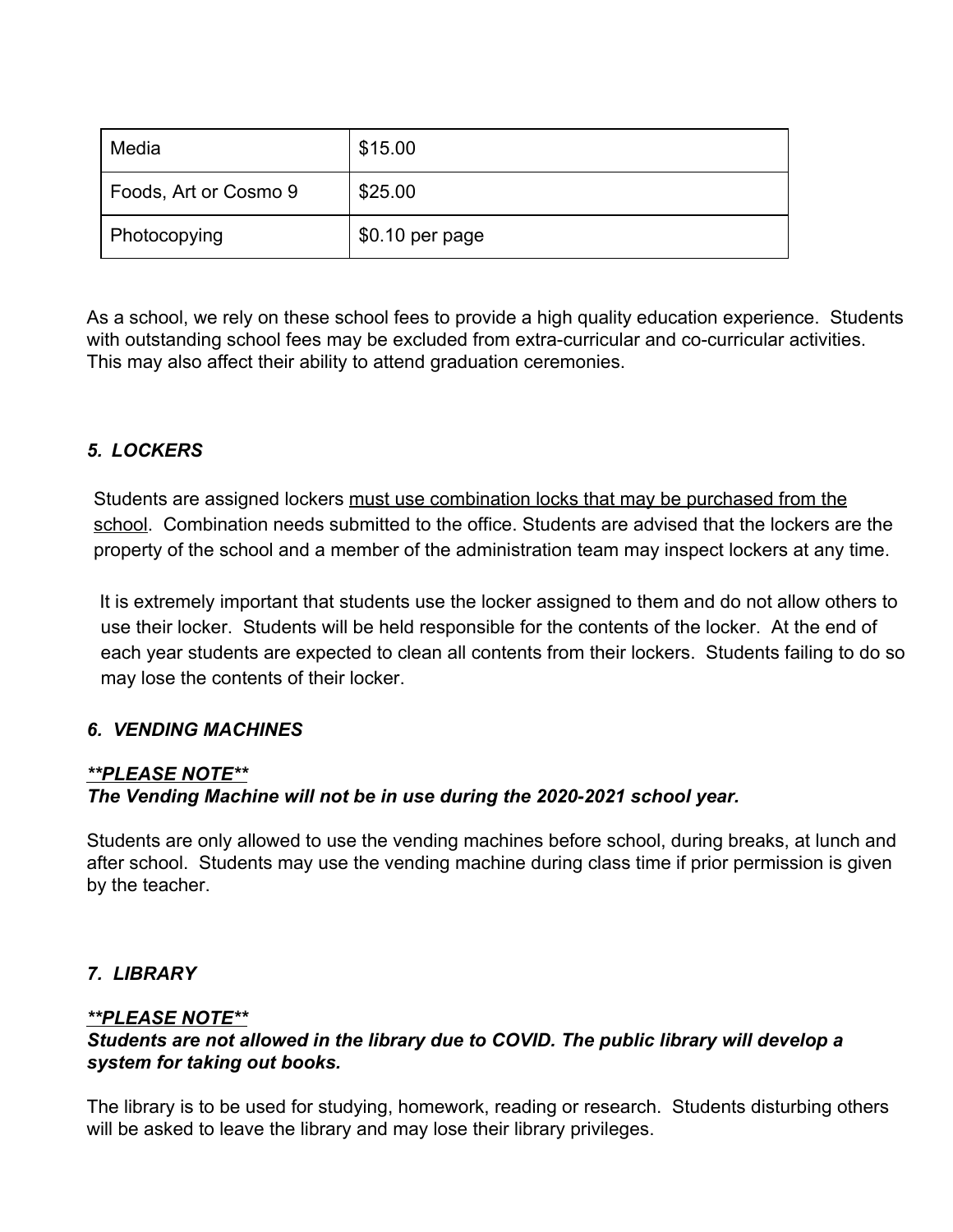Backpacks are not allowed in the library. Students may leave their backpacks in their lockers, their classrooms or inside the door at the library.

Library hours are: Monday –Thursday -9 a.m. – 8 p.m. Friday 9 a.m.- 4 p.m. Saturday and Sunday 11 a.m.-3 p.m.

#### *8. COMPUTERS*

#### *\*\*Students are encouraged to bring their own device to school.\*\**

Students and parents are required to sign waivers and letters of responsibility. Students found violating their user agreement will lose their computer privileges and may be suspended from school. Food and drink are not allowed in the computer labs.

#### *9. EXTRA CURRICULAR SCHOOL ACTIVITIES*

#### *\*\*PLEASE NOTE\*\**

*EXTRA CURRICULAR ACTIVITIES ARE SUSPENDED AT THIS TIME DUE TO COVID.*

Students having the opportunity and privilege to participate in various activities including sports trips, extra-curricular trips and dances are required to be in good standing.

#### **Students are required to be in school for the day of the activity if they wish to participate. Students must makes arrangements with teacher(s) whose class(es) they will be missing while they are away.**

Students who are experiencing attendance/non-performance **based on ability** or **behavior** problems in school may be excluded from an activity.

While on the activity, students are deemed to be in school. As a result, all school/school district rules apply. The use of tobacco, alcohol, or prohibited substances will result in suspension from school (One-day minimum, five-day maximum**). If a student is suspended on a trip, he/she may be prevented from participating in future activities, upon review and discussion by staff and administration**.

Students on school trips are deemed ambassadors of the school and town, so they are expected to display exemplary behavior. In cases where students do not fulfill their responsibility, parents will be informed and appropriate consequences will be administered.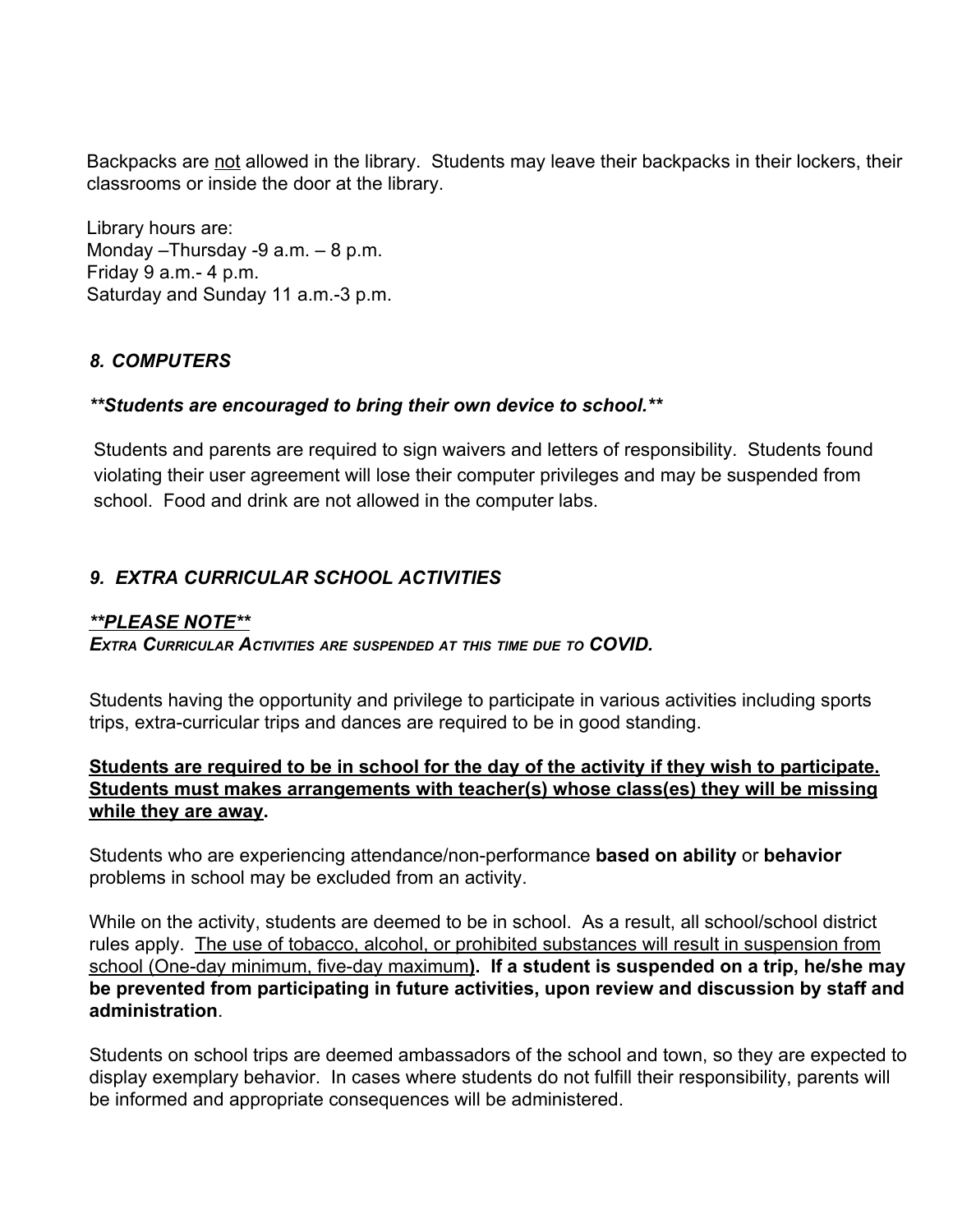Alberta School Athletic Association guidelines state that those senior students participating on senior school teams must be registered in a minimum of 800 minutes of instruction per week.

Preference will be given to students that are enrolled at the high school on a full time basis.

Staff will give permission to students to attend extra-curricular activities, based on the following student conduct considerations:

- Office referrals- includes suspensions
- Attendance concerns and issues
- Behavior, attitude and effort
- Academic performance based on abilities and work habits

If students are removed from an activity based on the above considerations or cancels at their own discretion, these students will be responsible for any costs that cannot be recouped by the school if a suitable replacement student is not found. It is important to note that a refund may not be provided.

#### *10. DANCES*

School dances may be attended by students enrolled in grades 9 – 12. All extracurricular expectations apply to dances. Students are required to be in school for the day of the dance if they wish to participate. Students must makes arrangements with teacher(s) whose class(es) they will be missing while they are away

#### **The following guidelines apply:**

- Doors close at 9 p.m. No admittance after this time. (Students may make special arrangements with the office for late arrivals for extenuating circumstances).
- Students who leave may not return.
- no coats, drinks, or food allowed in the gym
- no smoking on/in school property
- no alcohol or drugs allowed

Students, who appear to be under the influence of drugs or alcohol, will not be allowed to enter the dance. Those who enter and are found to be under the influence of alcohol or drugs will be suspended from school and from subsequent dances. In both cases, parents will be contacted. In the case that we cannot contact parents, the Emergency Medical Service (EMS) will be contacted. Parents will be billed by the EMS.

#### **Any illegal behaviour will be reported to the RCMP**

#### *11. ACCIDENTS*

It is the responsibility of any student(s) involved in an accident, whether major or minor, to report it to a subject teacher or to the office at once.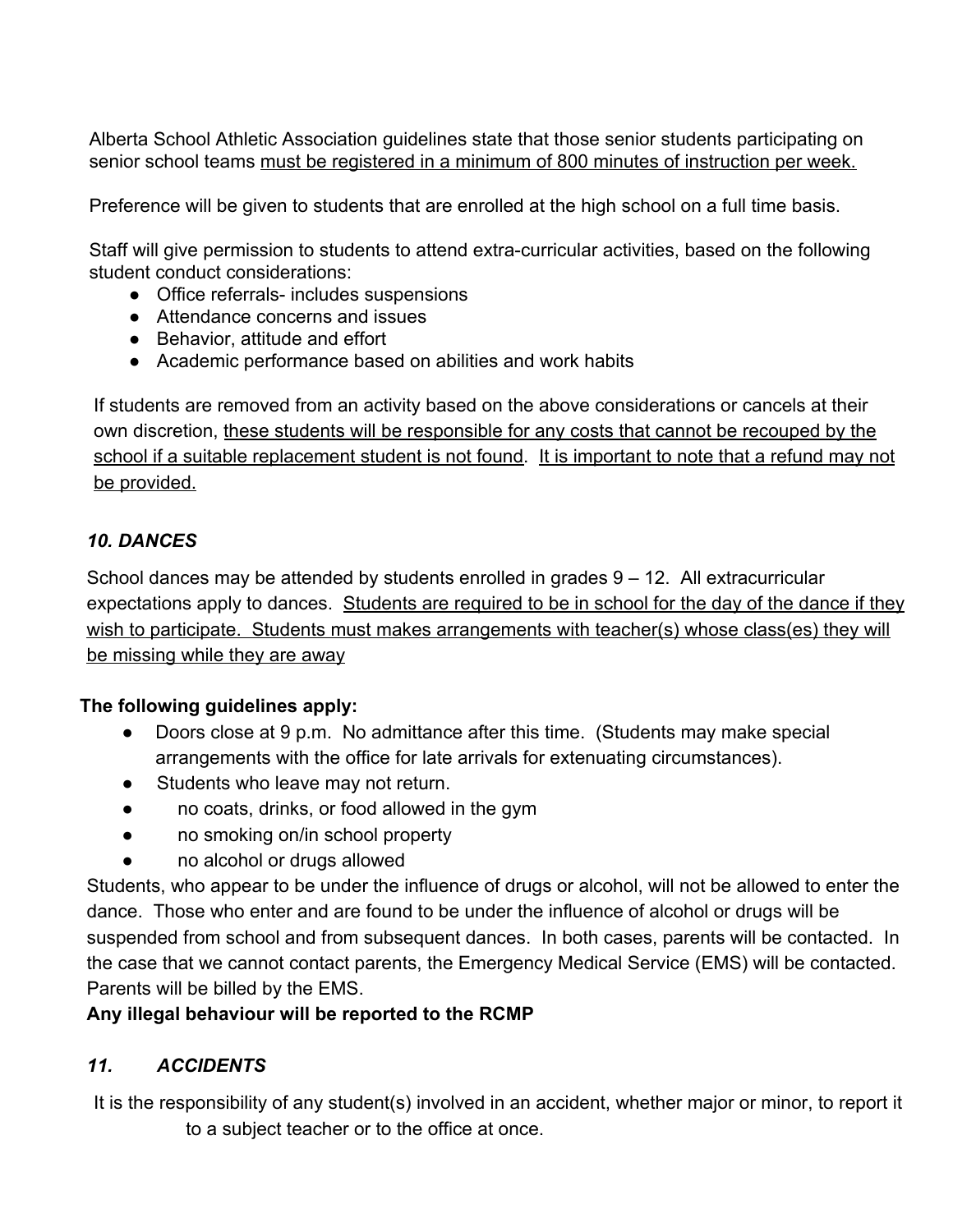The health and safety of the student is paramount. Under a teacher's direction:

- The injured student is moved, if the situation warrants, to a safe location.
- The parent/guardian is informed of the condition of the student. If a parent/guardian cannot be contacted, then the emergency contact will be notified.
- The injured student is transported to a location where professional services, if warranted, can be obtained. The parent/guardian is expected to make transportation arrangements to return the student to his/her place of residence.
- An accident report form is completed with a copy going to Regional Office, and one to the Principal.

#### *12. LIABILITY FOR DAMAGE OR LOSS OF SCHOOL PROPERTY*

Students who damage or lose school property may be charged for repairs or replacement.

#### *13. STUDENT ASSESSMENT*

Academic achievement in all senior high courses will be measured using exact percentages. As well, student work habits and personal development will be reported by utilizing programmed comments on our computer report card.

Students will receive a course outline within the first week of each course. The course outline will include the following:

- objectives of the course
- a course description
- major projects to be completed
- nature of the assignments to be given
- criteria to be used in arriving at a final course mark and safety procedures to follow (where applicable)

Teachers will utilize a number of evaluation strategies. These might include any or all of the following:

- daily assignments/homework assignments
- class presentations/major projects
- quizzes / chapter tests/unit tests/term tests/final examinations
- laboratory observations/practical skills tests
- participation based upon curriculum

Daily Assignments and Quizzes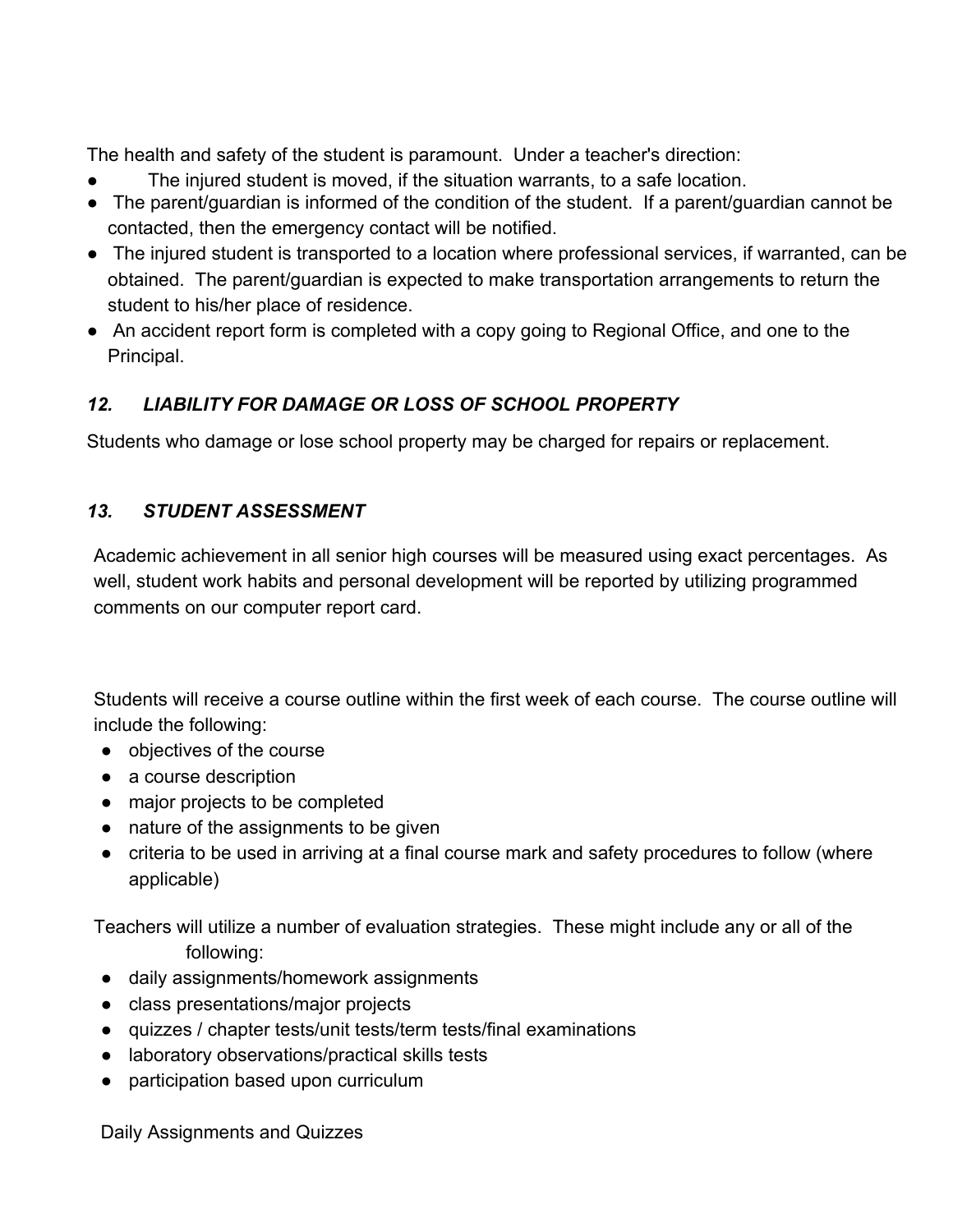- Daily assignments and quizzes are defined as those worth less than 3% of the final grade.
- Students who miss quizzes and daily assignments are encouraged to complete the assignments in order to gain mastery of the concepts.
- Due to the differing nature of assignments in various subject areas some teachers may choose not to award any marks or may award a mark of zero for late completion of student work of this nature.

Assignments, Projects and Examinations

- A major assignment is an assignment, project, or exam that is worth more than 3% of the final grade.
- Students will be provided at least one week's notice of all dates for major assignments.
- If an exam is not written on time or a major assignment not turned in on time the student will be assigned a comment of NHI (not handed in) or INC (incomplete) until the student resolves the issue with the teacher.
- The teacher will make all reasonable efforts to assist students in writing missed exams and handing in all late assignments but if these efforts to assist students are not successful then a reluctant zero will be given.

Students are required to do all the assigned work as set out by the classroom teachers. To complete any missing assignments or tests/quizzes, projects, or the like, students will be required to work with their teacher as set out by the teacher.

A homework study room operates in the library from Monday to Thursday after school where teachers may send students to complete missing tasks. This homework room will be accessible to all students.

Students who do not complete tasks as set out by the teacher will be referred to the office for non-performance or defiance. Office consequences may include counseling, detention or suspension. Students who are unwilling to follow the direction of staff on completing assigned work may be referred to an expulsion hearing.

#### **PLAGIARISM**

Taking the ideas and words of another and stating them as if these were your own without crediting the source, is plagiarism. It is dishonest, a form of stealing and a violation of copyright. When you include in an essay, paper or presentation, information, ideas or wording from some other source (i.e. websites, encyclopedia, CD-ROM, magazines, newspapers and so on) you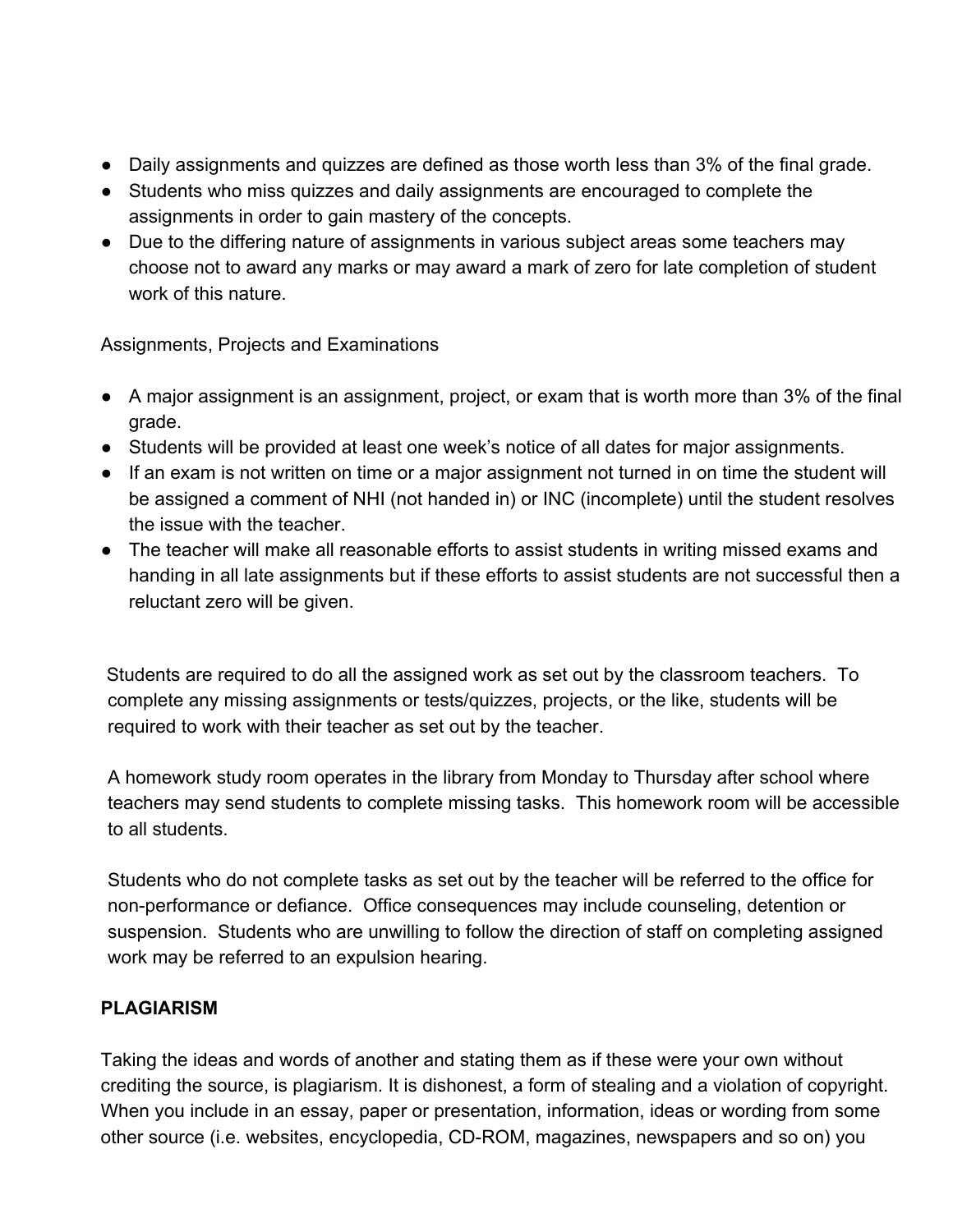must acknowledge your indebtedness to the source, whether the specific information is quoted directly, merely summarized or paraphrased (common knowledge excepted). Failure to indicate indebtedness is plagiarism. Proper footnotes and bibliographies are essential. Bibliography information is available from the library. Students who plagiarize will be subject to disciplinary action.

#### *14. FINAL EXAMS*

Final exams will be written at the end of each term. Students will be required to stay for a minimum length of time (usually one hour) and will then be dismissed upon completion of the exams. Final exams are cumulative and are weighted at minimum of 20%, but no more than 30%. Diploma exams are weighted 30%.

#### **a) Student Absences from Scheduled Exams**

If a student is absent for a scheduled examination and has not made prior arrangements, then a medical certificate must be presented in order for the student to write the exam. The student should be prepared to write the exam when he/she returns to school. Should a student miss a final exam without prior approval of the teacher and principal, then a doctor's note must be produced or the exam will be assigned a mark of incomplete.

#### **b) Appeal Procedures for Diploma Examination Marks**

Students who are dissatisfied with a Grade 12 diploma examination mark may

- Request in writing to the Director of the Student Evaluation Branch that the examination be rescored (The rescored mark is considered the final mark for that particular examination whether the mark is lowered or raised.), or
- Rewrite the examination at a later administration date. Students rewriting a diploma exam will be charged a fee of \$26.75 by Alberta Education before their marks will be released (Students rewriting the diploma examination will receive the highest diploma examination mark).

#### **c) Repeating a Course (For Grade 12 Diploma Courses)**

Students may repeat a course to obtain a new school awarded mark. Students are not required to rewrite the diploma examination. In such cases, the most recent examination mark will be reported with the new school awarded mark on a new result statement. The official transcript reports only the highest school mark, the highest diploma examination mark. Therefore, the marks shown on the result statement may differ from those shown on the official transcript.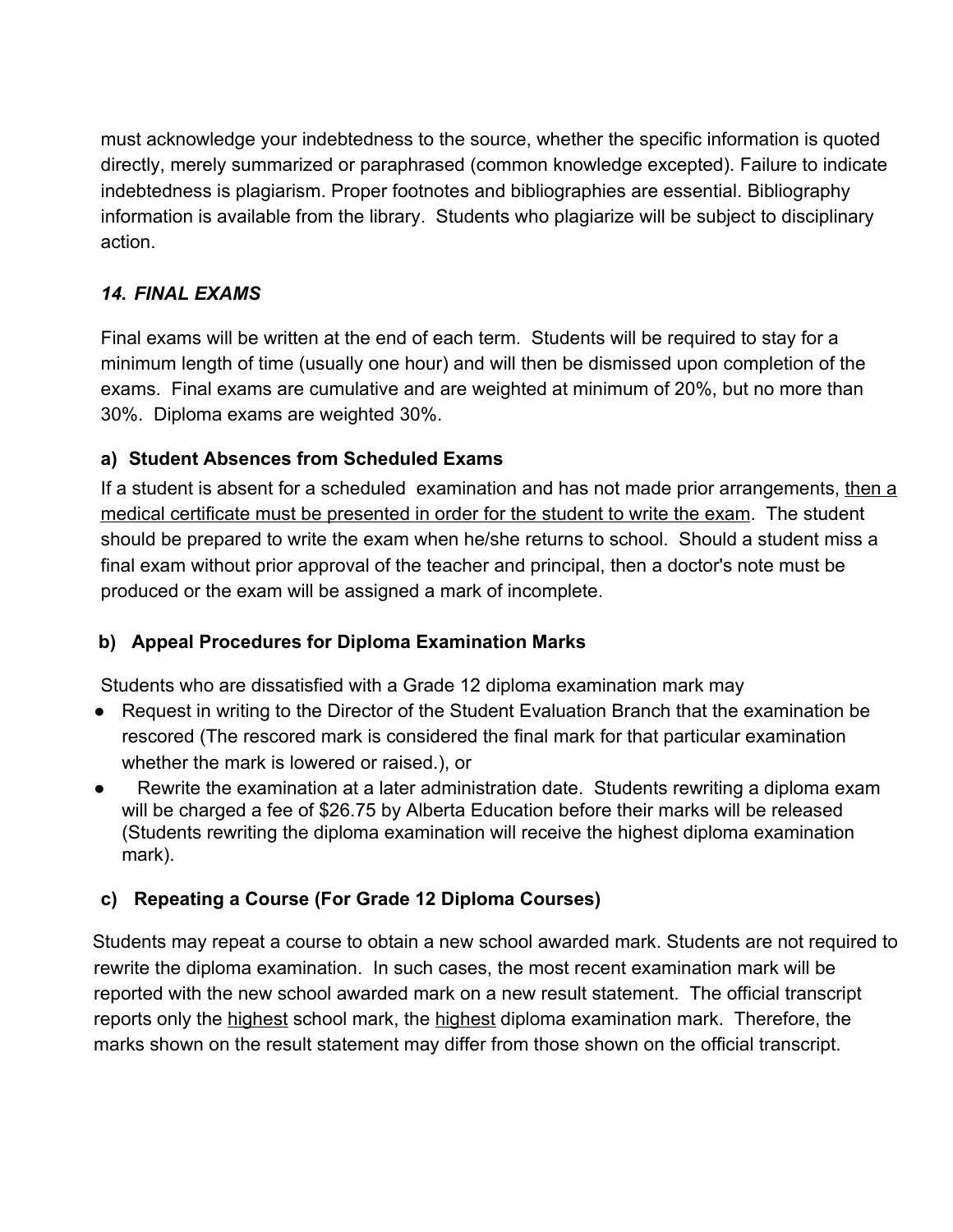#### **D. STUDENT SERVICES**

#### *1. COUNSELLING*

Academic counseling is provided by Ms. Heidi Kongsrud. She will have scheduled times in which she can meet with students to discuss both course and career planning.

Personal problems can be shared with the Family School Liaison personnel Ms. Amanda McDougall.

Ms. Renee Fehr is our FNMI School Liaison. Amanda and Renee work on an appointment basis. If there is an emergent need please see the office and they can be contacted on a quicker basis.

Ms. Darlene Hussey from Alberta Health Services- Addictions counseling is available to meet with students on an appointment basis for students who are experiencing problems related to substance abuse.

Lisa Beckstead is our Best Coach as will work with groups of students providing a variety of personal well being opportunities.

#### *2. STUDENT HEALTH PROGRAM*

The mandate of the Student Health Program is to provide services to children who are experiencing social, emotional and/or behavioral problems that are considered to be in the mild to moderate range of severity. Please see contact the office if you wish to access these services. The following services may be offered:

- therapeutic intervention
- in-home, in-class and / or community support
- assistance to parents with parenting issues
- assistance to children in the development of social skills
- workshops for parents and teachers

#### *3. SCHOOL COUNCIL*

School Council meetings will be held once each month. Membership in the council consists primarily of parents, one or two teachers, one or two students, and the Principal.

Every parent is automatically a member of the School Council and is welcome and encouraged to attend all Council Meetings. A chairperson and a secretary will be selected at the first meeting.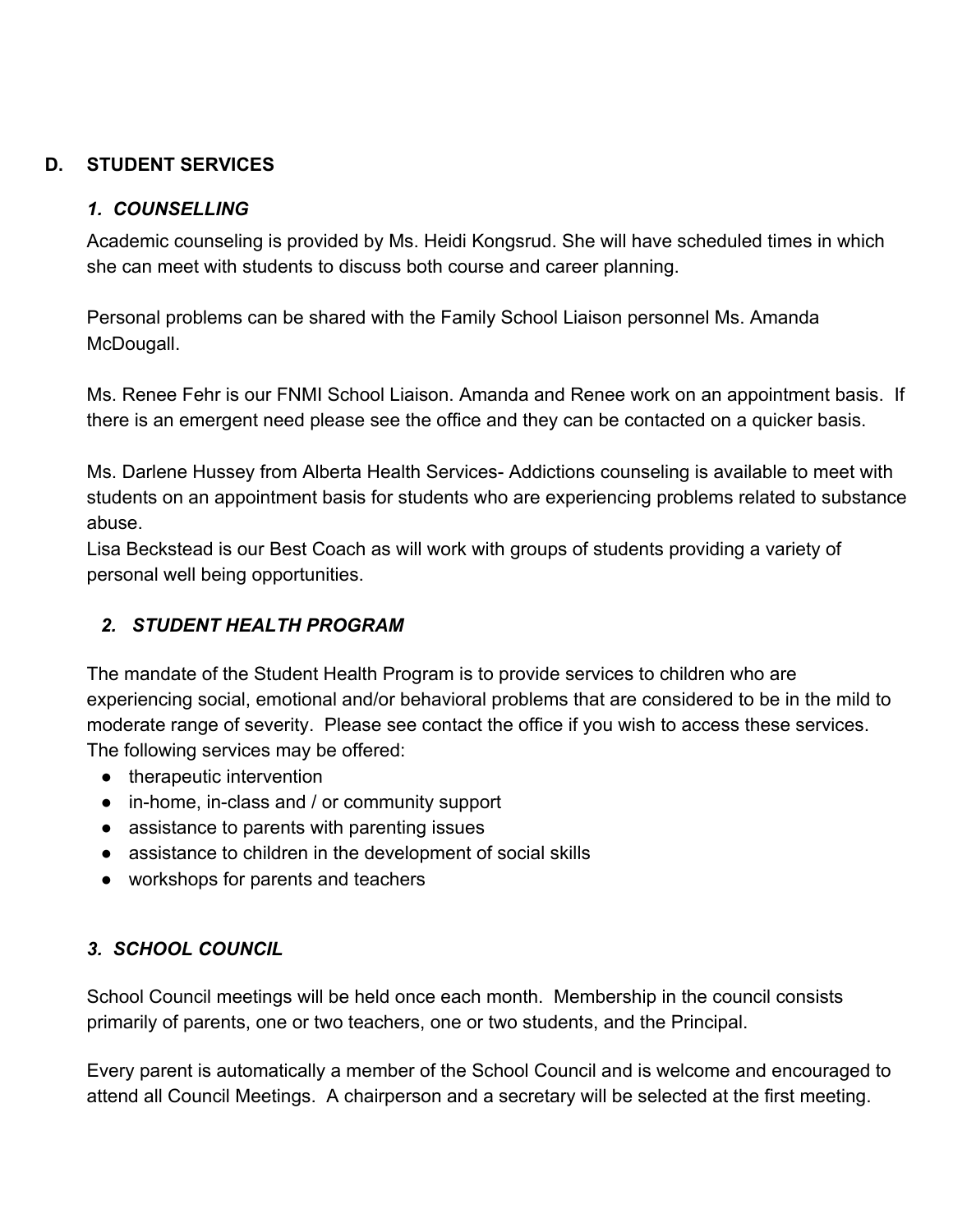#### *4. CLUBS AND SPORTS*

Clubs and sports evolve on an annual basis according to student interests and staff expertise. These will be advertised via the morning announcements, hallway T.V., posters, and newsletters throughout the year.

#### **E.** *PARENT/HOME COMMUNICATION*

#### *1. SCHOOL NEWSLETTER/ANNOUNCEMENTS/WEBSITE/FACEBOOK*

A school newsletter will be sent home with students to each family on a monthly basis. School Calendar updates and special events will be included. Parents, students and teachers are encouraged to make submissions.

Announcements are made each morning and posted on the hallway T.V.

Our school website is updated on a regular basis. It has a full calendar of events and many of our teachers have homework and assignments posted on their web pages.

#### The website address is <http://grandecacheschool.ca/>

The Facebook is under "Grande Cache Community High School and Sonrise Christian Program"

#### *2. COMMUNICATING STUDENT PROGRESS*

#### **POWER SCHOOL**

Report cards are issued at the end of each semester. There are detailed progress reports that are mailed home in the middle of each semester. These progress reports are followed by parent teacher interviews.

If necessary, or upon request, interim progress reports will be forwarded to parents in October-December. When new classes commence in the second semester, an interim progress report may be forwarded to parents in March.

The through our school operating system PowerSchool we are unable able to grant fulltime access to your current grades and attendance via the internet. To access this information you will need to follow these steps:

- 1. Open the internet browser on your computer
- 2. Type http://pschool.gypsd.ca/public/ into the address bar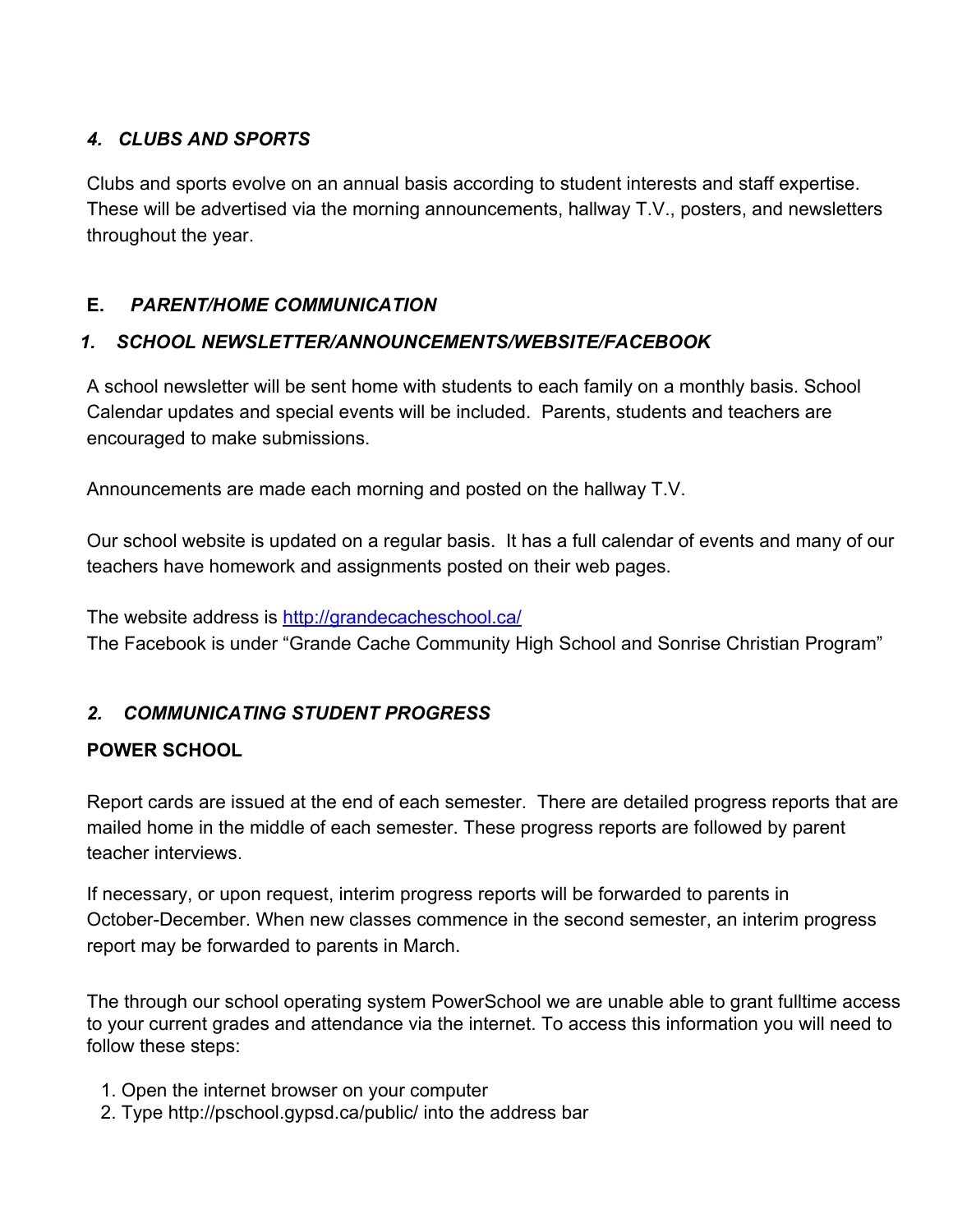3. Type your Username and Password. Students use their regular login they use to access computers at school. Parents use the username and passwords that were mailed to them. If you misplace your password stop by the school and the office staff will be happy to assist you. It is advisable that you keep your username and password secure and not share it with anyone else. 4. View the information.

5. Remember to log off when you are finished.

Parents are welcome to review their child's program. As per GYPSD policy, all parents/visitors need to sign in at the office. Parents may request a meeting with staff at a mutually agreeable time. It is our expectation that all interactions will be courteous and respectful. Please note that classes cannot be interrupted and any form of harassment or abuse will not be tolerated.

#### **F. AWARDS**

#### *1. HONOURS AND AWARDS*

There is an awards ceremony held in the school for students the first Friday back from summer. Student are recognized for Honors of 80+ and Honors with distinction 90+. Students are recognized for athletic achievement, academic achievement and school citizenship.

#### *2. SCHOLARSHIPS*

The community of Grande Cache sponsors a number of scholarships that are available to students of the graduating class. Students must make application for those scholarships. Applications forms will be available from the office by mid-April and must be submitted to the scholarship committee by due date. No late applications will be accepted.

Information regarding scholarship criteria is printed on the application form.

A student may apply for a scholarship in the year that he/she participates in the school graduation ceremony. Some scholarships may be deferred for one year.

#### **Alexander Rutherford Scholarships - Eligibility Criteria**

Students can earn a maximum of \$2,500 toward their post-secondary education through Alexander Rutherford Scholarships. These scholarships are awarded to students when they enroll in post-secondary institutions and have earned over 75% average in five high school courses at each grade level. The subjects must include English, any two other cores subjects (math, science, social), and any two other subjects including CST courses.

| Average  | $75.0\% - 79.9\%$ | $80.0\% +$ |
|----------|-------------------|------------|
| Grade 10 | \$300             | \$400      |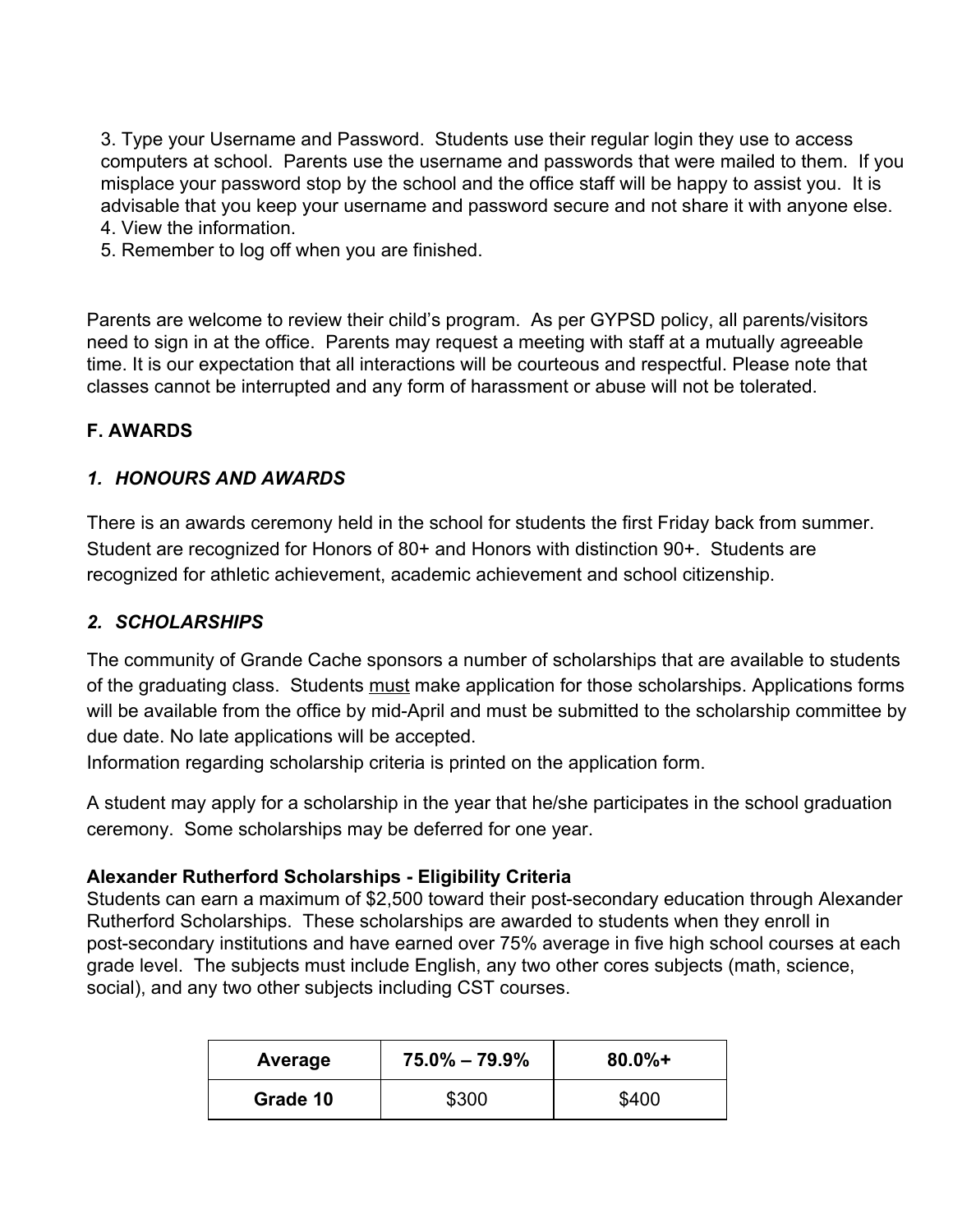| Grade 11 | \$500 | \$800  |
|----------|-------|--------|
| Grade 12 | \$700 | \$1300 |

# **Grande Cache Community High &**

# **SonRise Christian Program Re-Entry Plan 2020-2021**

### **Information for Staff, Parents & Guardians**

- ❖ **Please note this plan is a living document and may change as regulations and conditions change.**
	- ❖ **Black font indicates the GYPSD entry plan.**
	- ❖ **Maroon font indicates GCCHS/SR entry plan.**

**GGCHS & SonRise In-school Classes**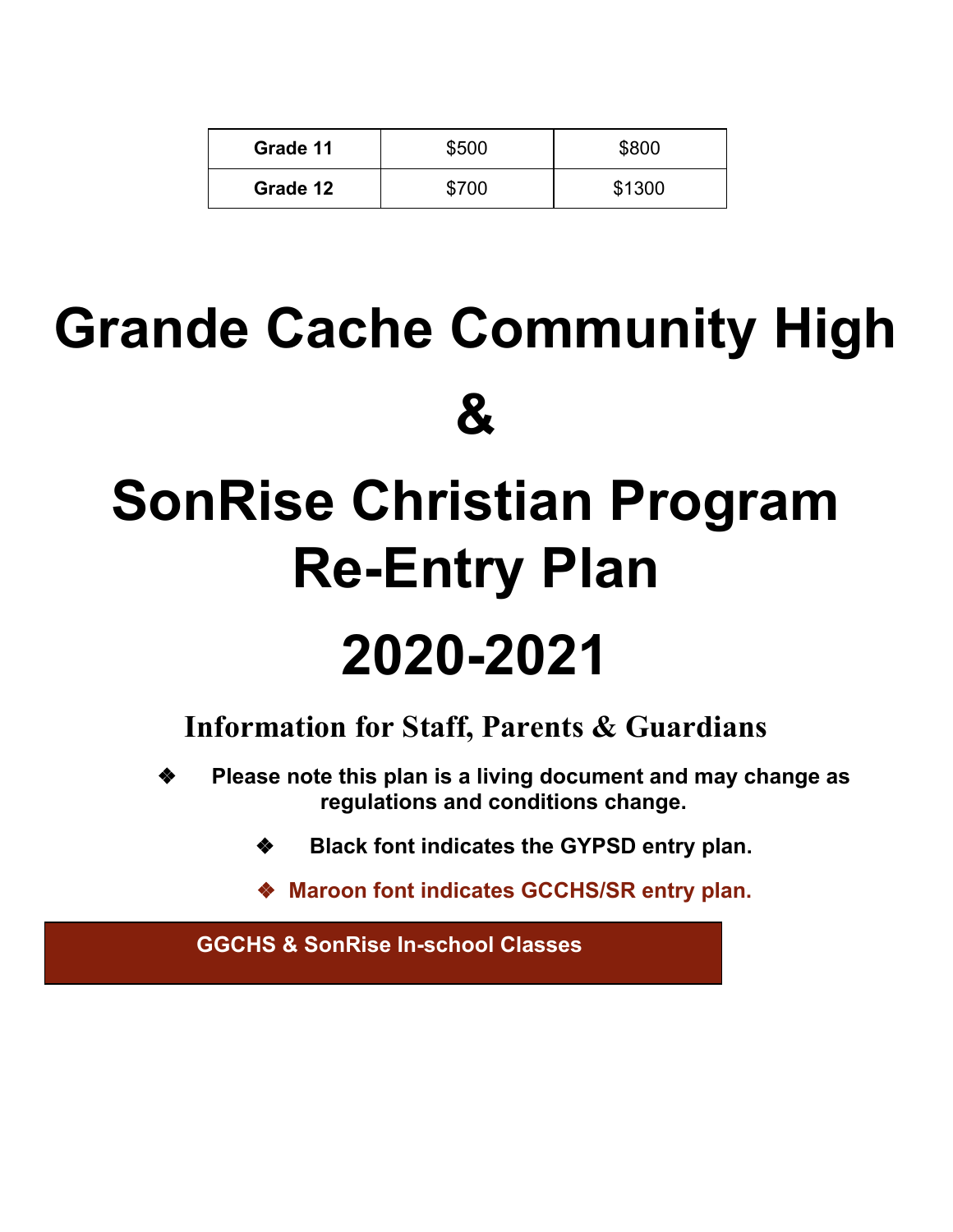| <b>Daily Health</b><br><b>Check for</b><br><b>Students and</b><br><b>Staff</b> | • Before leaving home, staff,<br>children/students, visitors, and volunteers<br>who will access the school for work or<br>education, must self-screen for symptoms<br>each day before they leave for school<br>using the <b>Alberta Health Daily Checklist</b> .<br>The screening tool will be sent via email<br>to all parents and staff before school starts.<br>On the first day of school, a laminated<br>copy of the tool will be given to every student<br>and should be referred to daily before your<br>child is sent to school. |
|--------------------------------------------------------------------------------|------------------------------------------------------------------------------------------------------------------------------------------------------------------------------------------------------------------------------------------------------------------------------------------------------------------------------------------------------------------------------------------------------------------------------------------------------------------------------------------------------------------------------------------|
|                                                                                | <b>Transportation</b>                                                                                                                                                                                                                                                                                                                                                                                                                                                                                                                    |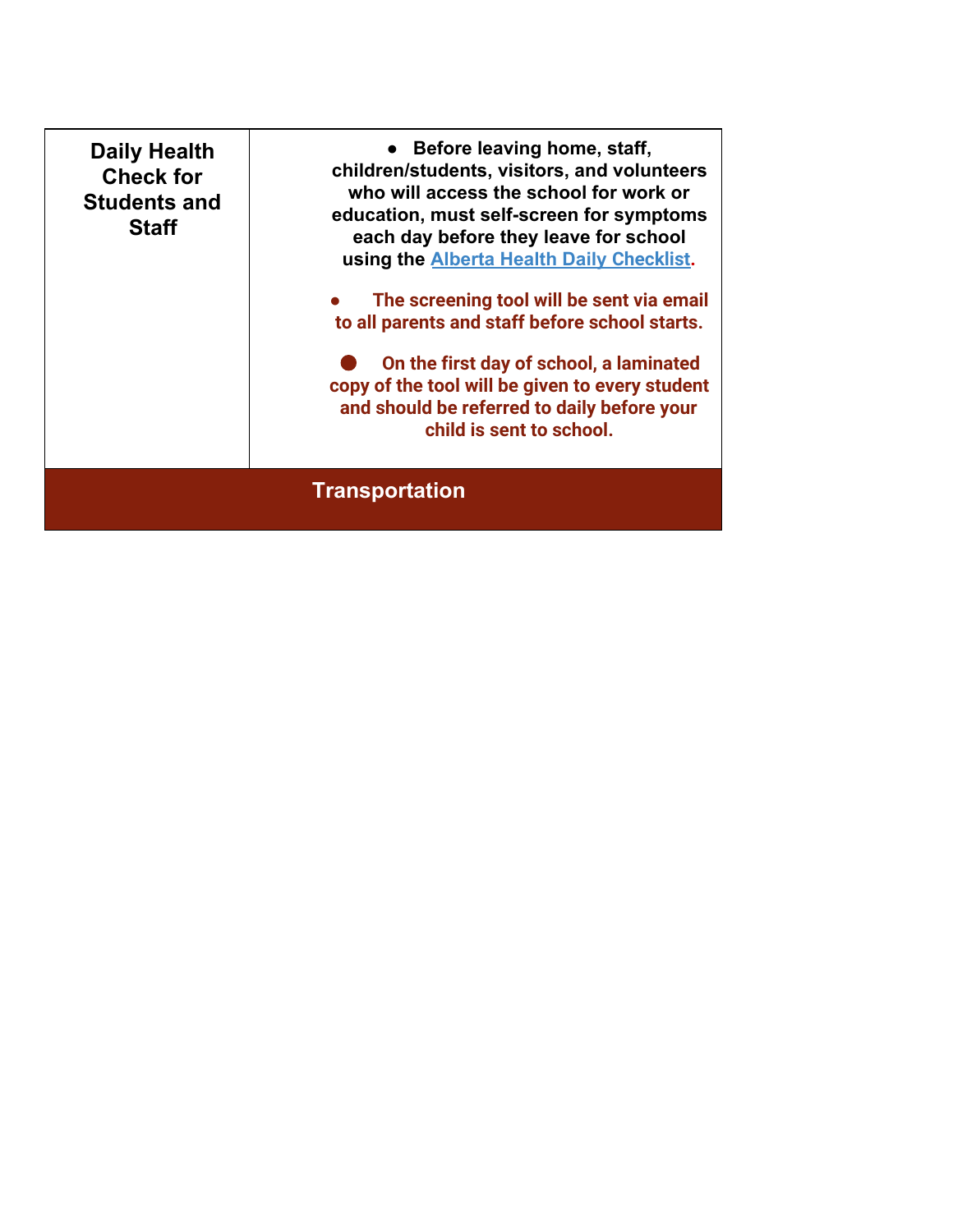| <b>Buses</b>                                   |
|------------------------------------------------|
| • Children/students will not board the bus     |
| if they have symptoms of COVID-19. Be          |
| sure that the self-screening tool has been     |
| used each day prior to leaving for the bus.    |
| Bus Drivers will use a face shield when        |
| loading or unloading students from the<br>bus. |
| As much as practical, children/students        |
| start boarding from the back seats to the      |
| front of the bus.                              |
| • Students will be assigned seats and          |
| students who live in the same household        |
| will be seated together.                       |
| • As much as practical, students start         |
| disembarking from the front seats to the       |
| back of the bus.                               |
| Drivers will increase the frequency of         |
| cleaning and disinfecting of high-touch        |
| surfaces, such as door handles, window         |
| areas, rails, steering wheel, mobile devices   |
| and GPS at the end of each morning and         |
| evening run.                                   |
| • A vehicle cleaning log will be kept by       |
| each driver.                                   |
| All children/students must perform hand        |
| hygiene (hand sanitizer) when entering the     |
| bus. Hand sanitizer will be available.         |
| Each school bus will have posters              |
| promoting hand hygiene, respiratory            |
| etiquette, physical distancing etc., posted    |
| in visible locations.                          |
| No sharing of personal items (food,            |
| toys, water bottles, phones, etc.)             |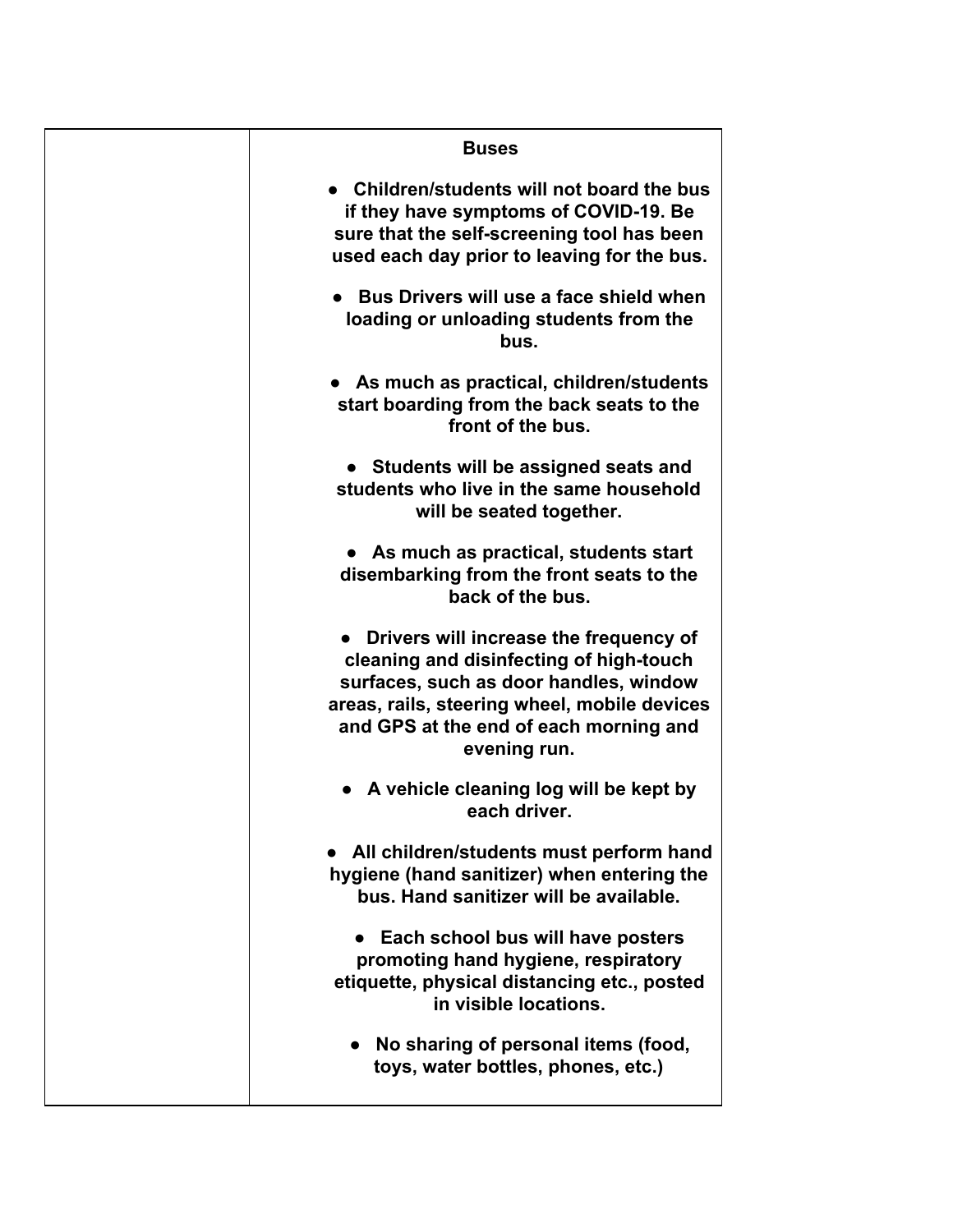| <b>Students Driving</b> | • Students should only have people from                                                                                                                                       |
|-------------------------|-------------------------------------------------------------------------------------------------------------------------------------------------------------------------------|
| to School               | their household in the vehicle with them.                                                                                                                                     |
|                         | • Students will maintain 2 metres physical<br>distance between all people (except<br>household members) in an area determined<br>by the school (field/paved play area, etc.). |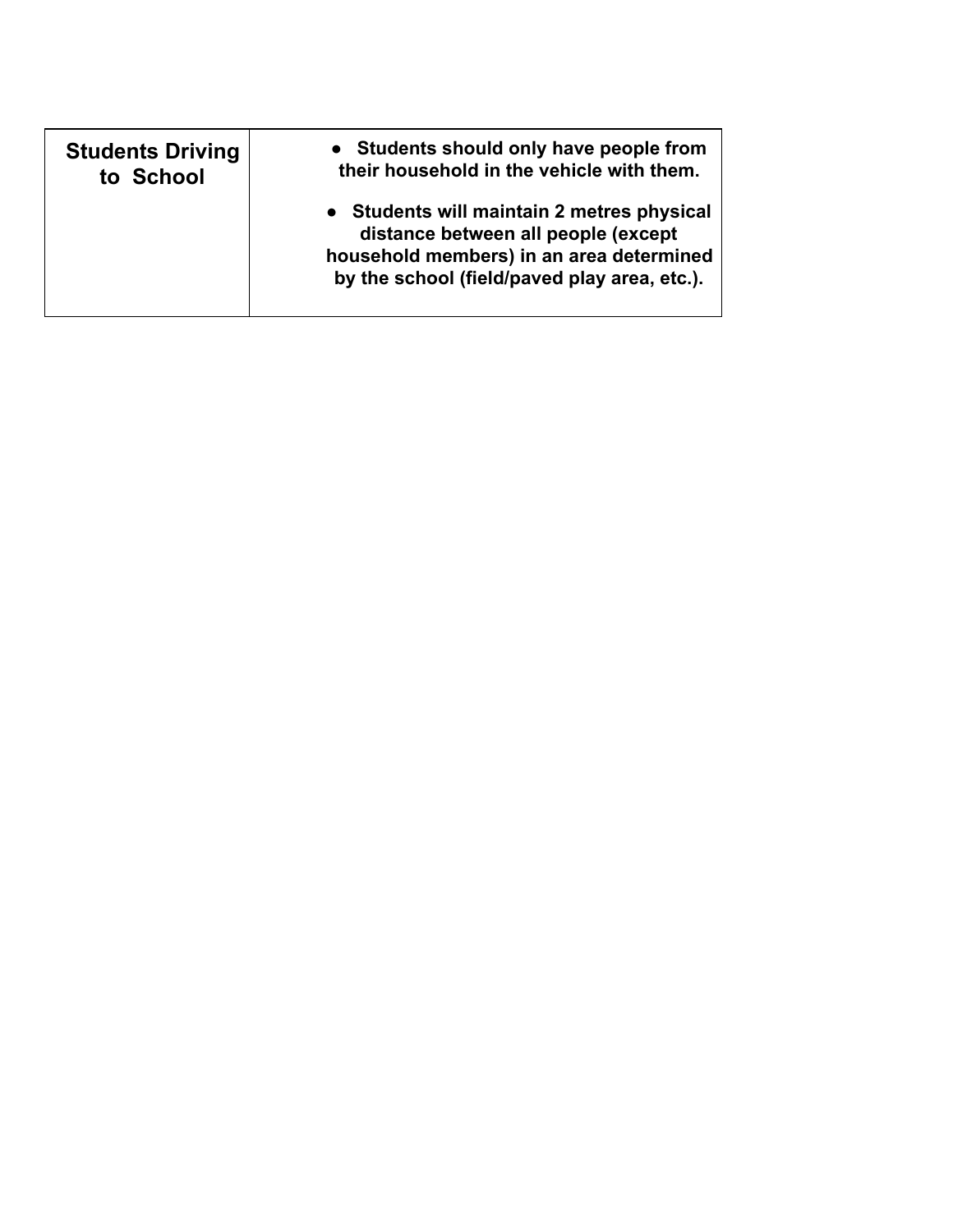| <b>Pick Up and</b><br><b>Drop Off</b> | • Each school will develop procedures for<br>student pick-up and drop-off that allow<br>physical distancing of 2 metres between<br>families (as much as possible), support<br>respiratory etiquette and access to hand<br>hygiene. |
|---------------------------------------|------------------------------------------------------------------------------------------------------------------------------------------------------------------------------------------------------------------------------------|
|                                       | Adults bringing students to school<br>will be asked to stay in their vehicle or<br>outside the school, and to maintain a safe<br>physical distance between themselves and<br>others.                                               |
|                                       | Those who need to enter the school<br>must book an appointment with the school<br>office. Individuals without an appointment<br>will not be able to enter the school                                                               |
|                                       | The doors will be designated one-way<br>entrance or exit doors.                                                                                                                                                                    |
|                                       | Staggered entry and exit for grades 9-12                                                                                                                                                                                           |
|                                       | Grades 9-12 will enter and exit the<br>$\Omega$<br>main front doors at 10-minute intervals<br>to allow the hallway to clear before<br>next grade can enter the building. See<br><b>High School Bell Schedule 2020-2021</b>         |
|                                       | $\mathbf{O}$<br>All doors will remain locked, and<br>staff will allow students into the<br>building beginning 10 minutes before<br>class starts.                                                                                   |
|                                       | The next grade will not be allowed<br>$\mathbf{O}$<br>to enter the building until the grade in<br>front of them starts their class.                                                                                                |
|                                       | Students are to ensure they are<br>socially distancing (2 metres apart)<br>while they are waiting to enter the<br>building.                                                                                                        |
|                                       | <b>Students are discouraged from</b><br>congregating together in common<br>areas and must go directly to the                                                                                                                       |
|                                       |                                                                                                                                                                                                                                    |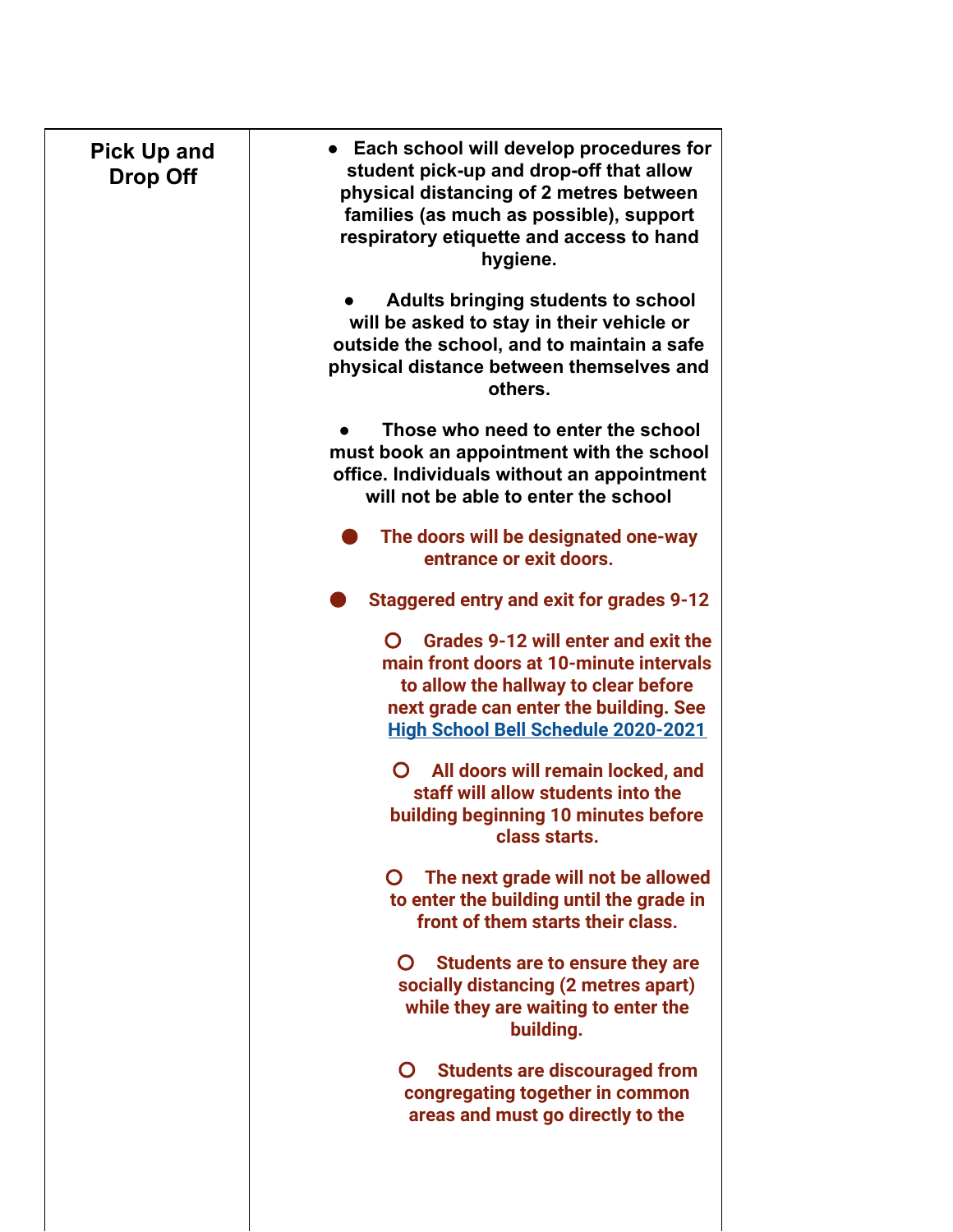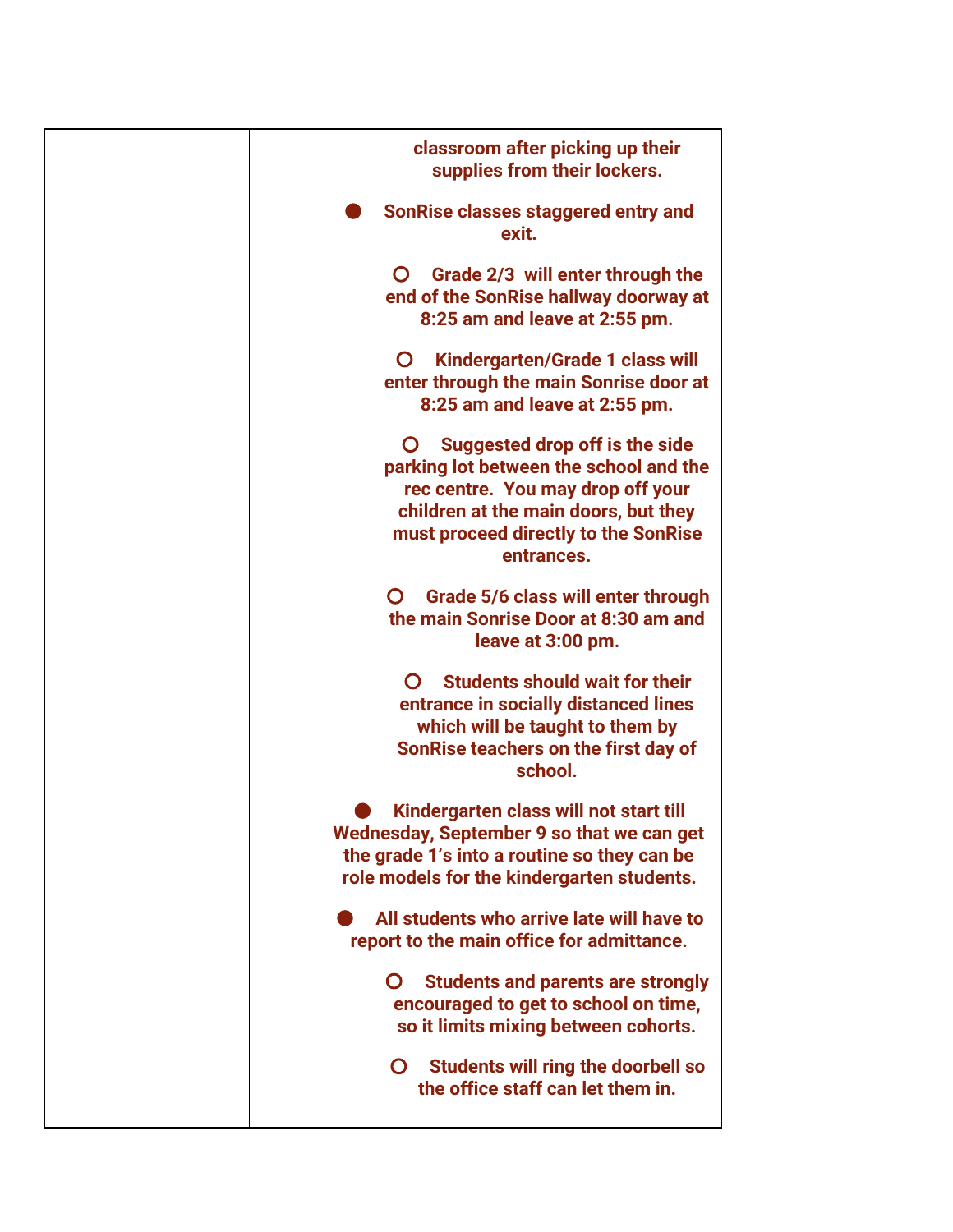|                                  | <b>Students will use the hand</b><br>O<br>sanitation station outside the office<br>door.<br><b>Students will sign into the school</b><br>$\mathbf{O}$<br>late binder using their own pen.                |
|----------------------------------|----------------------------------------------------------------------------------------------------------------------------------------------------------------------------------------------------------|
|                                  | <b>Entry Protocols</b>                                                                                                                                                                                   |
| <b>Stay at Home</b><br>when Sick | Stay at home if exhibiting symptoms of<br>COVID-19 that are not related to a<br>pre-existing illness/health condition.                                                                                   |
| <b>Hand Hygiene</b><br>and Safe  | Everyone entering the classroom<br>must perform hand hygiene.                                                                                                                                            |
| <b>Practices</b>                 | An emphasis will be placed on hand<br>hygiene, respiratory etiquette and physical<br>distancing as much as possible while in<br>classrooms.                                                              |
|                                  | Students and staff will wipe their<br>workspace such as desks, Chromebooks,<br>etc. before and after using. Younger<br>students may require help from the teacher<br>or education assistant.             |
|                                  | <b>Staff supervising to ensure students</b><br>sanitize hands when entering and leaving the<br>building. Staff will also supervise students<br>washing hands when entering and leaving the<br>classroom. |
|                                  | Each classroom will have hand sanitizer<br>and will be equipped with a sink with soap<br>available.                                                                                                      |
|                                  | All students will sanitize before and after<br>eating snacks.                                                                                                                                            |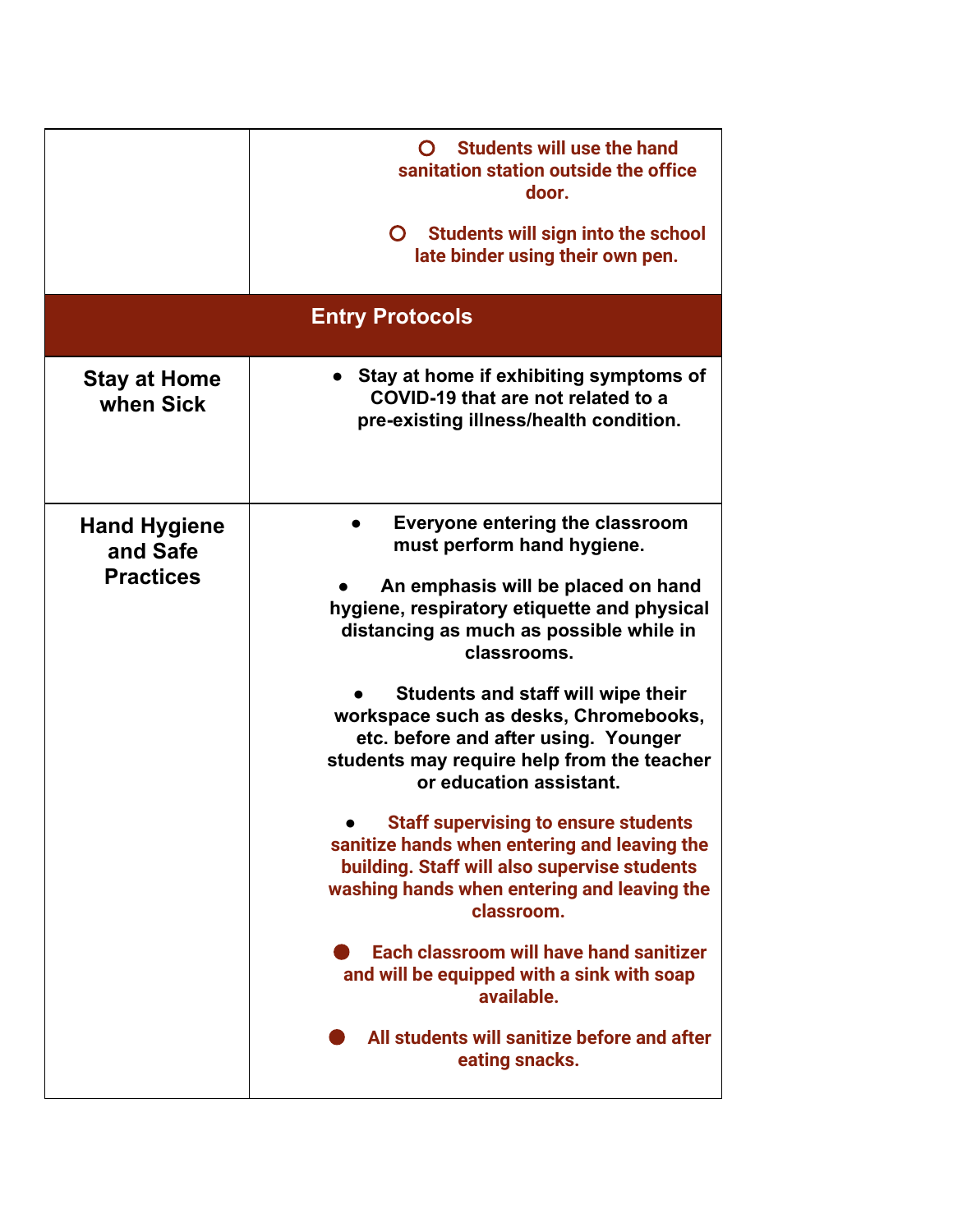| Signage posted to remind students of<br>the correct procedure for washing hand. |
|---------------------------------------------------------------------------------|
| <b>Staff in Sonrise to review how to wash</b><br>your hands appropriately.      |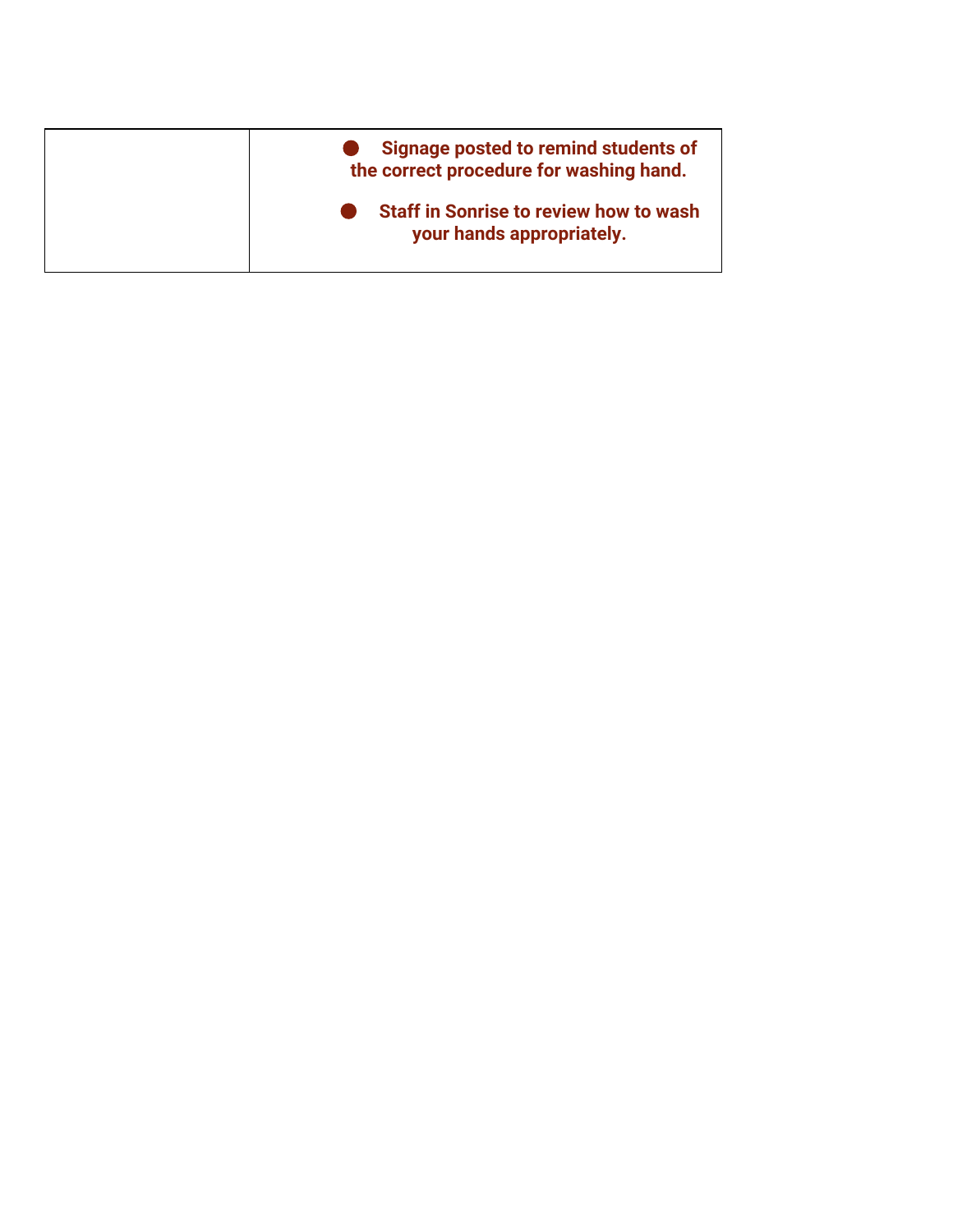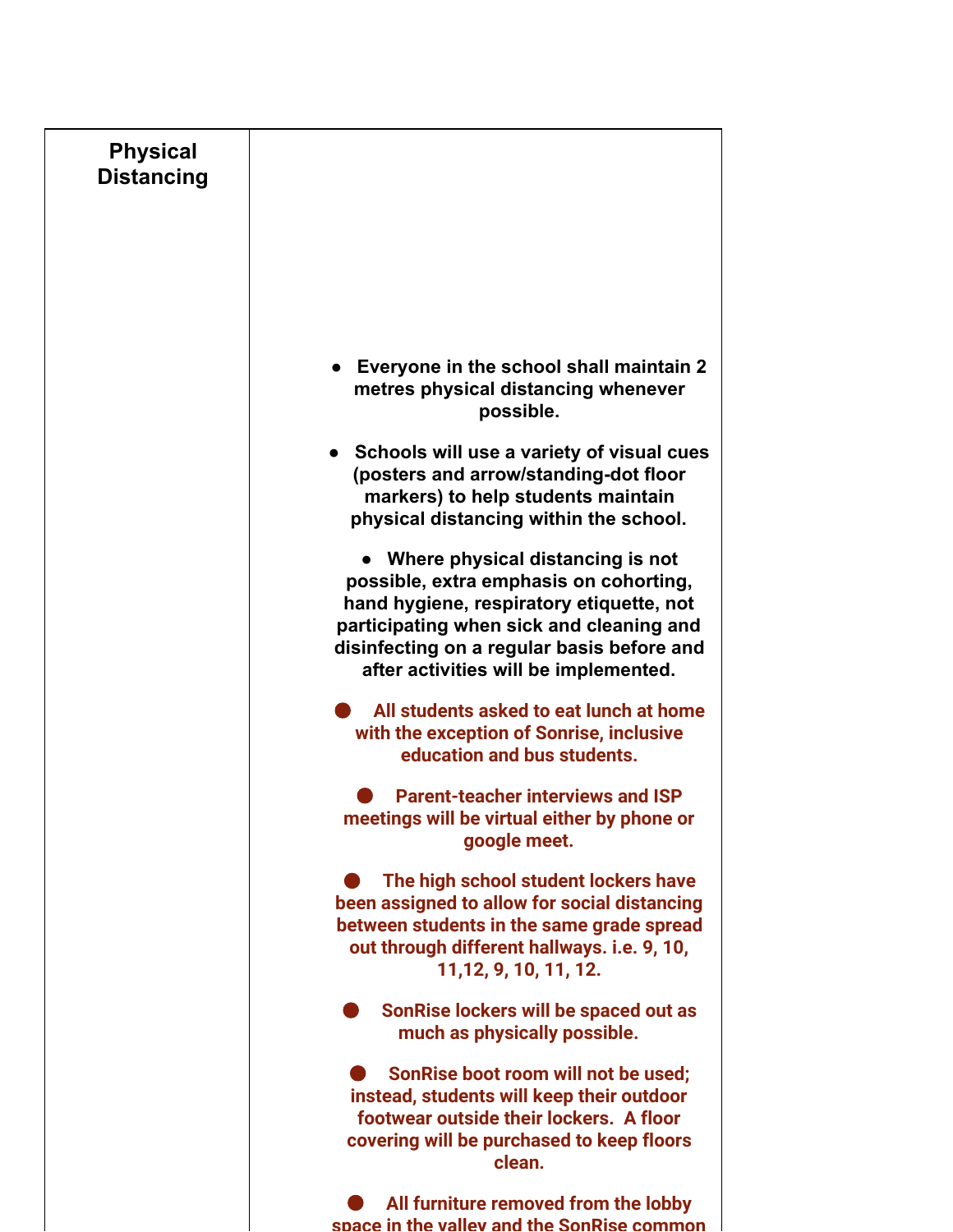| The students will not have direct access<br>to the library. Arrangements will be made<br>with the library to have access to books via a<br>cart coming to the classroom, and all safety<br>protocols will be in place to ensure it is safe<br>for students. |
|-------------------------------------------------------------------------------------------------------------------------------------------------------------------------------------------------------------------------------------------------------------|
| <b>Office procedures</b>                                                                                                                                                                                                                                    |
| The main office door will remain<br>locked. Please knock for admittance.                                                                                                                                                                                    |
| Only two people beside the regular<br>office staff are allowed in the office at<br>a given time; this includes the colour<br>photocopier.                                                                                                                   |
| Staff, please do not send students<br>$\mathbf C$<br>to the office for supplies. If it is<br>necessary, phone ahead and we will<br>leave the supplies outside the door.                                                                                     |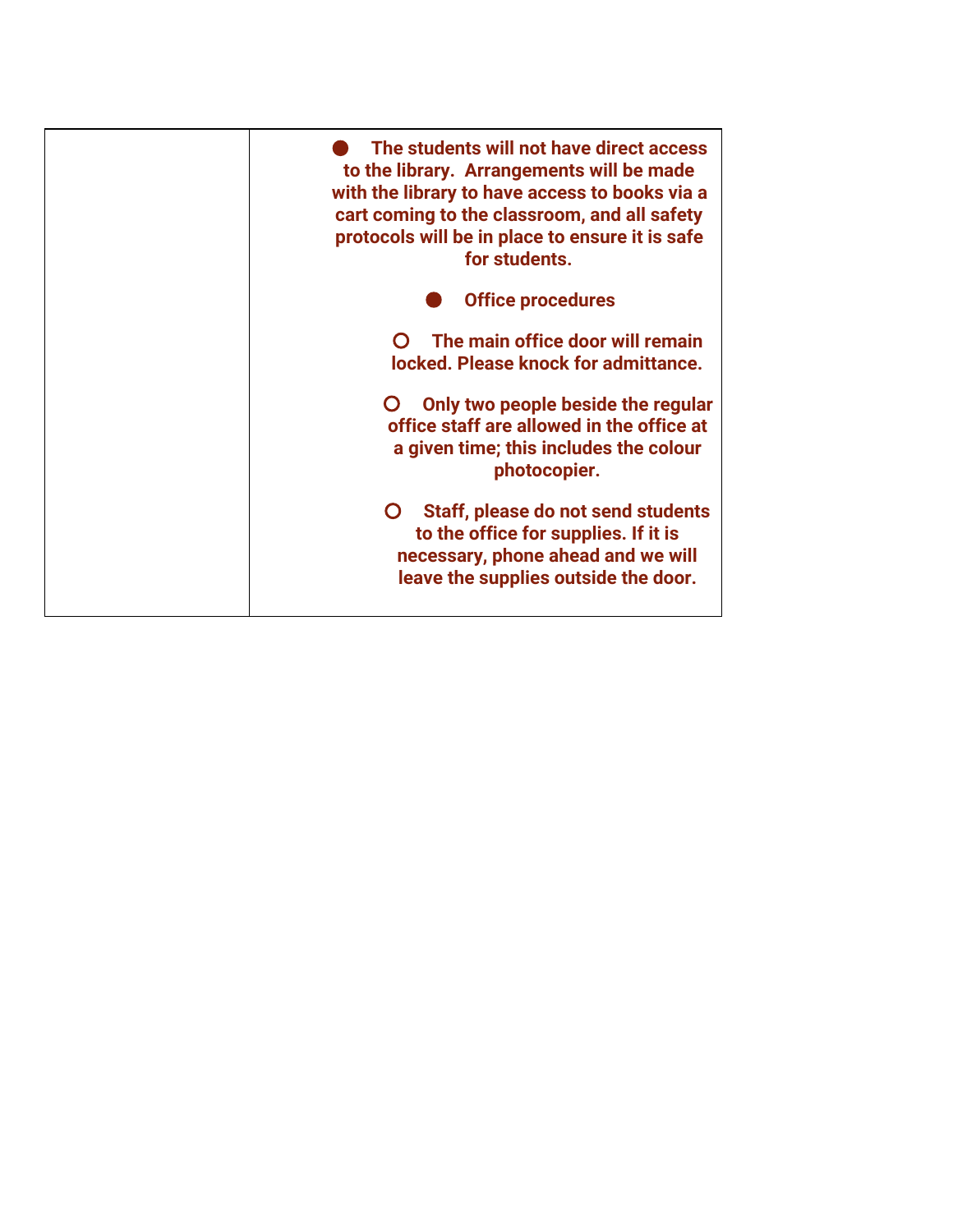| <b>Cohorts</b> | • Cohorting limits exposure to others and<br>aids in contact tracing if needed.                                                                                     |
|----------------|---------------------------------------------------------------------------------------------------------------------------------------------------------------------|
|                | • Each class will be considered a cohort<br>and efforts to maintain physical distancing<br>even within a cohort will minimize the risk<br>for disease transmission. |
|                | • When interacting with people outside<br>the cohort, maintain physical distancing of<br>2 metres.                                                                  |
|                | Every effort will be made to limit the<br>number of cohorts that each student is part<br>of.                                                                        |
|                | In JK programs, cohort maximum is 30,<br>$\bullet$<br>including staff.                                                                                              |
|                | High school moving to the quarter<br>system with one class in the am and one<br>class in the pm. Students will have a<br>maximum of 3 classes per quarter.          |
|                | SonRise classes are already small and<br>will not mix between classes.                                                                                              |
|                | <b>Assemblies will now be monthly</b><br>O<br>and will be virtual with students<br>remaining in their class.                                                        |
|                | During recess, students will be<br>O<br>encouraged to play in their cohorts in<br>Area A, Area B and Area C                                                         |
|                | The staff will remind students to<br>$\Omega$<br>social distance as much as possible<br>when playing.                                                               |
|                | All community use activities in high<br>school are postponed until further notice.                                                                                  |
|                | Grade 12 students may take two<br>five-credit spares upon approval of the<br>academic counsellor, or the principal and                                              |
|                |                                                                                                                                                                     |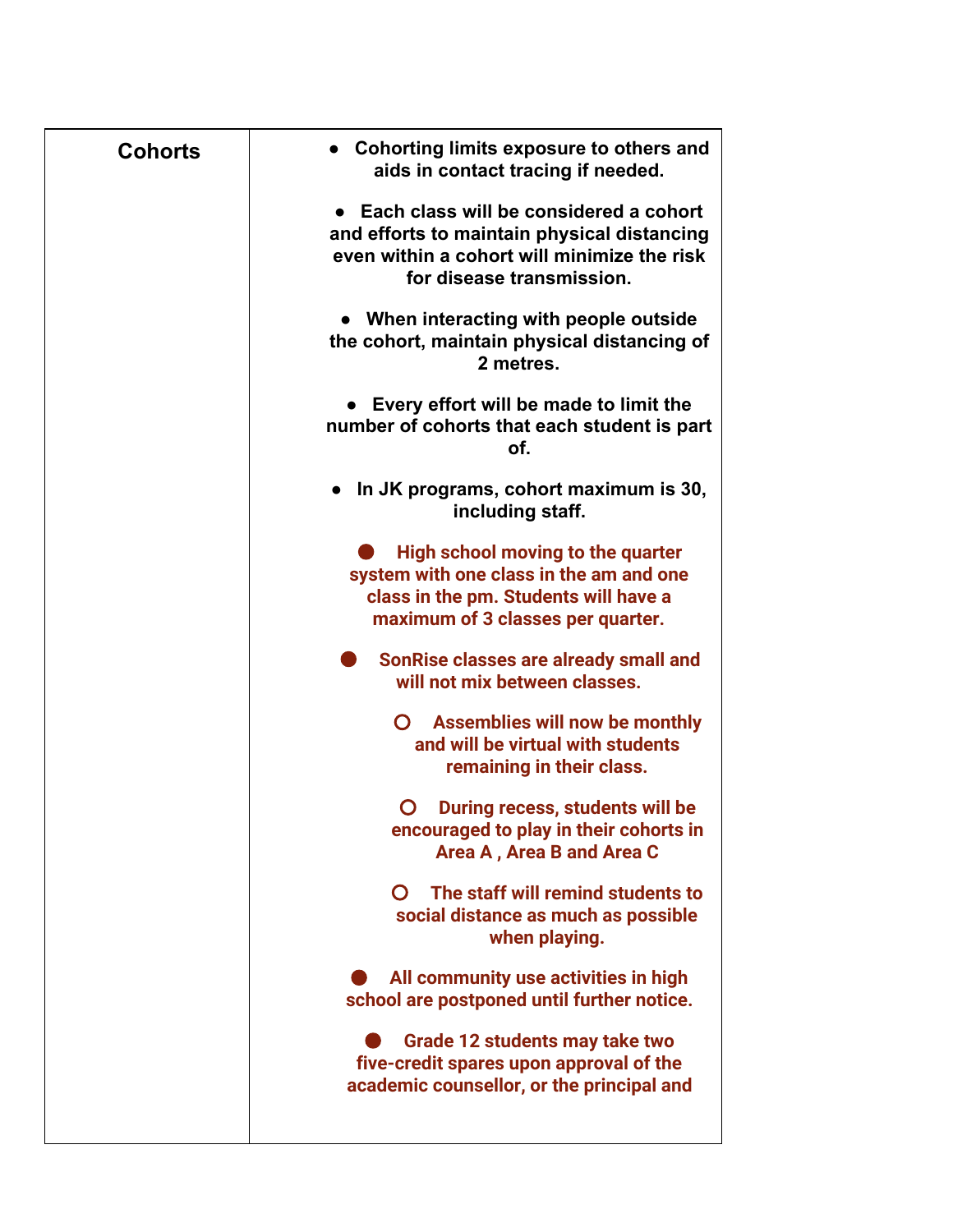|                | their parents provided they are in a<br>comfortable position to graduate.                                                                                                                                                                                       |
|----------------|-----------------------------------------------------------------------------------------------------------------------------------------------------------------------------------------------------------------------------------------------------------------|
|                | Grade 11 students may take one<br>five-credit spare upon approval of the<br>academic counsellor, or the principal and<br>their parents provided they earned a minimum<br>of 40 credits in grade 10 and passed all their<br>core subjects at the grade 10 level. |
| <b>Signage</b> | Each school will have posters<br>$\bullet$<br>promoting hand hygiene, respiratory<br>etiquette, physical distancing etc., posted<br>in visible locations.                                                                                                       |
|                | All school doors will have COVID-19<br>signs posted to indicate that anyone with<br>symptoms cannot enter the school.                                                                                                                                           |
|                | <b>Outside painted arrows on sidewalks and</b><br>staircases to indicate the flow of traffic.                                                                                                                                                                   |
|                | <b>Signage posted</b>                                                                                                                                                                                                                                           |
|                | to indicate the side of the hallways<br>O<br>to walk on                                                                                                                                                                                                         |
|                | 2 meters apart through the school<br>to remind students to social distance                                                                                                                                                                                      |
|                | <b>Proper etiquette for washing</b><br>$\mathbf{O}$<br>hands at all sinks                                                                                                                                                                                       |
|                | <b>Enter only/exit only signs</b><br>Ő                                                                                                                                                                                                                          |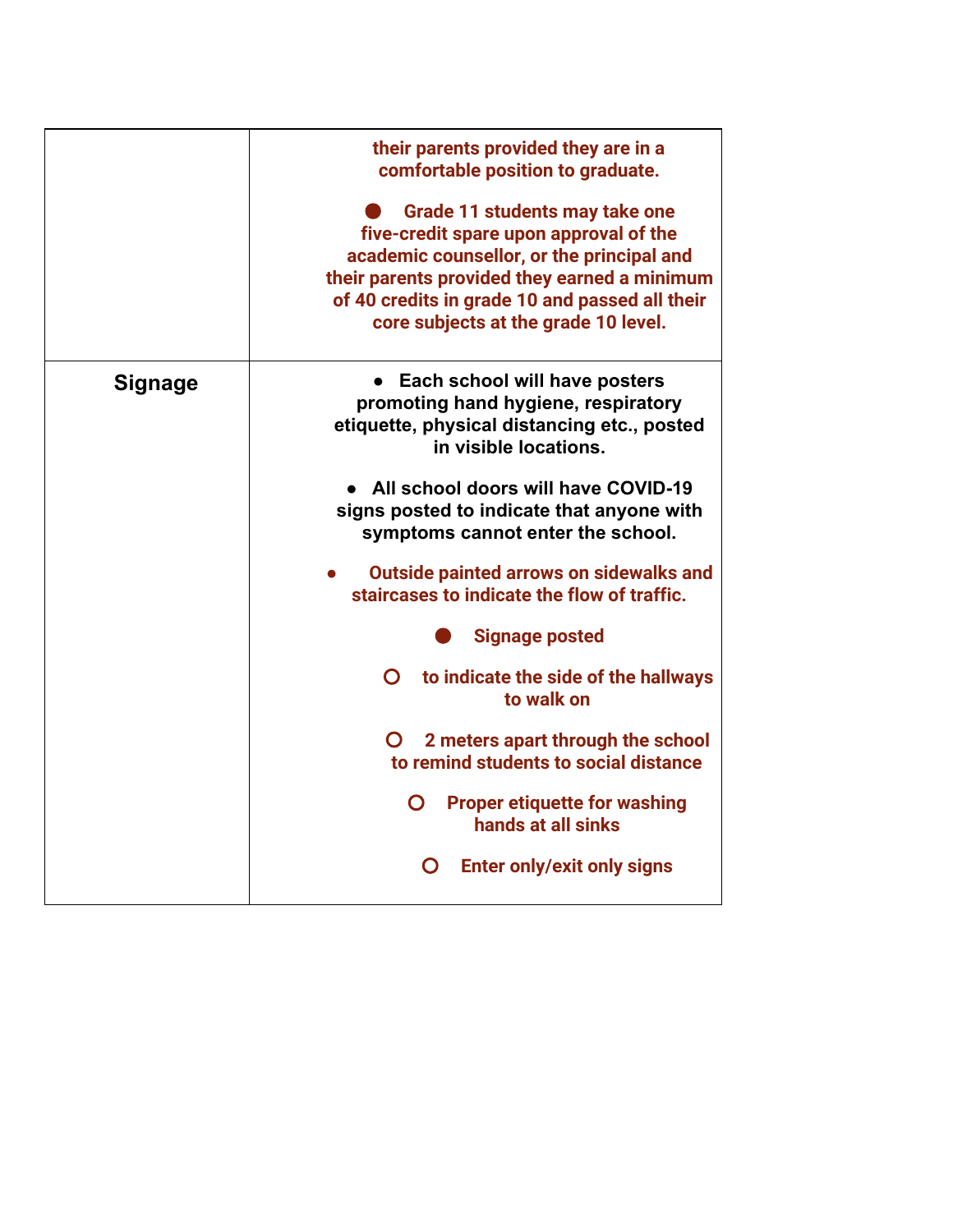| <b>Engineered and</b><br><b>Administrative</b><br><b>Controls in</b><br><b>Schools</b> | • School offices will be equipped with a<br>Plexiglas divider to protect visitors and<br>staff from potential exposures.                  |
|----------------------------------------------------------------------------------------|-------------------------------------------------------------------------------------------------------------------------------------------|
|                                                                                        | Directional arrows will be posted in<br>each school to support physical<br>distancing.                                                    |
|                                                                                        | • Schools may designate different<br>entrances and exits for different classes of<br>students.                                            |
|                                                                                        | • Schools may post-occupancy limits for<br>bathrooms, common areas and meeting<br>rooms to allow physical distancing.                     |
|                                                                                        | All rugs/soft surfaces that cannot be<br>cleaned and sanitized have been removed<br>from classrooms.                                      |
|                                                                                        | Microwaves will be removed from all<br>classrooms.                                                                                        |
|                                                                                        | • Schools may remove unnecessary<br>furniture from classrooms.                                                                            |
|                                                                                        | A number of plexiglass shields are<br>available for use for students working at<br>teacher desks and with an EA and working<br>in groups. |
|                                                                                        | Office staff have plexiglass shields.                                                                                                     |
|                                                                                        | Face Shields available for staff use.                                                                                                     |
|                                                                                        | There will be a maximum of two<br>students per bathroom.                                                                                  |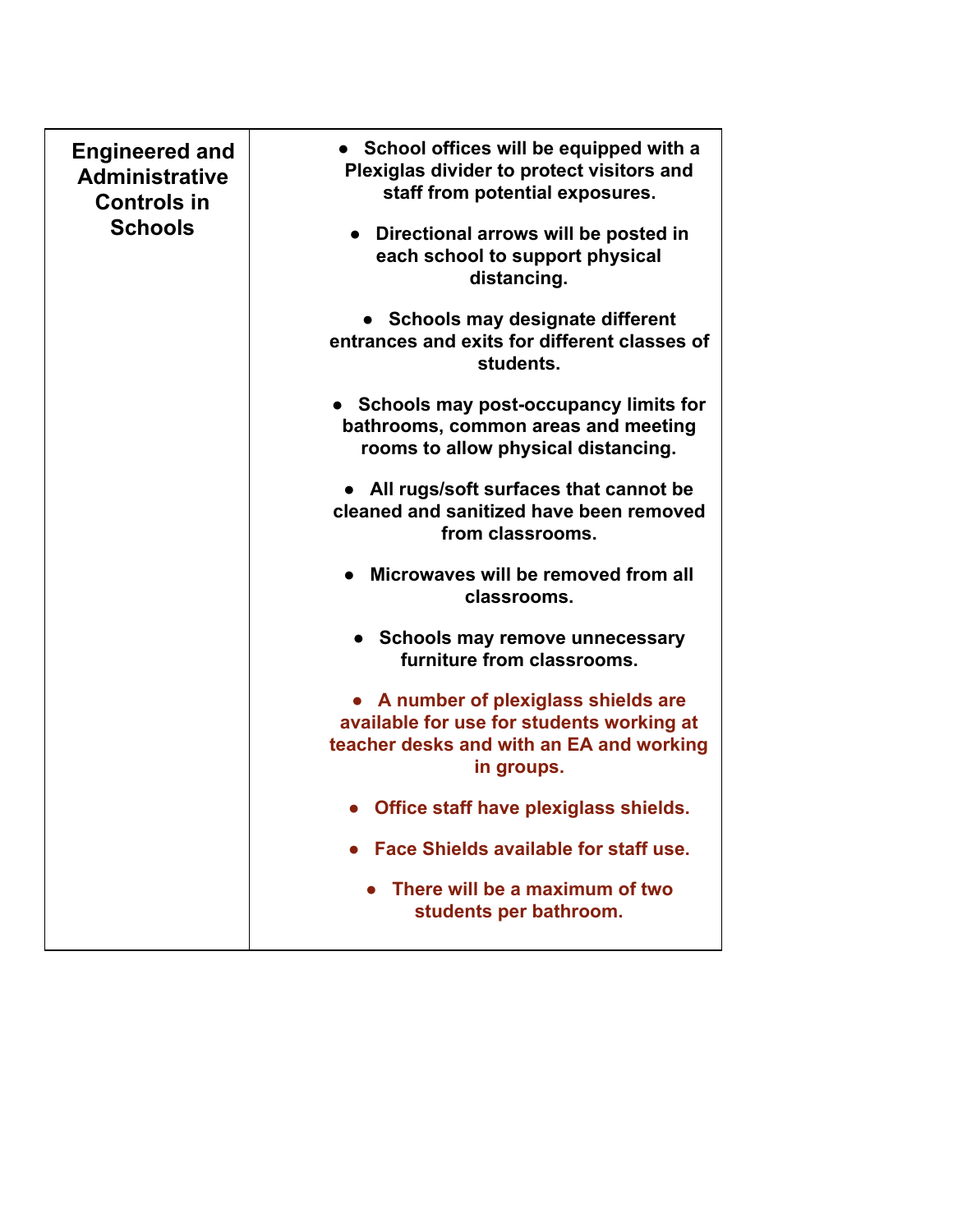| <b>High Touch</b><br>areas | There will be an increased frequency<br>of cleaning and disinfecting of high-touch<br>areas in schools.                                                             |
|----------------------------|---------------------------------------------------------------------------------------------------------------------------------------------------------------------|
|                            | Where required, extra custodial time<br>has been added to accommodate this work.                                                                                    |
|                            | The following high touch items will<br>not be used in schools except as needed in<br>Foods classes: refrigerators, microwaves,<br>dishwashers and vending machines. |
|                            | There will be no use of school cutlery,<br>cups, dishes, etc. except as needed in<br>Foods classes.                                                                 |
|                            | All food sales, including cafeterias,<br>hot lunch programs, bake sales are<br>cancelled.                                                                           |
|                            | <b>School Nutrition Programs are limited</b><br>to pre-packaged food.                                                                                               |
|                            | Grab and go breakfast program.                                                                                                                                      |
|                            | Students eat in their first class of<br>O<br>the day.                                                                                                               |
|                            | $\mathbf O$<br>Items delivered to the class.                                                                                                                        |
|                            | All items are prepackaged.<br>O                                                                                                                                     |
|                            | An on-site custodian will be in the building<br>all day to do frequent cleaning of high touch<br>areas.                                                             |
|                            | <b>Bathrooms</b><br>$\circ$                                                                                                                                         |
|                            | <b>Door handles</b>                                                                                                                                                 |
|                            | <b>Water fountains etc.</b><br>$\circ$                                                                                                                              |
|                            | <b>Desktops</b><br>$\circ$                                                                                                                                          |
|                            | <b>Shared equipment</b><br>$\circ$                                                                                                                                  |
|                            | <b>Common areas</b><br>$\circ$                                                                                                                                      |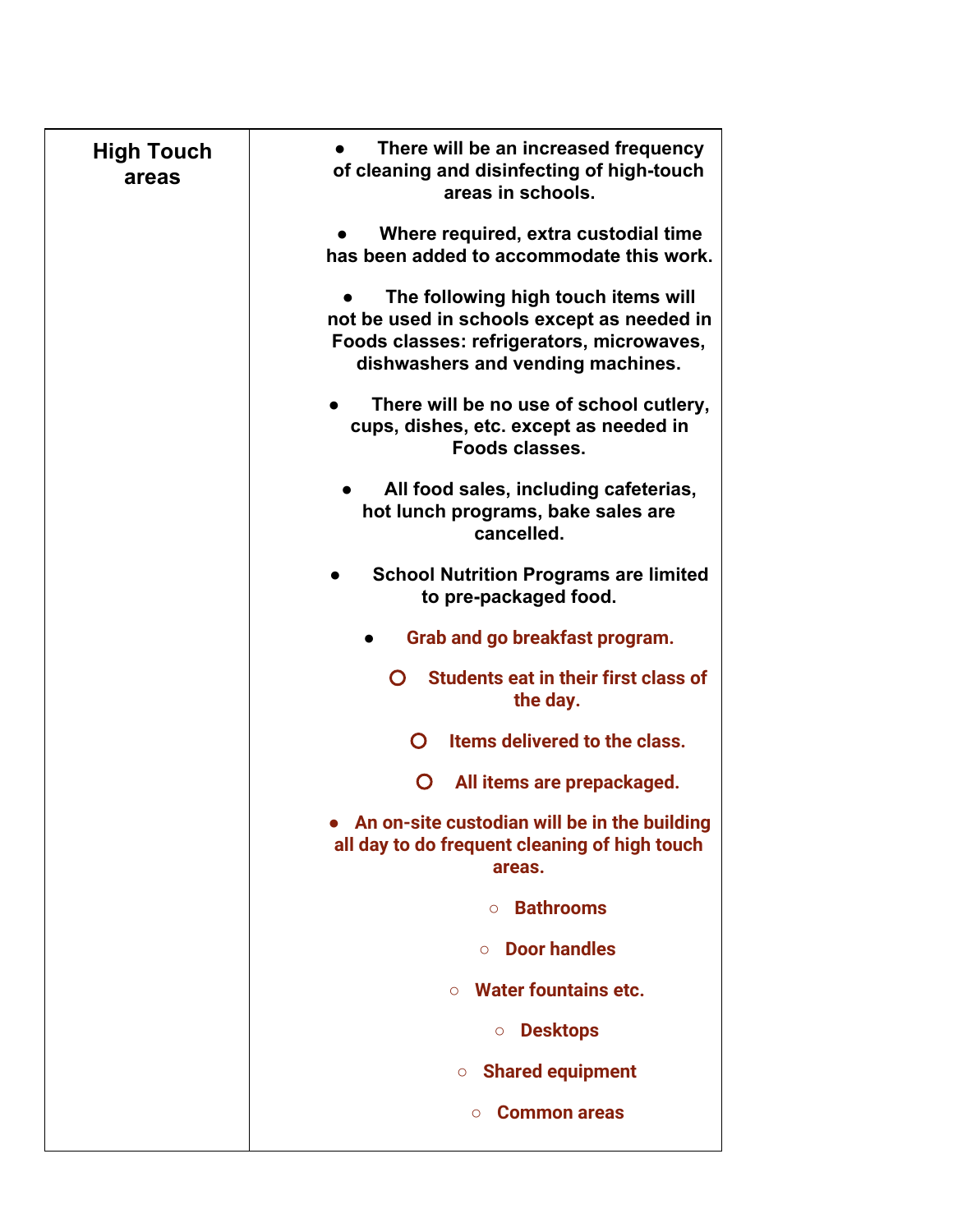|                                     | <b>Photocopiers</b><br>$\circ$                                                                                                                                                                  |
|-------------------------------------|-------------------------------------------------------------------------------------------------------------------------------------------------------------------------------------------------|
| <b>Visitors to</b><br><b>School</b> | No one should enter the school if they<br>$\bullet$<br>are ill. (Complete the self-assessment tool)                                                                                             |
|                                     | Follow all instructions of AHS and the<br>school.                                                                                                                                               |
|                                     | Only required visitors can attend the<br>school.                                                                                                                                                |
|                                     | $\bullet$ A record of all visitors will be kept at<br>each school.                                                                                                                              |
|                                     | The number of schools that substitute<br>teachers will work in will be limited as<br>much as possible.                                                                                          |
|                                     | All exterior doors will be locked<br>throughout the day.                                                                                                                                        |
|                                     | A doorbell will be installed to alert<br>staff we have visitors.                                                                                                                                |
|                                     | A sign will be posted on the main door<br>instructing delivery personnel and visitors<br>to knock on the office window for access.<br>All parent visitors must have an<br>appointment to enter. |
|                                     | Parents/guardians will be permitted to<br>attend the school if they are required (e.g.,<br>to collect a child who is ill or injured).                                                           |
|                                     | All visitors must sanitize their hands<br>before entering and leaving the building.                                                                                                             |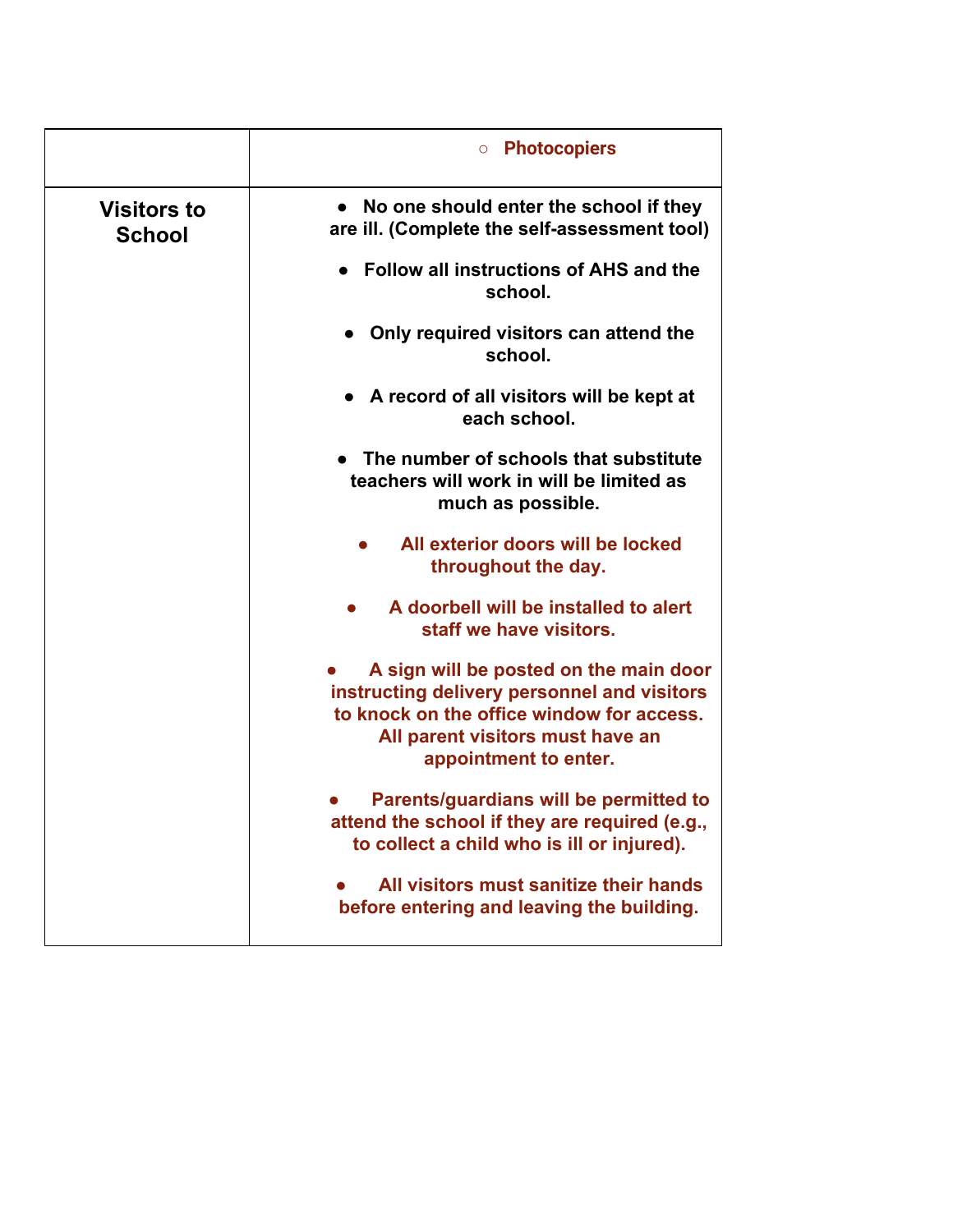| <b>Masks</b> | As directed by the Chief Medical<br><b>Office, GYPSD will implement mandatory</b><br>masks for students from Grade 4 - 12 and<br>for all staff in settings where physical<br>distancing cannot be maintained. |
|--------------|---------------------------------------------------------------------------------------------------------------------------------------------------------------------------------------------------------------|
|              | As outlined in provincial guidelines,<br>K-3 students who are physically,<br>psychologically, or developmentally able to<br>wear a mask will be encouraged to do so.                                          |
|              | Individuals who are physically,<br>psychologically, or developmentally unable<br>to wear a mask, or protected under the<br>Alberta Human Rights Act, may be excused<br>from this protocol.                    |
|              | Any person unable to wear a mask for<br>the reasons stated above is required to<br>provide a note from a medical professional.                                                                                |
|              | Care should be taken to ensure<br>guidance on non-medical mask use is<br>followed, and masks are used correctly and<br>safely.                                                                                |
|              | Practices such as physical distancing,<br>cohorting, hand washing, staying home<br>when sick and increased cleaning of<br>surfaces continue to be the priority of<br>public health measures.                  |
|              | <b>Please follow the correct procedure for</b><br>wearing a mask.                                                                                                                                             |
|              | Wash hands before putting on and<br>$\circ$<br>after taking off a mask.                                                                                                                                       |
|              | Do not touch the mask with your<br>$\circ$<br>hands.                                                                                                                                                          |
|              | Ensure the nosepiece is pinched for<br>$\circ$<br>a tight seal.                                                                                                                                               |
|              | Wash masks daily if they are<br>$\circ$<br>reusable.                                                                                                                                                          |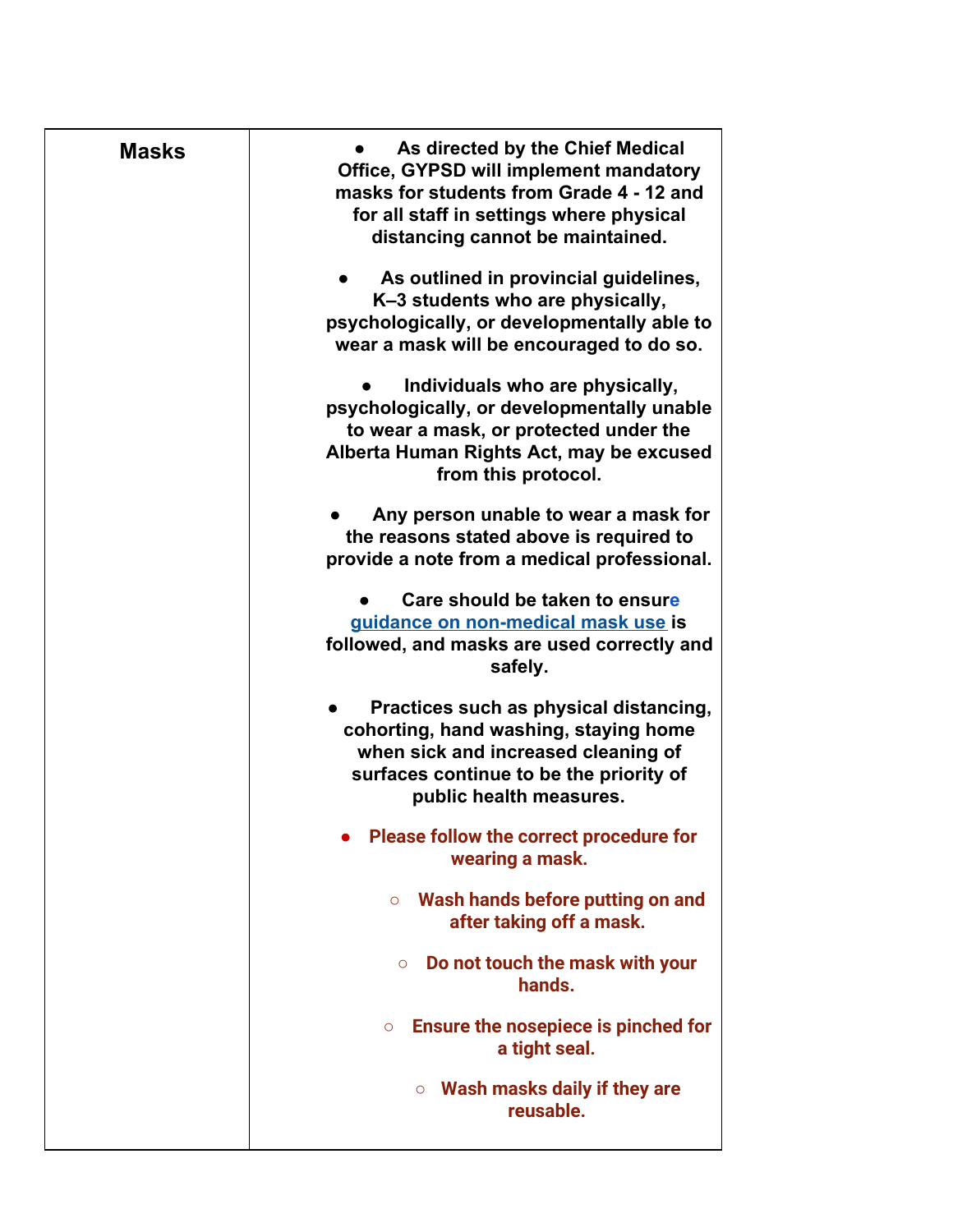|                                                 | <b>Parents, please practice this with</b><br>$\circ$<br>your children before they come to<br>school.                                                                                                 |
|-------------------------------------------------|------------------------------------------------------------------------------------------------------------------------------------------------------------------------------------------------------|
| <b>Expectations for</b><br><b>Shared use of</b> | Absolutely no sharing of personal<br>items will be permitted (pencils, crayons,<br>erasers, toys, water bottles, books).                                                                             |
| <b>Items/Materials</b>                          | When school items/materials must be<br>shared (Chromebooks, Manipulatives, CTS<br>shop equipment, badminton racquets, etc.)<br>it must be cleaned and disinfected after<br>each use.                 |
|                                                 | <b>Teachers will provide instruction</b><br>around shared equipment in all classes on<br>the first day of school.                                                                                    |
| <b>Personal</b><br><b>Belongings</b>            | All students and staff are encouraged<br>to use a backpack for all personal<br>belongings.                                                                                                           |
|                                                 | Lunches are to be stored with<br>personal belongings (in a backpack).<br>Please consider wide mouth thermos<br>containers for hot food as microwaves are<br>not available.                           |
|                                                 | It is recommended that students bring<br>their own water bottle (labelled with their<br>name) and fill water bottles rather than<br>having them drink directly from the<br>mouthpiece of a fountain. |
| <b>Electronic</b><br><b>Devices</b>             | Students are encouraged to - bring<br>your own devices (BYOD).                                                                                                                                       |
|                                                 | Personal devices are to be stored with<br>student personal belongings.                                                                                                                               |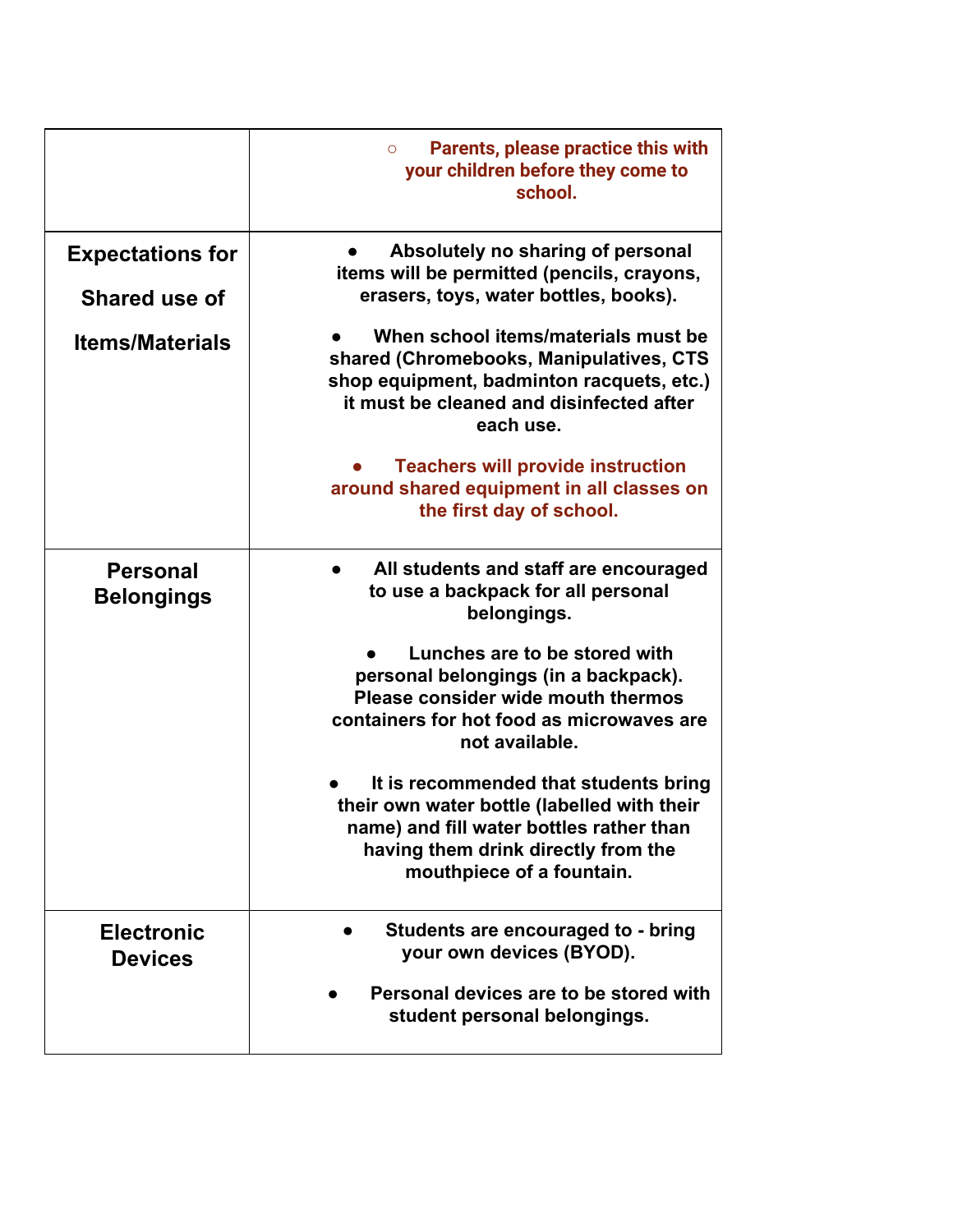| <b>Responding to</b><br><b>Illness</b> | The zone medical officer of health will<br>work with school authorities to quickly<br>identify cases, identify close contacts,<br>create isolation measures when needed,<br>and provide follow-up recommendations.                                                                                                                                                             |
|----------------------------------------|--------------------------------------------------------------------------------------------------------------------------------------------------------------------------------------------------------------------------------------------------------------------------------------------------------------------------------------------------------------------------------|
|                                        | A COVID-19 case may not<br>automatically lead to school closure. It<br>could be that only the group of students<br>and staff who came in close contact will be<br>required to quarantine for 14 days.                                                                                                                                                                          |
|                                        | Parents will be notified if a case of<br>COVID-19 is confirmed at school and<br>public health officials will contact those<br>who were in close contact with the person.                                                                                                                                                                                                       |
|                                        | <b>GYPSD will support students and staff</b><br>to learn or work at home if they are<br>required to self-isolate.                                                                                                                                                                                                                                                              |
|                                        | Any school authority/school<br>connected to a confirmed or probable case<br>of COVID-19 will be contacted by AHS and<br>may be required to close in-person classes<br>to allow the public health investigation to<br>take place. The decision to send a<br>cohort/class home or to cancel classes will<br>be made in consultation with the local<br><b>Minister of Health.</b> |
|                                        | • The meeting room next to the office will<br>be used to isolate the child until pick up<br>can be arranged. If it is busy, the student<br>workroom shall function as an isolation<br>space.                                                                                                                                                                                   |
|                                        | <b>Classes and Programming</b>                                                                                                                                                                                                                                                                                                                                                 |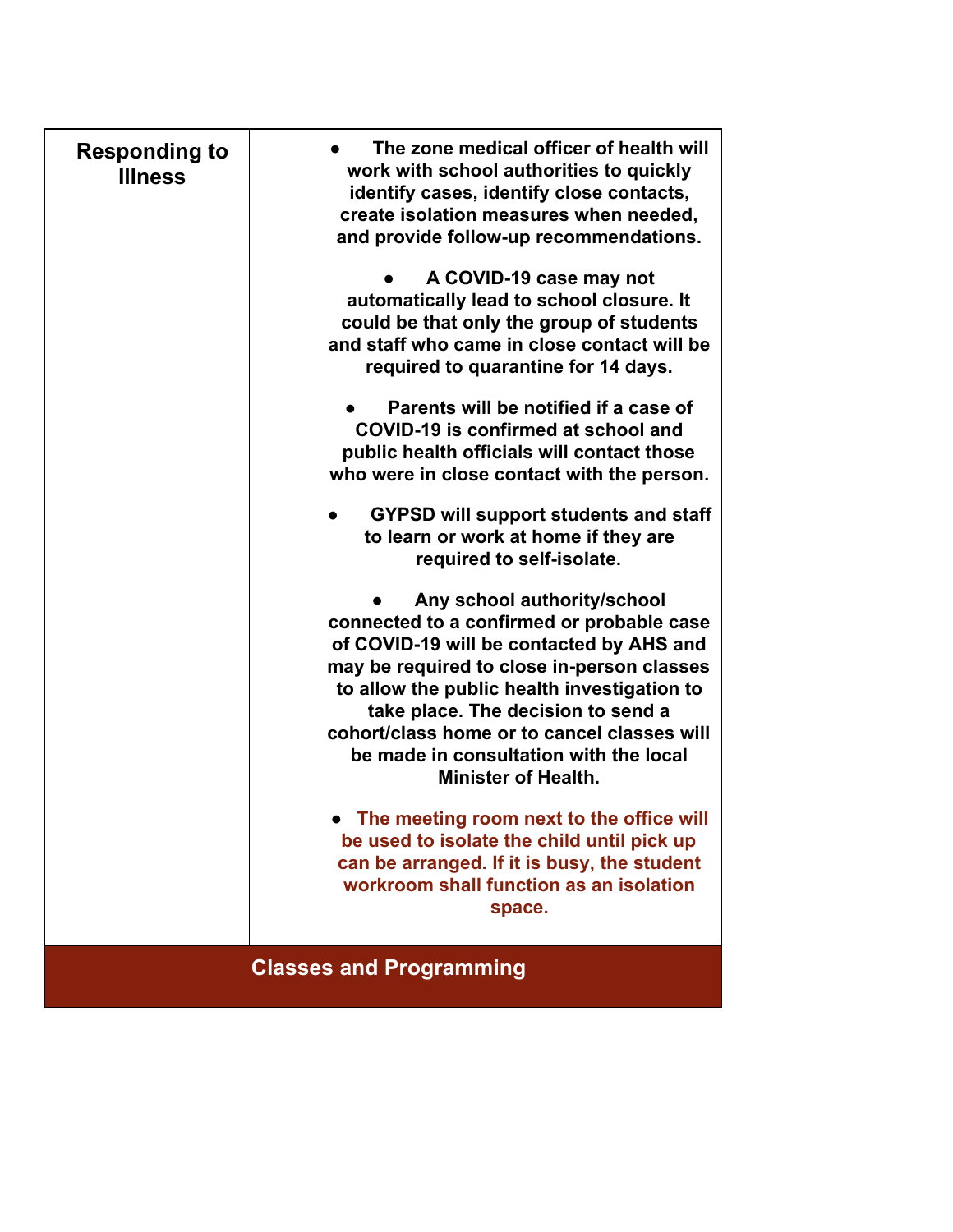| <b>Instruction</b>                 | In September, the initial focus for<br>students, who return to physical<br>classrooms, will be on their<br>social/emotional needs and administering<br>screening tools to identify gaps in learning.<br>Kindergarten education in Alberta is<br>not mandatory. Given that our early<br>learning and Kindergarten programs are<br>play-based and focused on socialization, a<br>virtual program is not available.<br>Kindergarten students will have the option<br>for on-site learning or to join us in Grade 1. |
|------------------------------------|------------------------------------------------------------------------------------------------------------------------------------------------------------------------------------------------------------------------------------------------------------------------------------------------------------------------------------------------------------------------------------------------------------------------------------------------------------------------------------------------------------------|
| <b>Class</b><br><b>Composition</b> | Class sizes will be similar to previous<br>years as there is no additional funding to<br>hire more teachers.                                                                                                                                                                                                                                                                                                                                                                                                     |
|                                    | Where 2 metres is not possible<br>between desks, they will be separated by<br>the greatest possible spacing in each<br>classroom.                                                                                                                                                                                                                                                                                                                                                                                |
|                                    | <b>Teachers will have and follow seating</b><br>plans for all classes                                                                                                                                                                                                                                                                                                                                                                                                                                            |
|                                    | In situations where physical<br>distancing is not possible, extra emphasis<br>on hand hygiene, respiratory etiquette, not<br>participating when sick and cleaning and<br>disinfecting on a regular basis before and<br>after activities will occur.                                                                                                                                                                                                                                                              |
|                                    | Each class will be considered a cohort<br>and interaction between cohorts will be<br>minimized.                                                                                                                                                                                                                                                                                                                                                                                                                  |
|                                    | Cohorts encourage individuals who<br>cannot maintain 2 metre physical<br>distancing (i.e. classes) to interact with the<br>same people (their cohort) rather than<br>switching daily contacts or randomly<br>interacting with other people.                                                                                                                                                                                                                                                                      |
|                                    | Within each cohort (classroom),<br>students will maintain the greatest physical                                                                                                                                                                                                                                                                                                                                                                                                                                  |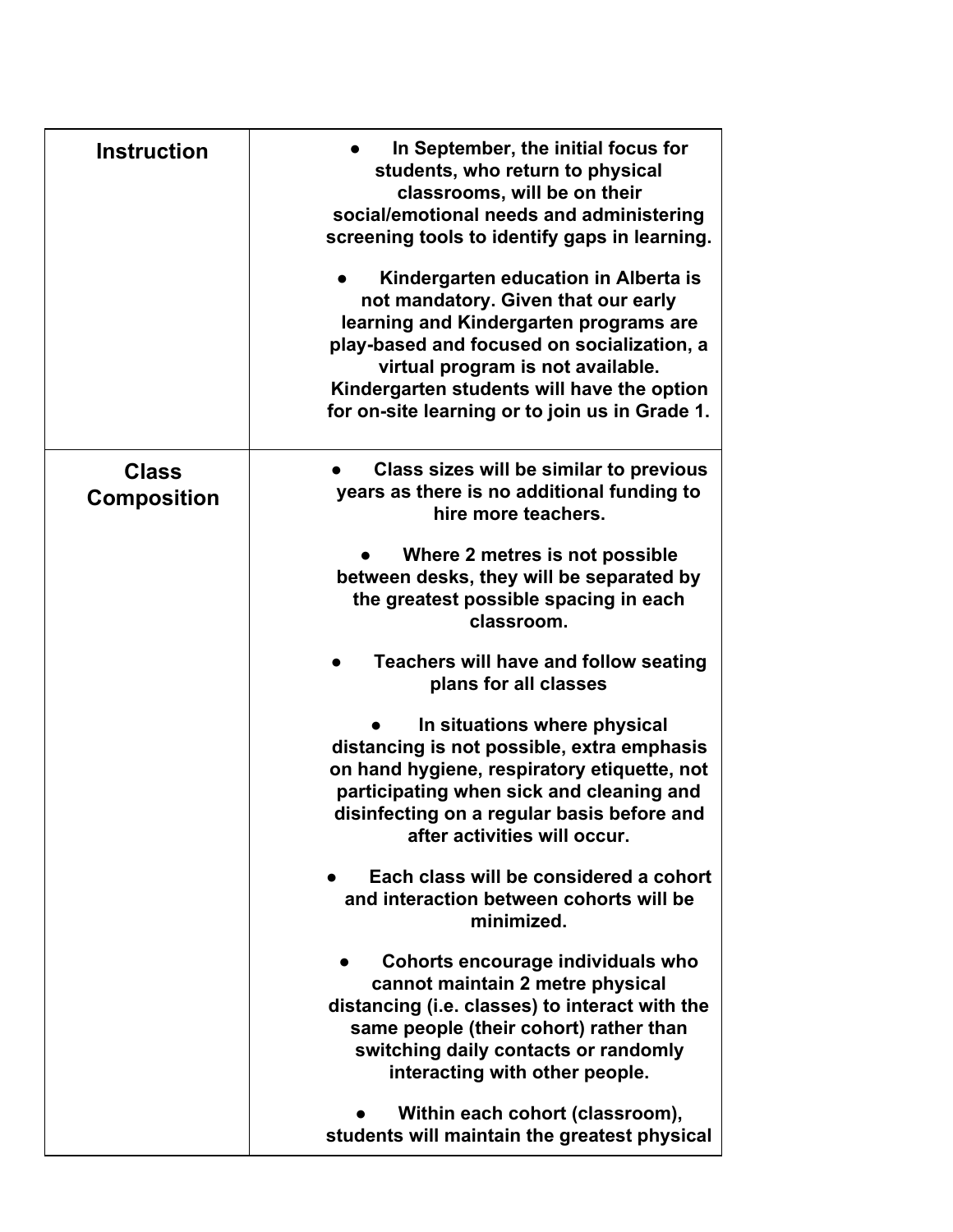|                                      | distancing possible to minimize the risk for<br>disease transmission (i.e., spacing<br>between desks).                                                                                           |
|--------------------------------------|--------------------------------------------------------------------------------------------------------------------------------------------------------------------------------------------------|
| <b>Student</b><br><b>Movement</b>    | Where possible, teachers will move<br>between classrooms and students will<br>remain at their desks.                                                                                             |
|                                      | Hallway protocols are developed to<br>ensure students remain a safe distance<br>apart while moving throughout the building                                                                       |
|                                      | <b>Teachers and staff will reinforce</b><br>protocols posted in each school re:<br>(promoting hand hygiene, respiratory<br>etiquette, physical distancing etc., posted<br>in visible locations.) |
|                                      | • Arrows will be placed in the hallways to<br>control the direction of traffic.                                                                                                                  |
| <b>Cleaning</b><br><b>Workspaces</b> | <b>Materials for staff and students to</b><br>clean/sanitize their own workspace (desks,<br>shared devices, etc.) will be available in the<br>classroom.                                         |
|                                      | Students and staff will wipe their own<br>workspace before and after using. If<br>students remain at the same desk all day,<br>this would be done at the beginning and<br>end of the day.        |
|                                      | Disinfectant available to use in every<br>classroom for immediate use as needed.                                                                                                                 |
|                                      | The on-site custodian in the building will<br>clean classrooms over the noon hour.                                                                                                               |
|                                      | <b>Cleaning in between equipment use in</b><br>shop areas                                                                                                                                        |
|                                      | All high school classrooms will santitized<br>during the lunch hour before the next class<br>arrives.                                                                                            |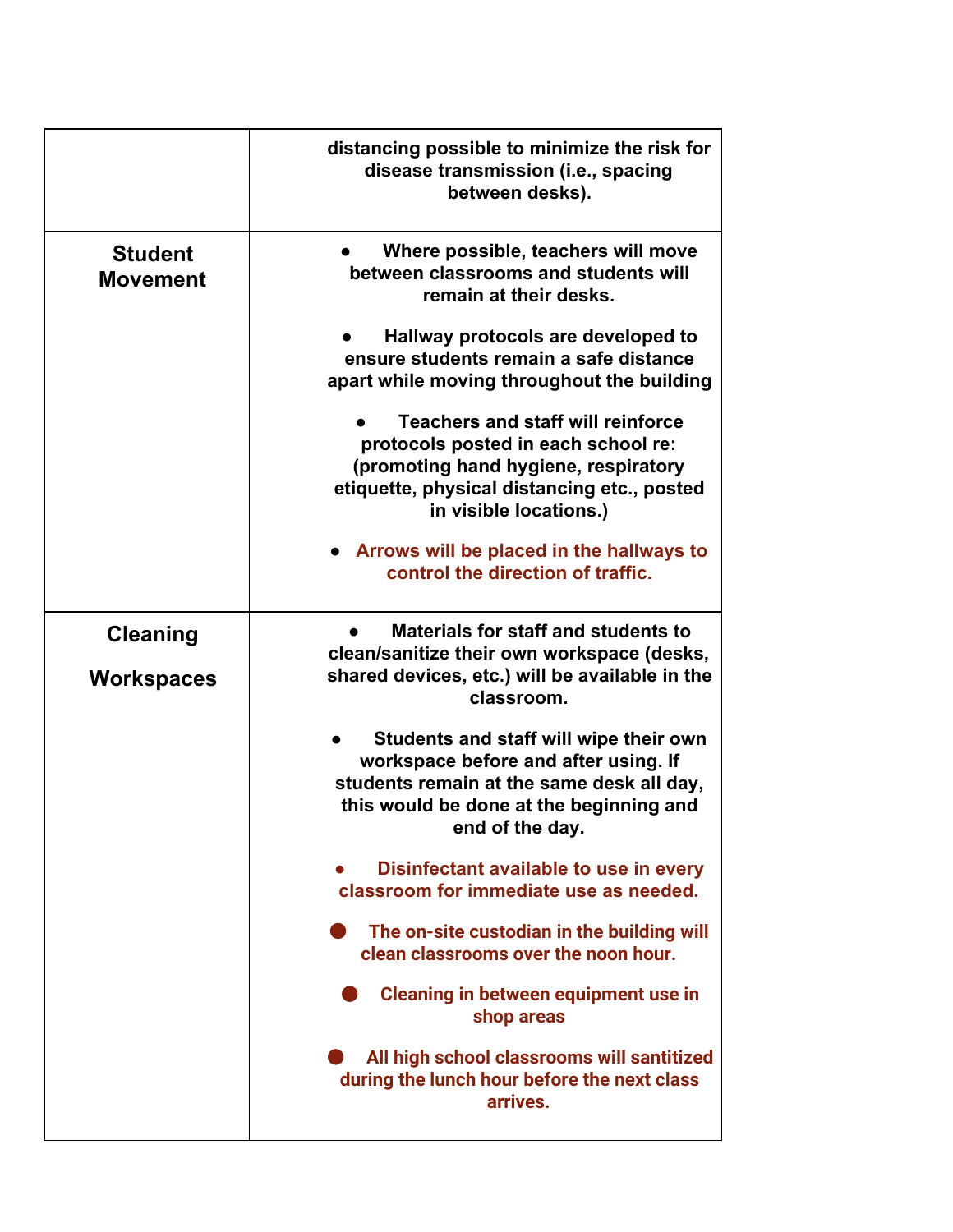|                                     | SonRise classrooms cleaned before and<br>after snack times and lunch.                                                                                      |
|-------------------------------------|------------------------------------------------------------------------------------------------------------------------------------------------------------|
| <b>Breaks</b>                       | Snack, lunch, recess, and class<br>change breaks will be staggered in each<br>school to maintain physical distancing<br>among children/students.           |
|                                     | Only one student will be allowed out<br>of a class at a time at the high school level<br>as directed by the teacher to use the<br>washroom.                |
|                                     | Breaks will be built in during the<br>morning; however, students will remain in<br>the classroom.                                                          |
|                                     | There will be no whole class breaks<br>where students will be allowed to leave the<br>classroom.                                                           |
| <b>Using</b><br><b>Playground</b>   | Playgrounds will not be open during<br>school time until further notice.                                                                                   |
| <b>Equipment</b>                    |                                                                                                                                                            |
| <b>Physical</b><br><b>Education</b> | When possible, physical education<br>will take place outside and will follow the<br><b>Guidance for Sport, Physical Activity and</b><br><b>Recreation.</b> |
|                                     | Teachers will choose activities or<br>sports that support physical distancing<br>(e.g. badminton over wrestling).                                          |
|                                     | Locker rooms and change rooms:                                                                                                                             |
|                                     | <b>Elementary and middle school</b><br>$\circ$<br>students will not change for Physical<br><b>Education classes.</b>                                       |
|                                     | Schools will develop change<br>$\circ$<br>room protocols for high school                                                                                   |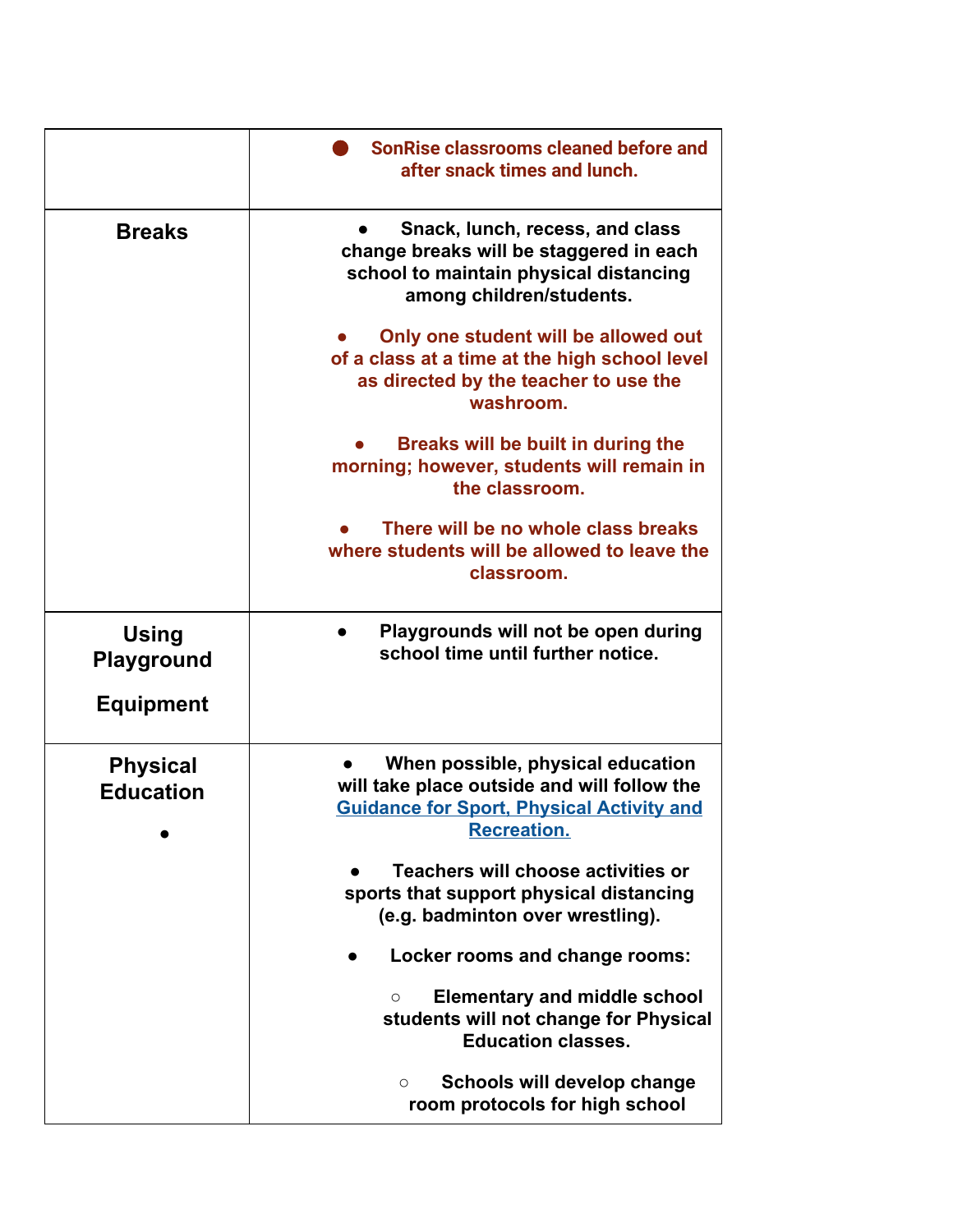|                                    | students that will reflect time and<br>space availability.<br>Lockers may not be available<br>$\circ$                                                                                                                                                                                                                       |
|------------------------------------|-----------------------------------------------------------------------------------------------------------------------------------------------------------------------------------------------------------------------------------------------------------------------------------------------------------------------------|
|                                    | for use.                                                                                                                                                                                                                                                                                                                    |
| <b>Music</b><br><b>Instruction</b> | No singing or playing wind<br>instruments in elementary and middle<br>school.                                                                                                                                                                                                                                               |
|                                    | <b>Strict protocols to maximize student</b><br>safety will be in place for high school<br>music/band classes.                                                                                                                                                                                                               |
| <b>Option Courses</b>              | <b>Where Alberta Health Services (AHS)</b><br>recommendations and guidelines can be<br>followed (i.e. cleaning, physical distancing,<br>cohorting, etc.) these courses will continue<br>to be available to students.                                                                                                        |
|                                    | <b>Classes that teach food preparation</b><br>may occur as long as students do not<br>share the food they prepare with other<br>students or staff. Enhanced cleaning<br>protocols will be implemented                                                                                                                       |
|                                    | Foods 20/30 classes will be only<br>offered in the last quarter of the school<br>year as long as conditions change to allow<br>for safe use of the kitchens by groups of<br>students. Foods 9 and 10 will be cancelled<br>for the year. The guidelines are too<br>stringent to allow us to offer a<br>well-rounded program. |
|                                    | <b>Cosmetology classes will proceed</b><br>with social distancing and students<br>working on mannequins.                                                                                                                                                                                                                    |
|                                    | <b>ELITE and Construction Tech classes</b><br>will operate with social distancing<br>measures and sanitation of equipment<br>between use.                                                                                                                                                                                   |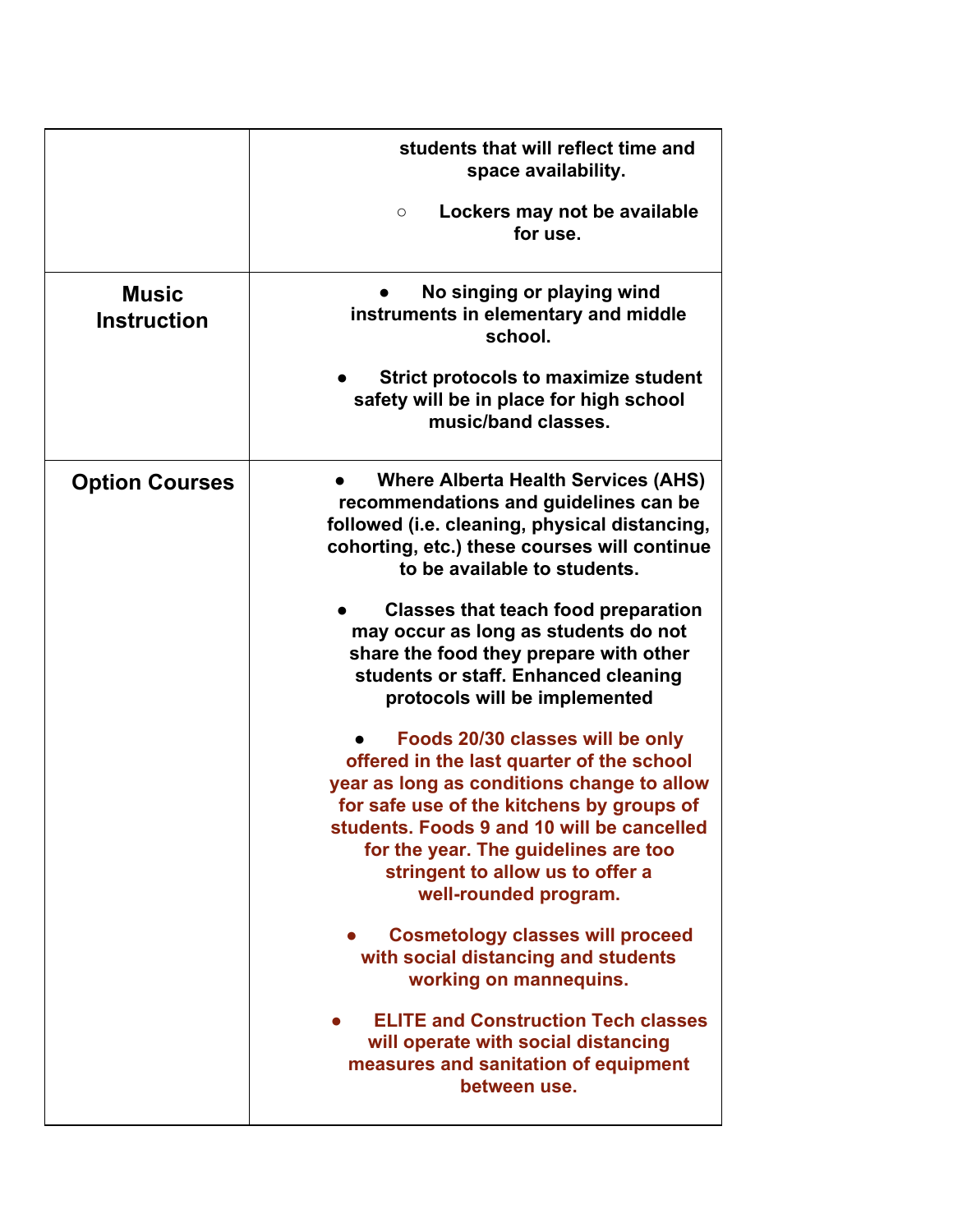|                                       | The fitness centre will only be<br>available for fitness/PE classes. The<br>teacher will teach strict disinfecting<br>measures in between uses. |
|---------------------------------------|-------------------------------------------------------------------------------------------------------------------------------------------------|
| <b>Extracurricular</b>                | <b>Extracurricular activities, field trips</b><br>requiring busing, and all overnight student                                                   |
| <b>Activities and</b><br><b>Field</b> | excursions are postponed. This will be<br>reviewed as the year progresses.                                                                      |
| <b>Trips</b>                          |                                                                                                                                                 |

**Alternate Education Programming Options**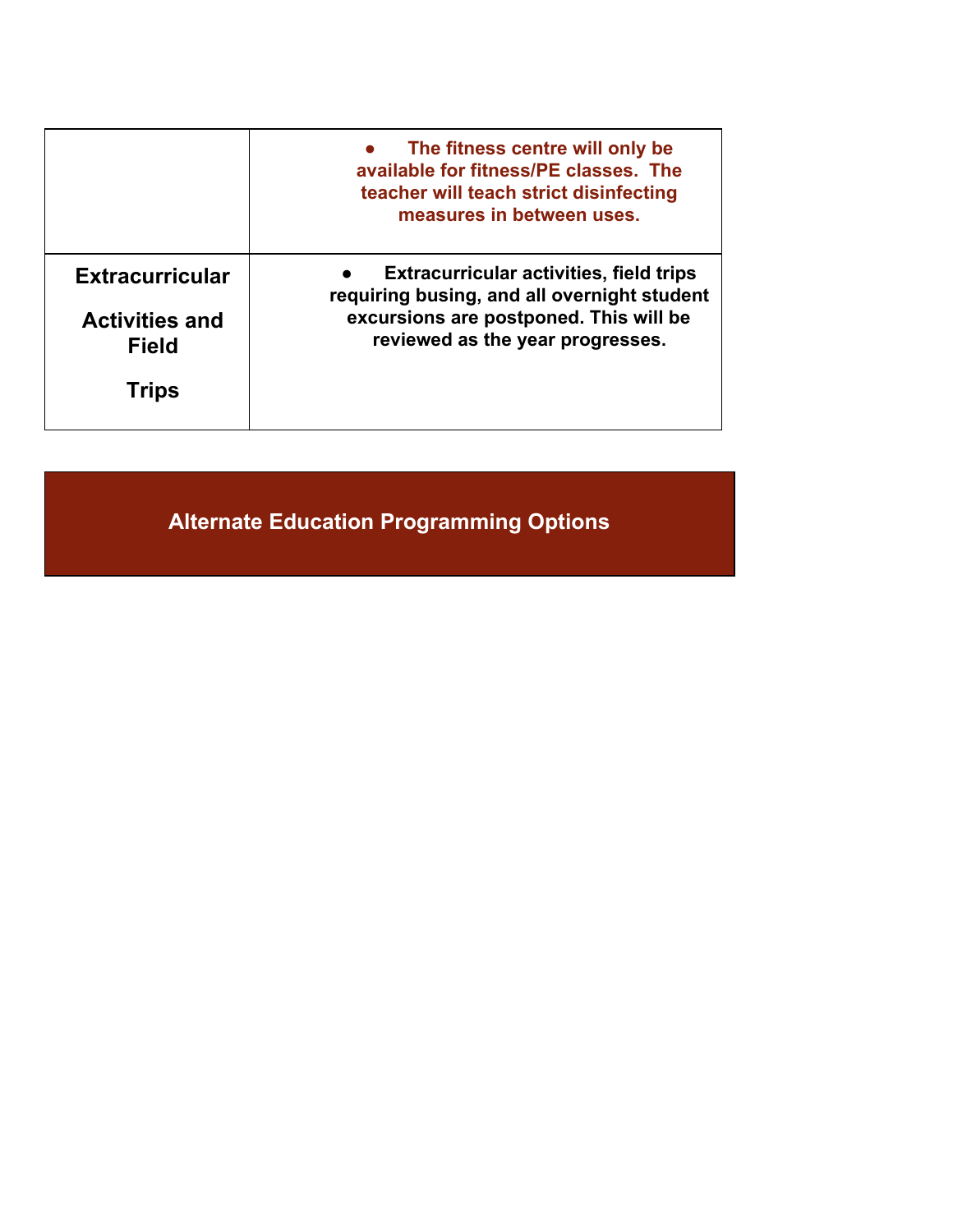| <b>What is Virtual</b><br><b>Education?</b> | All virtual education will be parent led and<br>supported by a certificated Grande Yellowhead<br>and/or Alberta Distance Learning teacher.<br>Virtual education is the online and/or print<br>delivery of student programming by Grande<br><b>Yellowhead and Alberta Distance Learning</b><br>teacher to students who are at home. Unlike the<br>remote learning implemented in the spring, all<br>outcomes from each course will be taught in<br>virtual education just as they are with in-school<br>classes. It should be noted that virtual<br>education might not mirror in-class instruction.<br>Virtual Education in Grades 1 through Grade 12:<br>Learning materials will be virtual;<br>however, a print version may be requested. |
|---------------------------------------------|---------------------------------------------------------------------------------------------------------------------------------------------------------------------------------------------------------------------------------------------------------------------------------------------------------------------------------------------------------------------------------------------------------------------------------------------------------------------------------------------------------------------------------------------------------------------------------------------------------------------------------------------------------------------------------------------------------------------------------------------|
|                                             | Print material will be distributed and<br>deposited (on completion) from the local school.                                                                                                                                                                                                                                                                                                                                                                                                                                                                                                                                                                                                                                                  |
|                                             | Teacher support is available during<br>school hours online (email and Google Meet) or<br>in person, through appointment only.                                                                                                                                                                                                                                                                                                                                                                                                                                                                                                                                                                                                               |
|                                             | Students registered for virtual education<br>will require a laptop/Chromebook connected to<br>the internet as well as a working<br>camera/microphone.                                                                                                                                                                                                                                                                                                                                                                                                                                                                                                                                                                                       |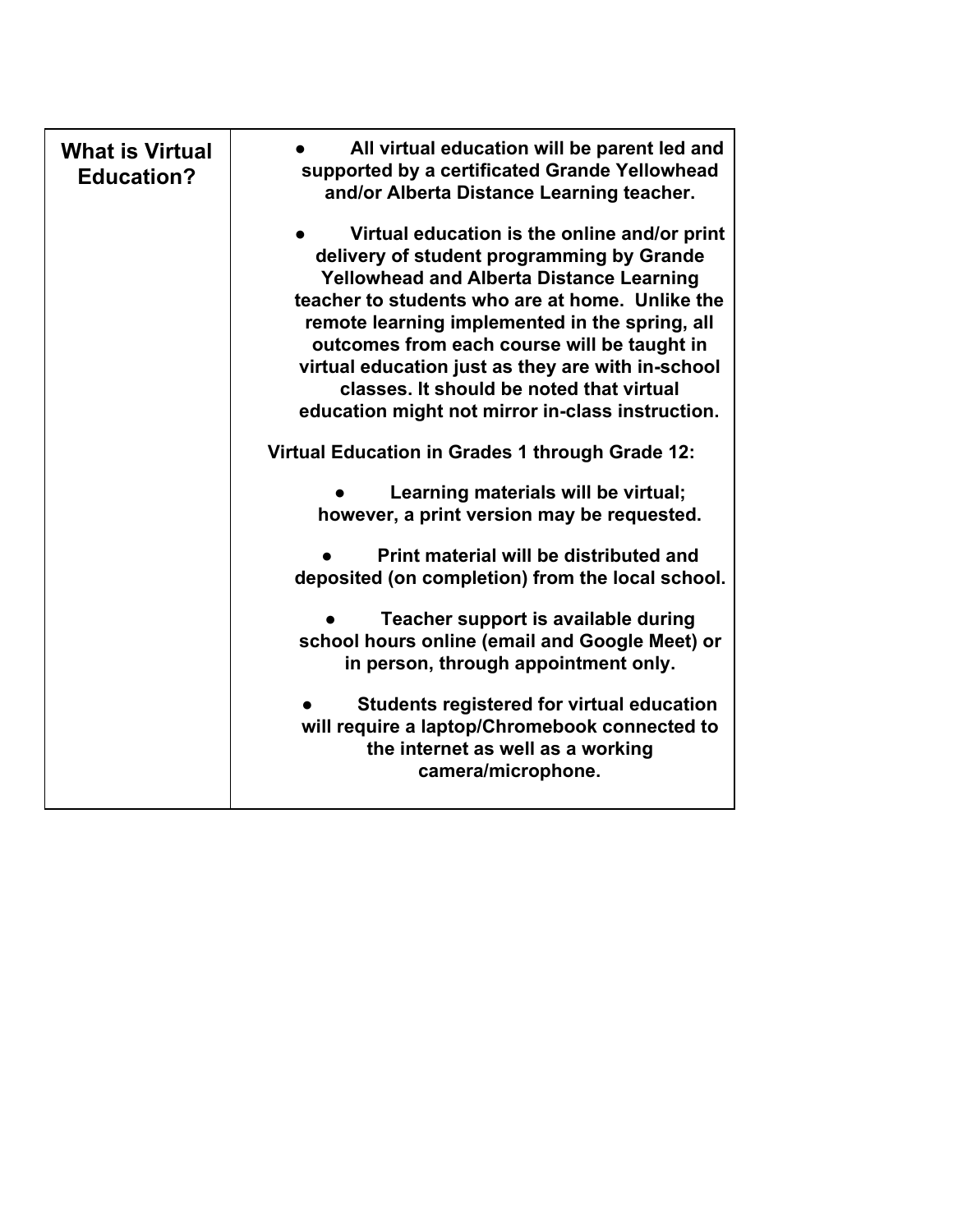| <b>Student and</b><br><b>Parent</b><br><b>Responsibilities</b>                         | Students and parents are expected to be<br>engaged in both online and offline learning<br>processes.                                                                                                                                                                           |
|----------------------------------------------------------------------------------------|--------------------------------------------------------------------------------------------------------------------------------------------------------------------------------------------------------------------------------------------------------------------------------|
|                                                                                        | Students are responsible to:                                                                                                                                                                                                                                                   |
|                                                                                        | Submit attendance daily<br>$\circ$                                                                                                                                                                                                                                             |
|                                                                                        | <b>Engage both online and offline</b><br>$\circ$                                                                                                                                                                                                                               |
|                                                                                        | Attend online sessions as<br>$\circ$<br>scheduled                                                                                                                                                                                                                              |
|                                                                                        | As the teacher questions as<br>O<br>needed                                                                                                                                                                                                                                     |
|                                                                                        | <b>Submit assignments and</b><br>$\circ$<br>assessment according to schedules<br>developed by their teacher                                                                                                                                                                    |
|                                                                                        | Parents and guardians are responsible to:                                                                                                                                                                                                                                      |
|                                                                                        | Ensure students have a device<br>$\circ$<br>connected to the internet with a working<br>camera and microphone to complete their<br>coursework                                                                                                                                  |
|                                                                                        | Support students by ensuring they<br>$\circ$<br>have the space, tools and time to<br>complete coursework as assigned.                                                                                                                                                          |
|                                                                                        | Encourage their child to connect<br>O<br>with the teacher when they have<br>questions                                                                                                                                                                                          |
|                                                                                        | Connect with the teacher as needed<br>$\circ$<br>to support their child's learning                                                                                                                                                                                             |
| <b>Does Virtual</b><br><b>Education lead</b><br>to a High<br><b>School</b><br>Diploma? | Yes, all required courses for a high<br>school diploma completed through virtual<br>education lead to an Alberta High School<br>Diploma as distance education/learning at home<br>are taught by a certificated teacher and follows<br>the Alberta Education Programs of Study. |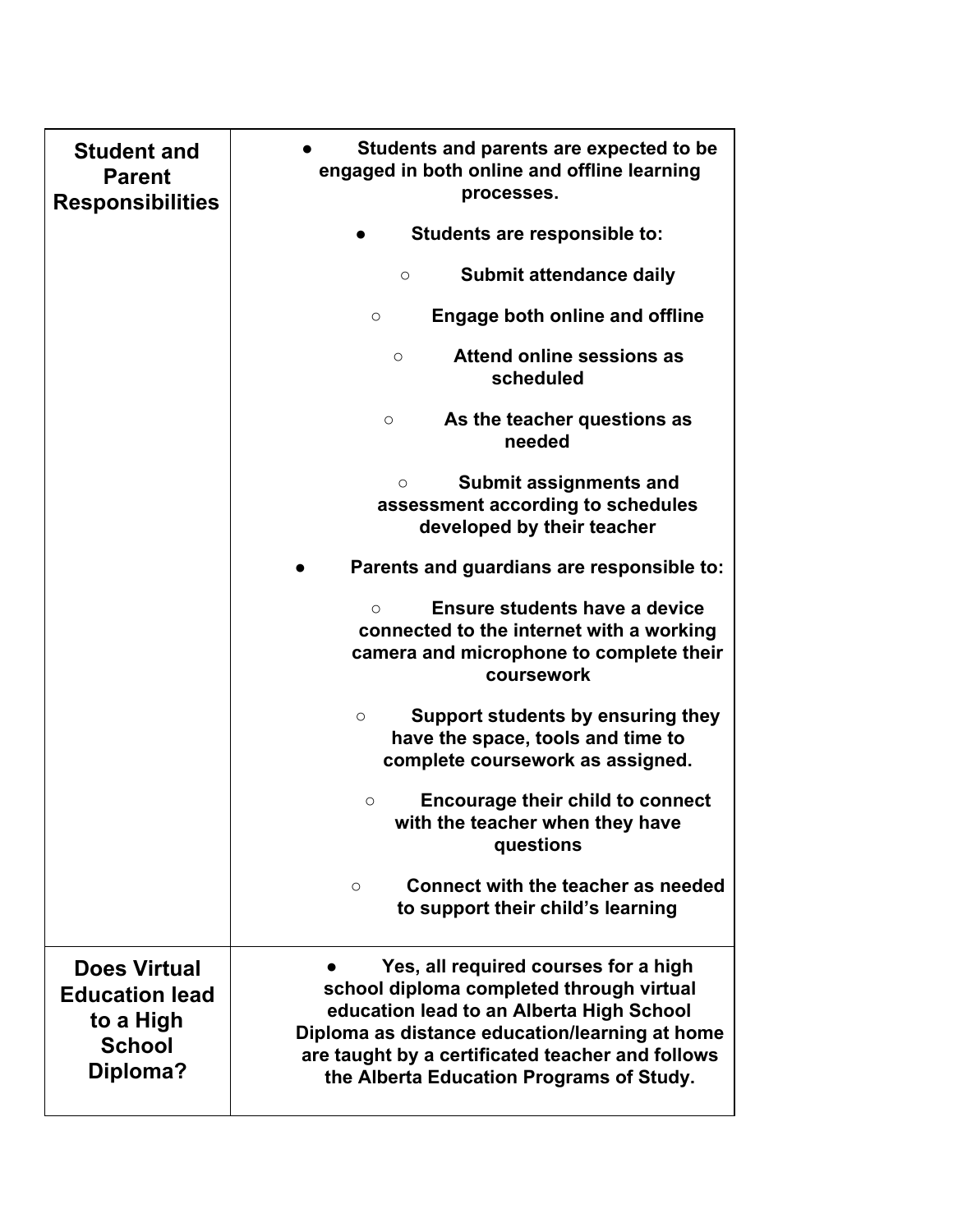| <b>Can a Student</b><br><b>Switch to</b><br>In-school<br><b>Classes?</b> | If the virtual, learn-at-home option is not<br>meeting your child's needs, re-entry to<br>traditional learning can occur at any time during<br>the school year.<br>Parents will need to provide the principal<br>a week's notice of their decision to return to<br>traditional in-class learning so that teachers can<br>prepare to welcome the child back to the<br>classroom the following Monday. |
|--------------------------------------------------------------------------|------------------------------------------------------------------------------------------------------------------------------------------------------------------------------------------------------------------------------------------------------------------------------------------------------------------------------------------------------------------------------------------------------|
|                                                                          | Students in high school courses may be<br>required to wait until the beginning of a new<br>semester or quarter, but all decisions will be<br>made in collaboration with the high school<br>principal.                                                                                                                                                                                                |
| <b>Electronic</b><br><b>Devices</b>                                      | Each student enrolled in virtual education<br>will require their own device (a Chromebook,<br>laptop or computer) connected to the internet<br>with a working camera/microphone in order to<br>participate. Parents/guardians are responsible<br>to ensure that their child has a device.                                                                                                            |
| Non-core<br><b>Courses</b>                                               | The decision to provide instruction in<br>non-core courses will be made at the end of<br>August and will be dependent on the number of<br>students who are enrolled in distance<br>education.                                                                                                                                                                                                        |
| <b>Provincial</b><br><b>Testing</b>                                      | <b>GYPSD will not be participating in</b><br>optional provincial assessments (PATs) for the<br>2020/21 school year.                                                                                                                                                                                                                                                                                  |
| <b>Work</b><br><b>Experience/RAP</b>                                     | Work experience and RAP will resume.<br>Schools that plan to offer work experience will<br>work with the Division Occupational Health and<br>Safety team to make sure all placements have<br>appropriate COVID-19 safety protocols in place.                                                                                                                                                         |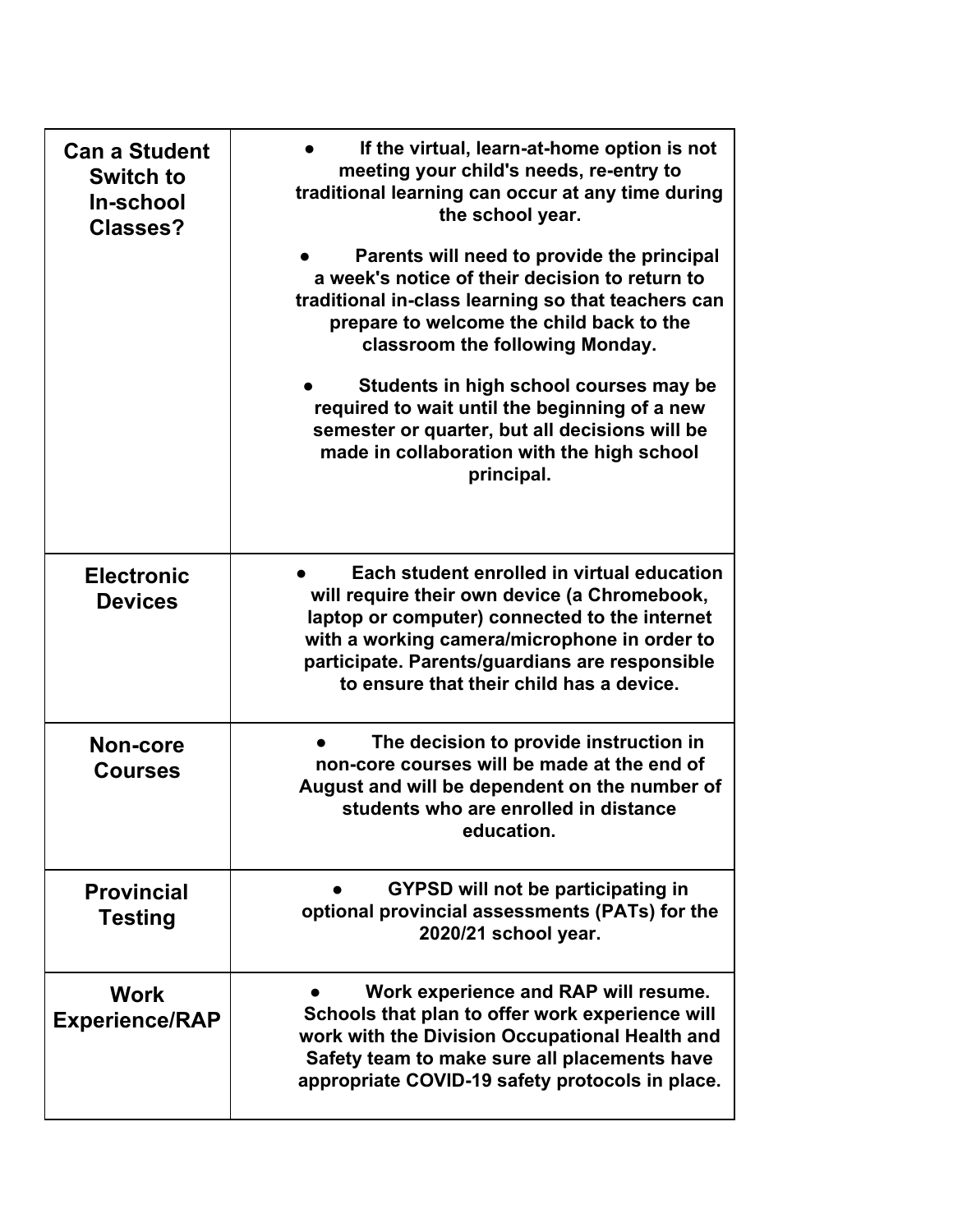| <b>School Council</b><br><b>Meetings</b>                          | School council meetings for the<br>2020-2021 school year will proceed. These<br>meetings must follow Alberta Health restrictions<br>for social gatherings as well as the safety<br>protocols and expectations outlined in both the<br>provincial School Re-entry Plan and this<br><b>COVID-19 Division Re-entry Strategy. Schools</b><br>will support their school council members to<br>determine if they will hold in-person meetings or<br>online virtual meetings.                                                                                                                                                                                   |  |  |
|-------------------------------------------------------------------|----------------------------------------------------------------------------------------------------------------------------------------------------------------------------------------------------------------------------------------------------------------------------------------------------------------------------------------------------------------------------------------------------------------------------------------------------------------------------------------------------------------------------------------------------------------------------------------------------------------------------------------------------------|--|--|
|                                                                   | <b>Support for Students and Staff</b>                                                                                                                                                                                                                                                                                                                                                                                                                                                                                                                                                                                                                    |  |  |
| <b>Providing</b><br><b>Mental</b><br><b>Health Support</b>        | Staff have access to professional learning<br>on supporting the mental health of students<br>through the Division Psychologist and Family<br><b>School Liaison Counselor (FSLC).</b><br>Information on accessing mental health<br>resources for students, families and staff is<br>posted on the Grande Yellowhead Mental Health<br>& Wellness site and the GYPSD website.                                                                                                                                                                                                                                                                               |  |  |
| <b>Supporting</b><br><b>Students with</b><br><b>Special Needs</b> | Returning to school can cause additional<br>concern or anxiety for families of students with<br>special needs. Families need to know we are<br>taking steps to support them.<br>This includes:<br><b>Working with Alberta Health Services on</b><br>COVID-19 safety protocols for some of the<br>complex medical interventions and supports<br>some students require, to keep both students<br>and staff as safe as possible.<br>Adding COVID-19-specific strategies as<br>needed to student-support plans, such as<br><b>Instructional Support Plans (ISPs), Medication</b><br><b>Management Plans or Individual Student</b><br><b>Behaviour Plans.</b> |  |  |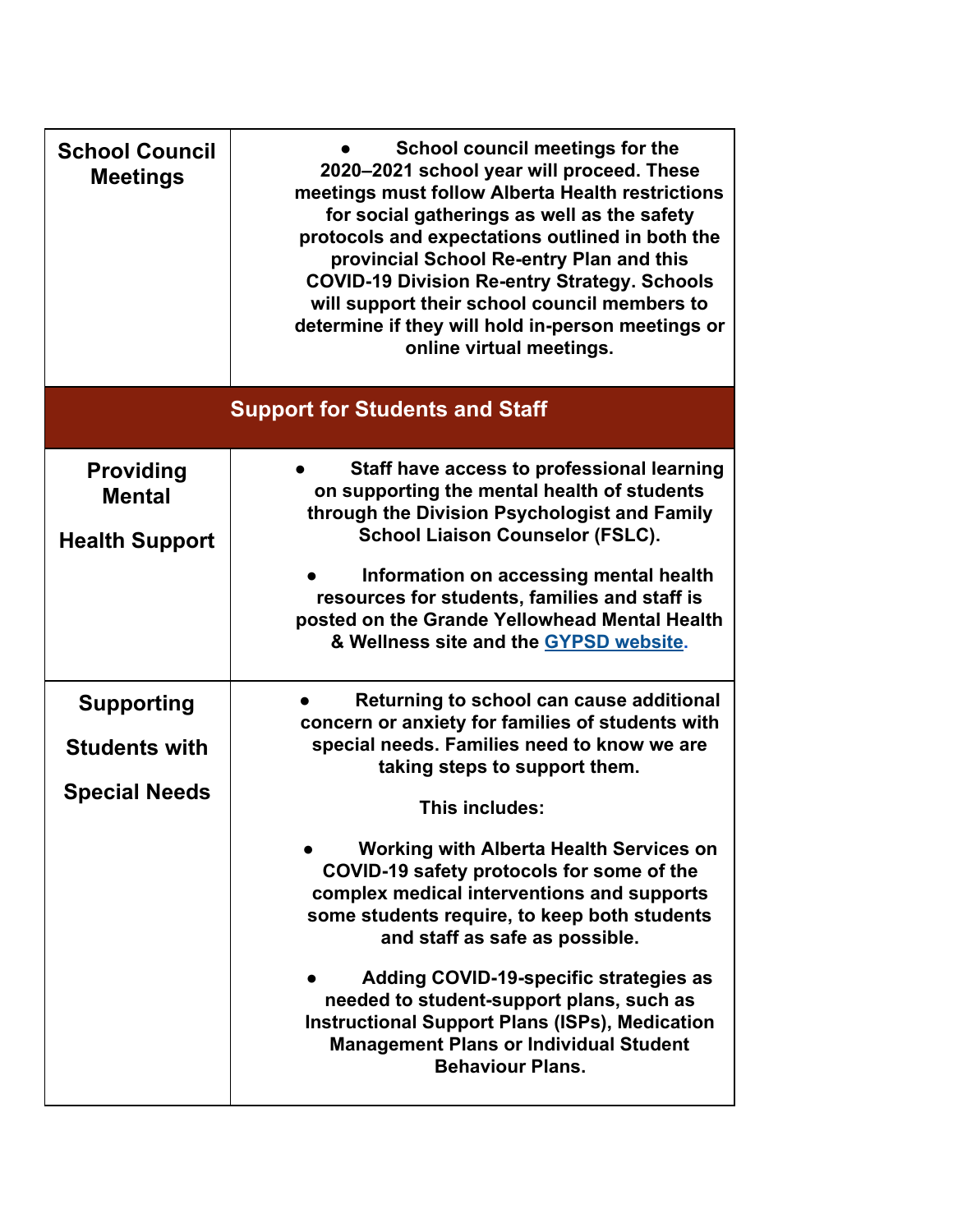### **Government of Alberta Guidance for School Re-entry - Scenario 1**

**[COVID-19 information: Guidance for School Re-entry - Scenario 1](https://open.alberta.ca/dataset/3bc9f561-36aa-4ac8-8e73-afce55227c05/resource/1b341a44-1906-4c62-8acf-6f0500cc0102/download/edc-covid-guidance-school-re-entry-scenario-1-update-2020-07-21.pdf)**

 **References:**

**[Alberta K to 12 School Re-entry Website](https://www.alberta.ca/k-to-12-school-re-entry-2020-21-school-year.aspx) [Alberta Health Daily Checklist.](https://open.alberta.ca/dataset/56c020ed-1782-4c6c-bfdd-5af36754471f/resource/6607784e-b42e-46c2-ba76-031c3b0217c5/download/covid-19-relaunch-daily-checklist.pdf)**

**[Screening Questionnaire](https://www.alberta.ca/assets/documents/edc-covid-19-screening-questionaire-english.pdf)**

**[Guidance for Sport, Physical Activity and Recreation](https://www.alberta.ca/assets/documents/covid-19-relaunch-sports-physical-activity-and-recreation.pdf)**

**[Guidance for Playgrounds \(updated June 18, 2020\)](https://open.alberta.ca/dataset/b09f113e-32bb-42d2-9ba3-29b76dcfd36f/resource/3cfebaf1-f465-489e-af0c-6f62bf2a644d/download/covid-19-relaunch-guidance-playgrounds.pdf)**

**[Elementary - Returning to School Safely Video](https://youtu.be/GLaj98wmgRc)**

**[Junior and High School - Returning to School Safely Video](https://youtu.be/CwYmS-P3Nn0)**

**G. Important Contact Numbers**

**Emergency Local**

Fire, Police, Ambulance 911 Child & Family Services 827-2245